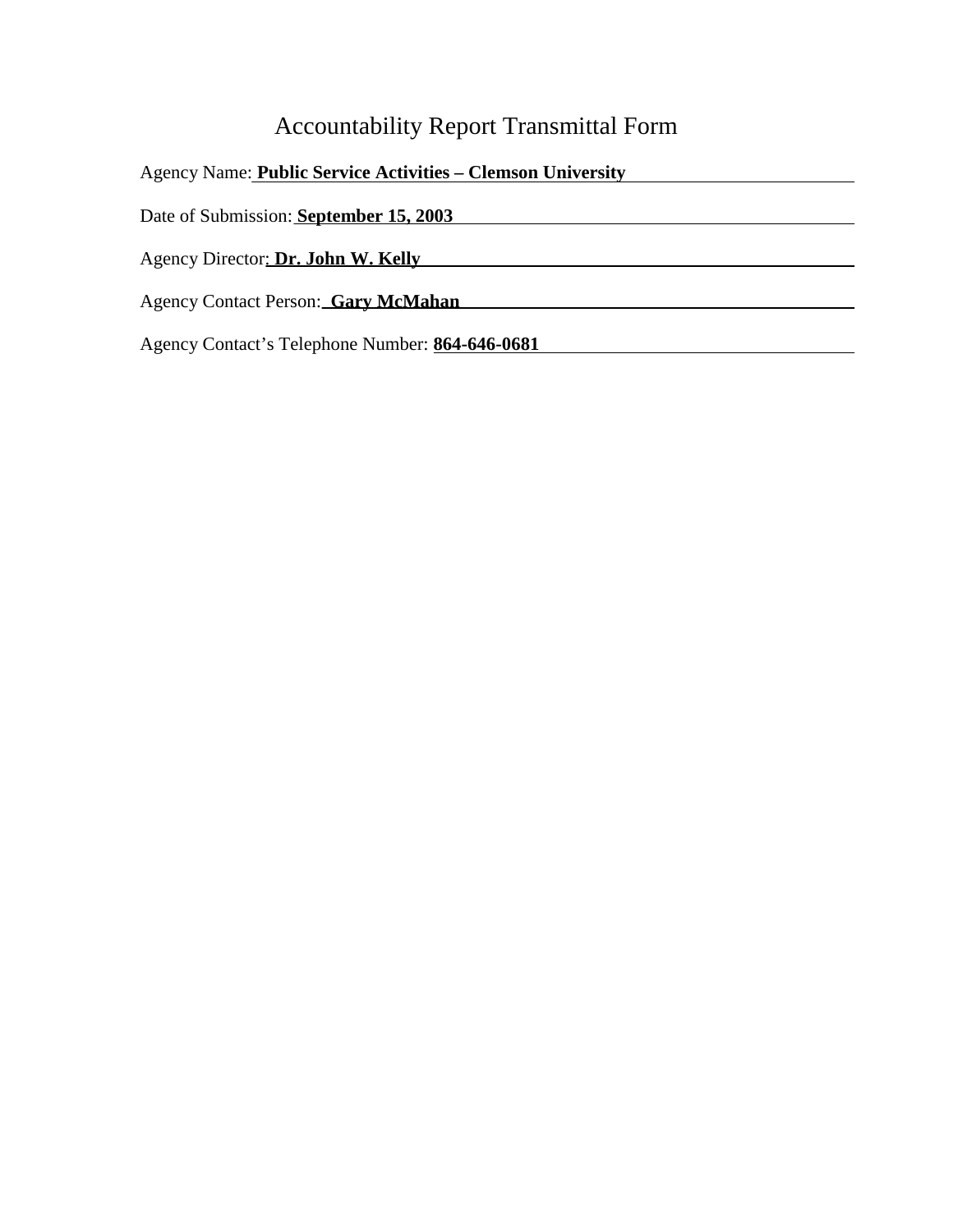# **Accountability Report**

**Clemson University Public Service Activities**

**2002-2003**

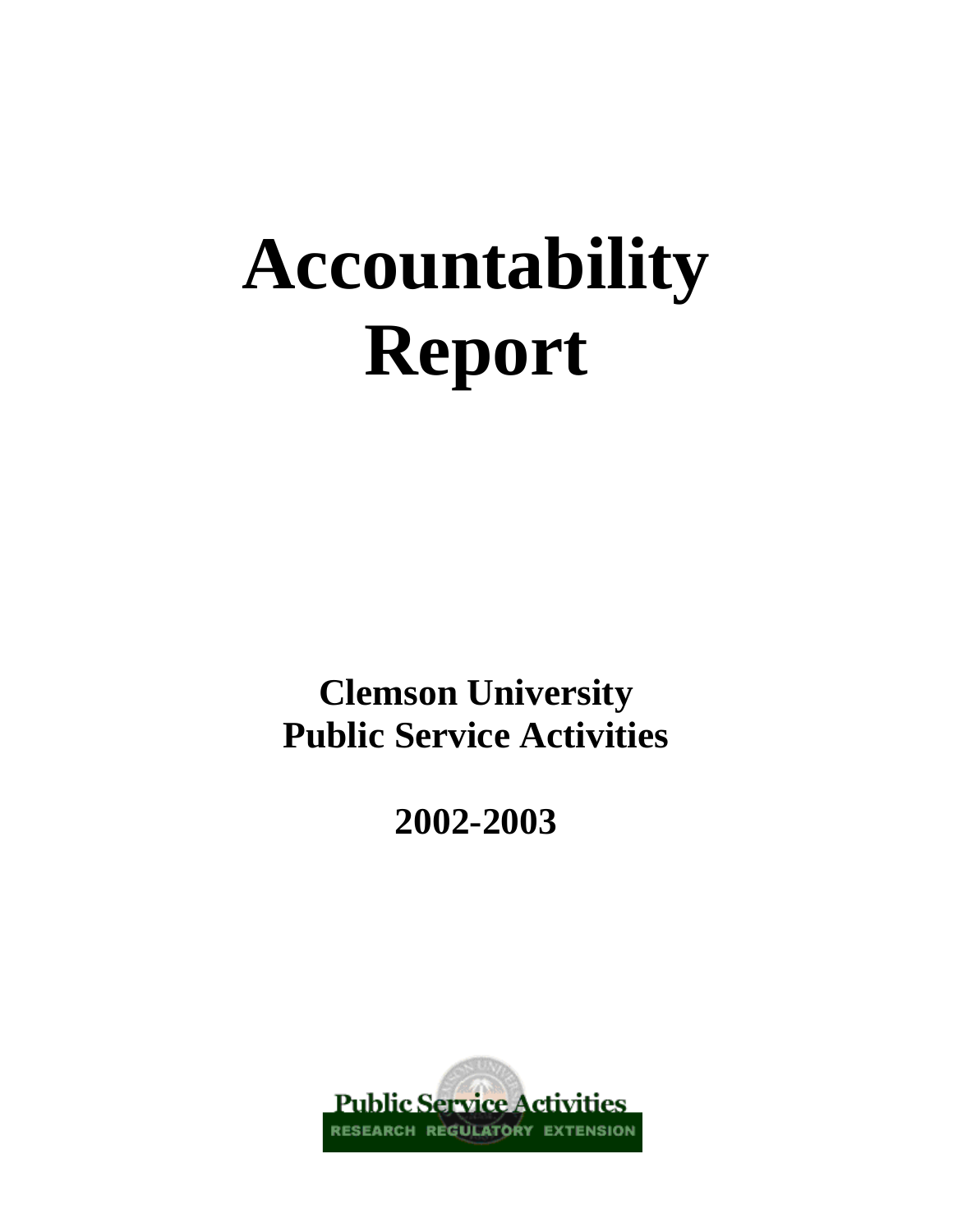## Clemson University Public Service Activities Accountability Report 2002-2003 **Table of Contents**

| Section I-5 How the Accountability Report is Used to Improve Organizational Performance13                |  |
|----------------------------------------------------------------------------------------------------------|--|
|                                                                                                          |  |
|                                                                                                          |  |
|                                                                                                          |  |
|                                                                                                          |  |
|                                                                                                          |  |
|                                                                                                          |  |
|                                                                                                          |  |
|                                                                                                          |  |
|                                                                                                          |  |
|                                                                                                          |  |
|                                                                                                          |  |
|                                                                                                          |  |
|                                                                                                          |  |
|                                                                                                          |  |
| Section III-1-2 How do senior leaders establish and promote a focus on customers?19                      |  |
| Section III-1-3 What key performance measures are regularly reviewed by your senior leaders?             |  |
|                                                                                                          |  |
| Section III-1-4 How do senior leaders use organizational performance review findings and employee        |  |
| feedback to improve their own leadership effectiveness and the effectiveness of management               |  |
|                                                                                                          |  |
|                                                                                                          |  |
|                                                                                                          |  |
| Section III-1-5 How does organization address the current and potential impact on the public of its      |  |
| products, programs, services, facilities and operations, including associated risks?21                   |  |
| Section III-1-6 How does senior leadership set and communicate key organizational priorities for         |  |
|                                                                                                          |  |
| Section III-1-7 How does senior leadership and the agency actively support and strengthen the            |  |
|                                                                                                          |  |
|                                                                                                          |  |
|                                                                                                          |  |
| Section III-3-1 How do you determine who your customers are and what their key requirements are?.        |  |
|                                                                                                          |  |
| Section III-3-2 How do you keep your listening and learning methods current with changing                |  |
|                                                                                                          |  |
| Section III-3-3 How do you use information from customers/stakeholders to improve services or            |  |
|                                                                                                          |  |
|                                                                                                          |  |
| Section III-3-5 How do you build positive relationships with customers and stakeholders? Indicate any    |  |
|                                                                                                          |  |
|                                                                                                          |  |
| Section III-4-1 How do you decide operations, processes and systems to measure?25                        |  |
| Section III-4-2 How do you ensure data quality, reliability, completeness and availability for decision- |  |
|                                                                                                          |  |
| Section III-4-3 How do you use data/information analysis to provide effective support for decision-      |  |
|                                                                                                          |  |
| Section III-4-4 How do you select and use comparative data and information?26                            |  |
|                                                                                                          |  |
| Section III-5-1. How do you and your managers/supervisors encourage and motivate employees               |  |
|                                                                                                          |  |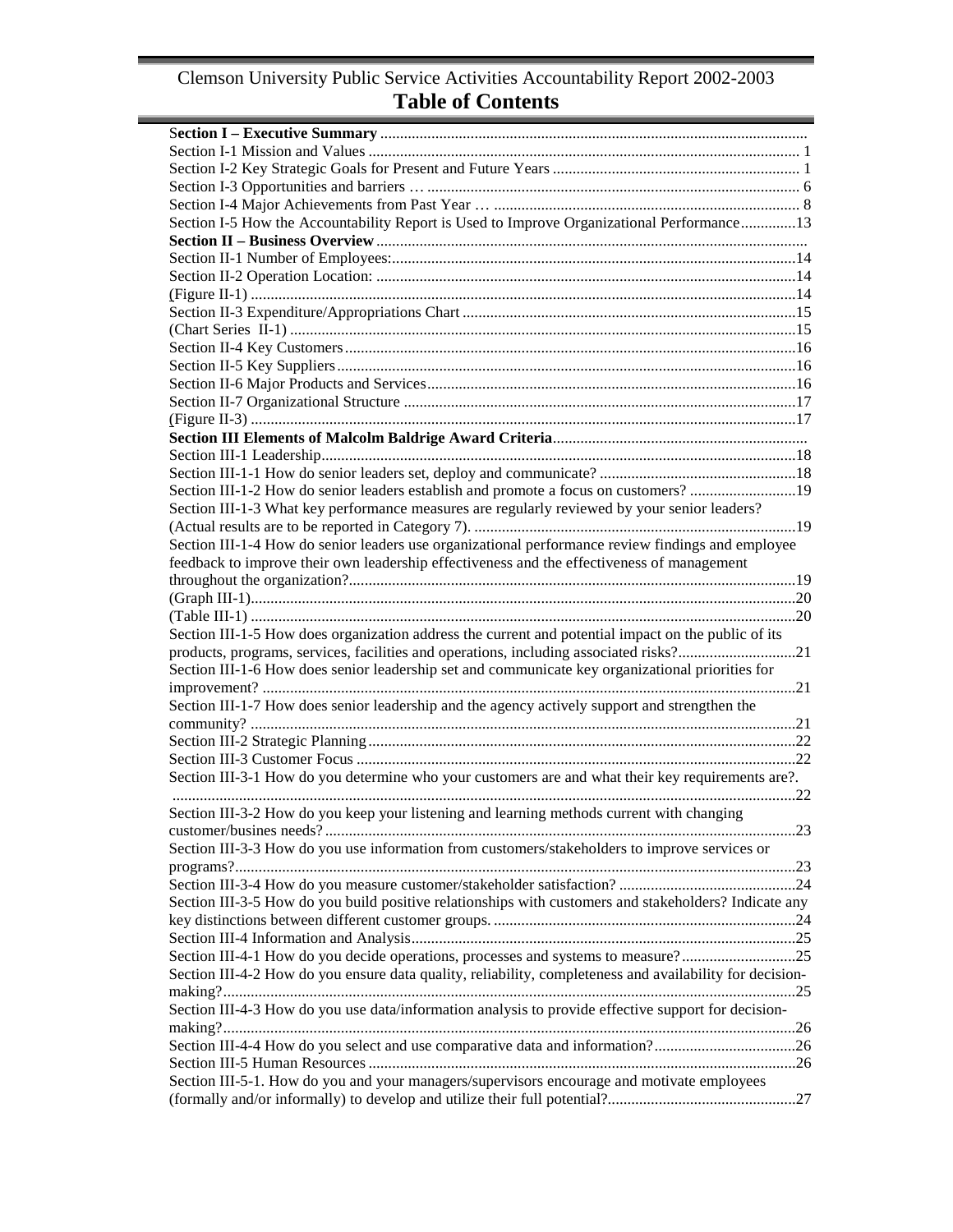## Clemson University Public Service Activities Accountability Report 2002-2003 **Table of Contents**

Ē.

| Section III-5-2. How do you identify and address key developmental and training needs, including job  |
|-------------------------------------------------------------------------------------------------------|
| skills training, performance excellence training, diversity training, management/leadership           |
|                                                                                                       |
| Section III-5-3 How does your employee performance management system, including feedback to and       |
|                                                                                                       |
| Section III-5-4 What formal and/or informal assessment methods and measures do you use to             |
|                                                                                                       |
|                                                                                                       |
|                                                                                                       |
|                                                                                                       |
| Section III-6-1 What are your key design and delivery processes for products/services, and how do you |
| incorporate new technology, changing customer and mission-related requirements, into these design     |
|                                                                                                       |
| Section III-6-2. How does your day-to-day operation of key production/delivery processes ensure       |
|                                                                                                       |
| Section III-6-3. What are your key support processes, and how do you improve and update these         |
|                                                                                                       |
| Section III-6-4. How do you manage and support your key supplier/contractor/partner interactions and  |
|                                                                                                       |
|                                                                                                       |
| Section III-7-1 What are your performance levels and trends for the key measures of customer          |
|                                                                                                       |
| Section III-7-2 What are your performance levels and trends for the key measures of mission           |
|                                                                                                       |
| Section III-7-3 What are your performance levels and trends for the key measures of employee          |
|                                                                                                       |
| Section III-7-4 What are your performance levels and trends for the key measures of                   |
|                                                                                                       |
| Section III-7-5 What are your performance levels and trends for the key measures of regulatory/legal  |
|                                                                                                       |
| Section III-7-6 What are your current levels and trends of financial performance?32                   |
|                                                                                                       |
|                                                                                                       |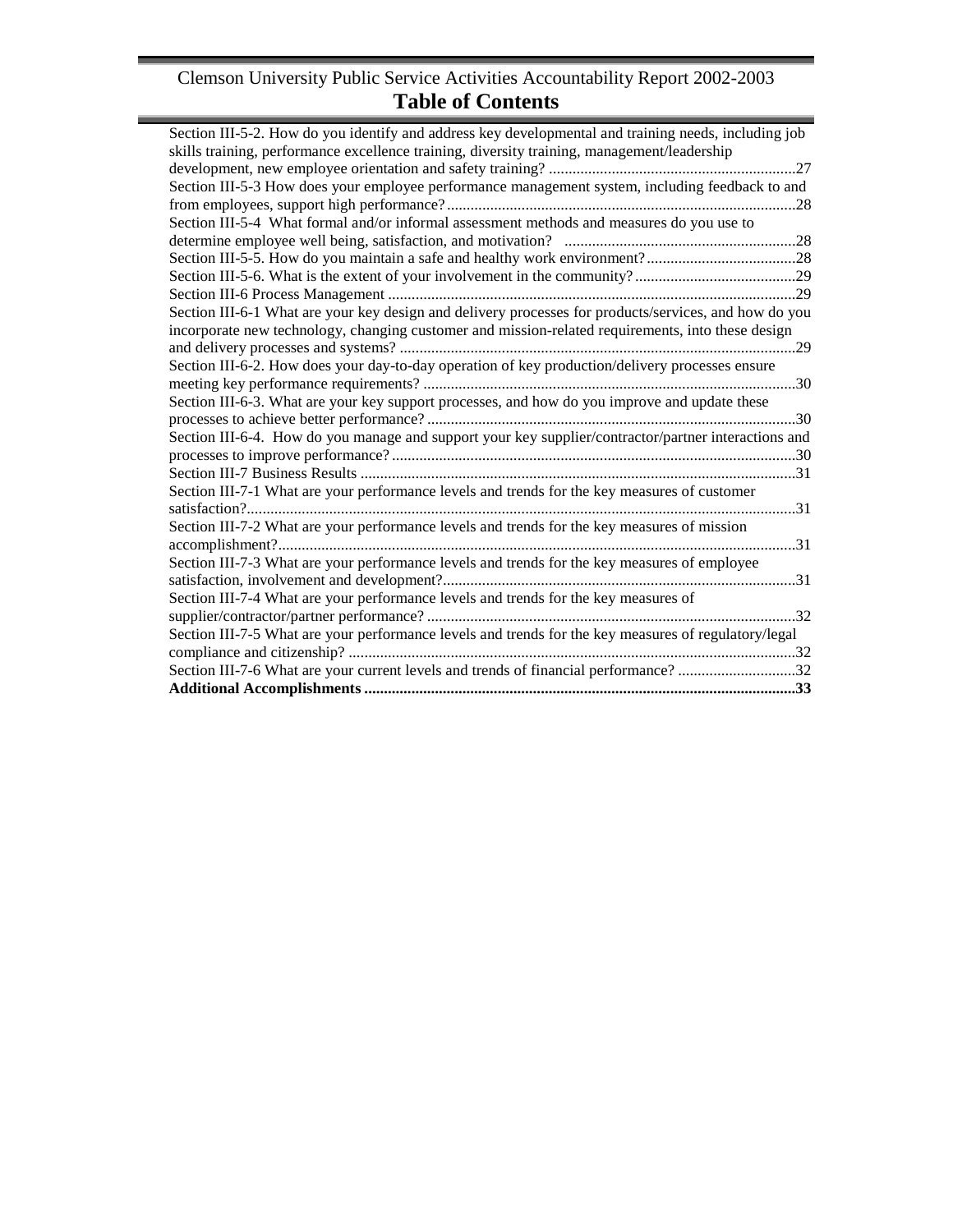<span id="page-4-0"></span>

# *Mission and Values*

Clemson University was founded in 1889 on one person's belief that education would create a better way of life for the people of South Carolina. Since its opening the institution has provided public service programs that help citizens, private enterprises and public agencies resolve their problems from day to day. As our state's education, research and information needs change over the years, the university welcomes the opportunity to address these changing needs. Exciting, new solutions are being developed to help South Carolinians face the challenges of today and prepare for the future. Within the divisions, departments, institutes, centers of our university and in every county of our state and across the world, Clemson's Public Service is fulfilling the founding mission through outreach efforts.



## *Key Strategic Goals for Present and Future Years*

For several years, the mission of Public Service Activities at Clemson is to focus our efforts around the following five goal areas: (1) **Agrisystems** 

**Productivity and Accountability;** (2) **Economic and Community Development**; (3) **Environmental Conservation**; (4) **Food Safety and Nutrition**; (5) **Youth Development.** These goal areas complement the university's ten-year goals in the Southern Association of Colleges and Schools (SACS) assessment procedures and in the five-year plan of work, which is negotiated with the U.S. Department of Agriculture. All of the units within PSA have aligned their programming, funding, evaluation, and accountability functions around these five goal areas which are then aligned with the following goals of Clemson University, in the spirit of "One Clemson."

Clemson University goals:

## **Academics, research and service**

- 1. Excel in teaching, at both the undergraduate and graduate levels.
- 2. Increase research and sponsored programs to exceed \$100 million a year in research support.
- 3. Set the standard in public service for land-grant universities by engaging the whole campus in service and outreach, including a focus on strategic emphasis areas.
- 4. Foster Clemson's academic reputation through strong academic programs, mission-oriented research and academic centers of excellence, relevant public service and highly regarded faculty and staff.
- 5. Seek and cultivate areas where teaching, research and service overlap.

### **Campus life**

- 1. Strengthen our sense of community and increase our diversity.
- 2. Recognize and appreciate Clemson's distinctiveness.
- 3. Create greater awareness of international programs and increase activity in this area.
- 4. Increase our focus on collaboration.
- 5. Maintain an environment that is healthy, safe and attractive.

# **Student performance**<br>1. Attract more students v

- Attract more students who are ranked in the top 10 percent of their high school classes and who perform exceptionally well on the SAT/ACT.
- 2. Promote high graduation rates through increasing freshman retention, meeting expectations of high achievers and providing support systems for all students.
- 3. Promote excellence in advising.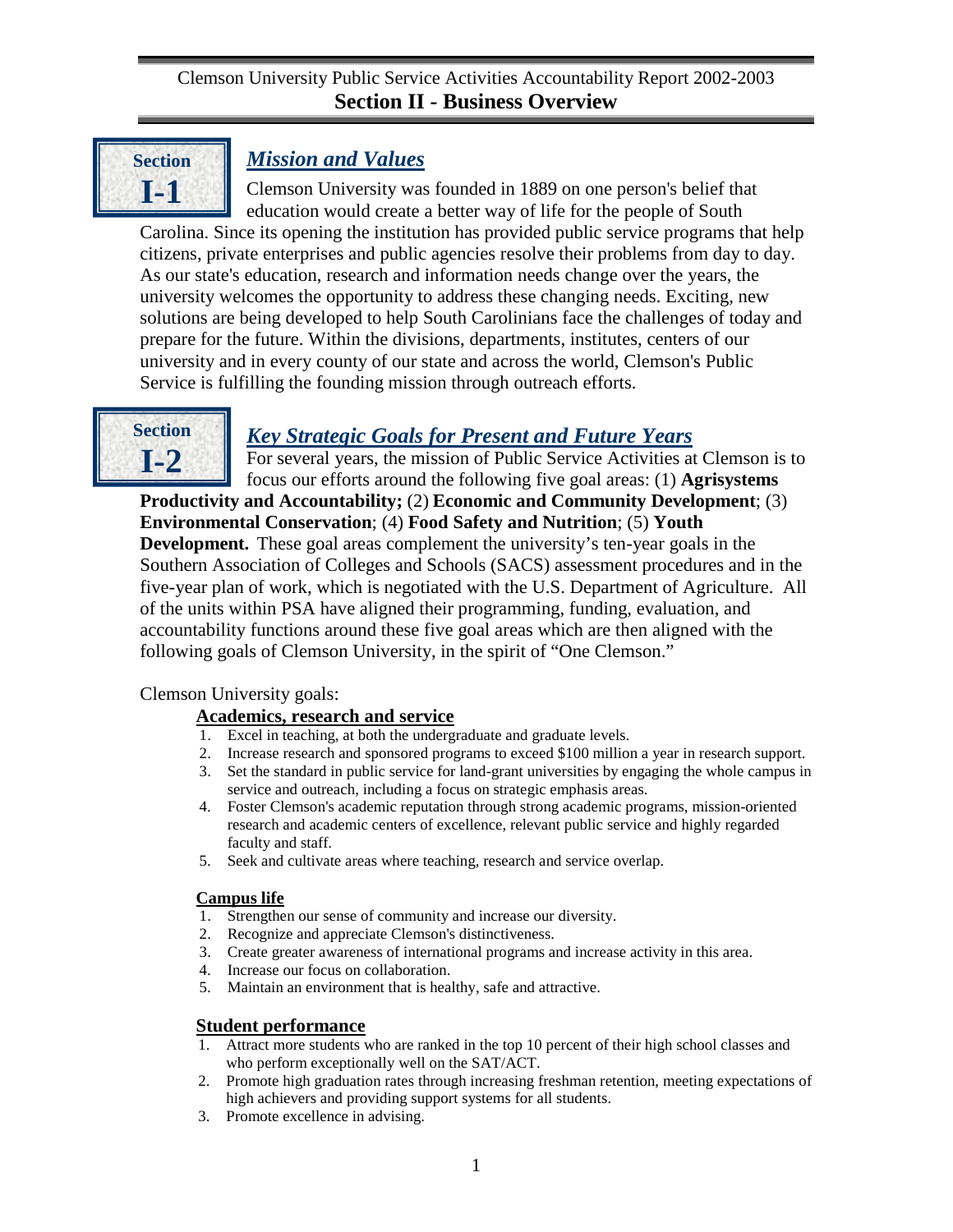- 4. Increase the annual number of doctoral graduates to the level of a top-20 public research university.
- 5. Improve the national competitiveness of graduate student admissions and financial aid.

## **Educational resources**

- 1. Campaign goal surpassed by 40 percent.
- 2. Rededicate our energy and resources to improving the library.
- 3. Increase faculty compensation to a level competitive with top-20 public universities.
- 4. Increase academic expenditures per student to a level competitive with top-20 public universities.
- 5. Manage enrollment to ensure the highest quality classroom experiences.

#### **Clemson's national reputation**

- 1. Promote high integrity and professional demeanor among all members of the University community.
- 2. Establish a Phi Beta Kappa chapter.
- 3. Have at least two Clemson students win Rhodes Scholarships.
- 4. Send student ensembles to perform at Carnegie Hall.
- 5. Have at least two Clemson faculty win recognition by national academies.
- 6. Publicize both national and international accomplishments of faculty, staff and students.
- 7. While maintaining full compliance, achieve notable recognition with another national football championship, two championships in Olympic sports and two Final Four appearances in basketball.

A new initiative at Clemson University has just been implemented that will directly affect PSA. This new initiative is called Academic Plan. The foundation for Clemson's Academic Plan is a call to focus our talents, energies, and resources on eight broad "emphasis areas" that foster collaboration and promote the integration of teaching, research, and service. Instead of marshalling all of our resources to departments and colleges, we will focus on programs that provide interdisciplinary research and service venues, unique platforms for enhanced scholarship, and increased opportunities for graduate and undergraduate students.

These new emphasis areas are as follows:

- 
- **Information and Communication Technology**
- 
- 
- **Leadership and Entrepreneurship Automotive and Transportation Technology** 
	- **General Education**
- **Family and Community Living Biotechnology and Biomedical Sciences**
- **Advanced Materials Sustainable Environment**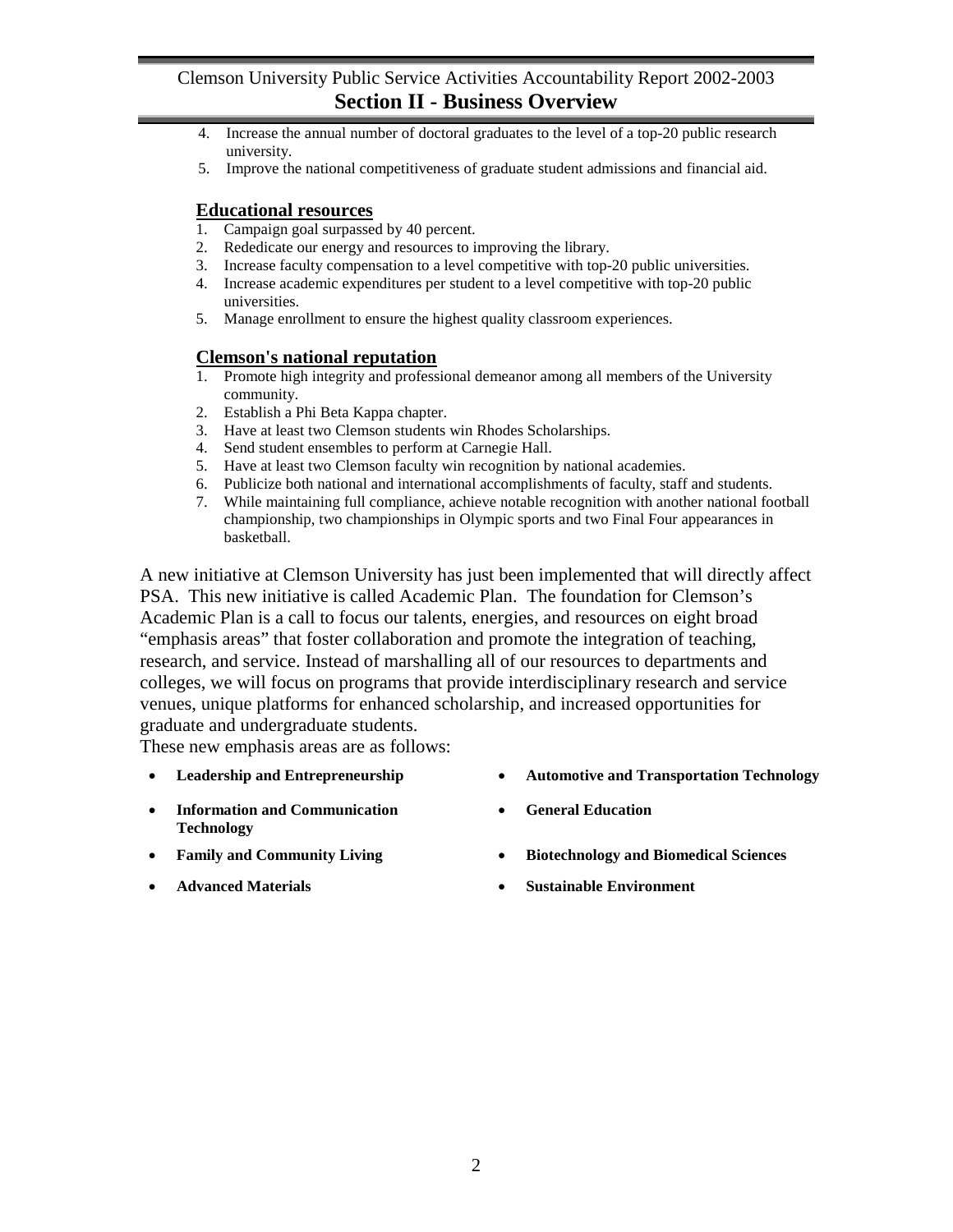## *Goal 1 – Agrisystems Productivity and Profitability*

Program focuses for this year and future years will include:

- Agriculture and human health and nutrition
- Bio-based economy
- **Biotechnology**
- Animal genetics/nutrition/reproduction
- Integrated pest management/biodiversity
- Value added strategic crops and markets
- Plant and animal production systems

In Addition:

- The state-wide agroterrorism risk assessment to formulate comprehensive State Homeland Security Strategies to target federal government resources and refine existing programs will be completed
- **Terrorism prevention efforts will be expanded by completing a database** containing GPS coordinates and physical addresses of large pesticide storage facilities in SC.
- Response plans will be developed for potential terrorist introduction of crop pests, emerging infectious zoonotic diseases such as West Nile Virus, Monkeypox, and foreign animal diseases such as Exotic New Castle Disease, Rinderpest, Mad Cow Disease and Foot and Mouth Disease.
- New regulations requiring permits to sell fertilizers in SC and monitoring of restricted fertilizer sales will be implemented.
- The SC Meat-Poultry Inspection Department will successfully complete the first USDA/FSIS Comprehensive Review
- The American Association of Veterinary Laboratory Diagnosticians (AAVLD) accreditation will be maintained to minimize the impact of disease testing on export markets and enhance Clemson University's academic reputation.
- Work will continue to eradicate all Tropical Soda Apple in the state and identify non-infested sites that are at risk for potential spread of TSA.
- The departments of Plant Industry and Fertilizer and Seed Certification Services will be restructured and combined to continue present level of response and productivity, while operating more economically.
- An innovative sod based cropping systems program will be initiated that integrates all facets of crop and pasture management with crop and beef production.
- The organic production and certification proficiency of Extension Agents, NRCS and DNR staff, other agricultural educators and professionals will be enhanced
- New programs leading to the increased adoption and utilization of environmentally sound integrated pest management practices among agricultural producers and among producers of landscape and ornamental plants will be developed.
- PSA will capitalize on the graduate education potential of the research and education centers by increasing on-site students, utilizing existing distance learning technologies and encouraging greater participation of resident faculty in graduate education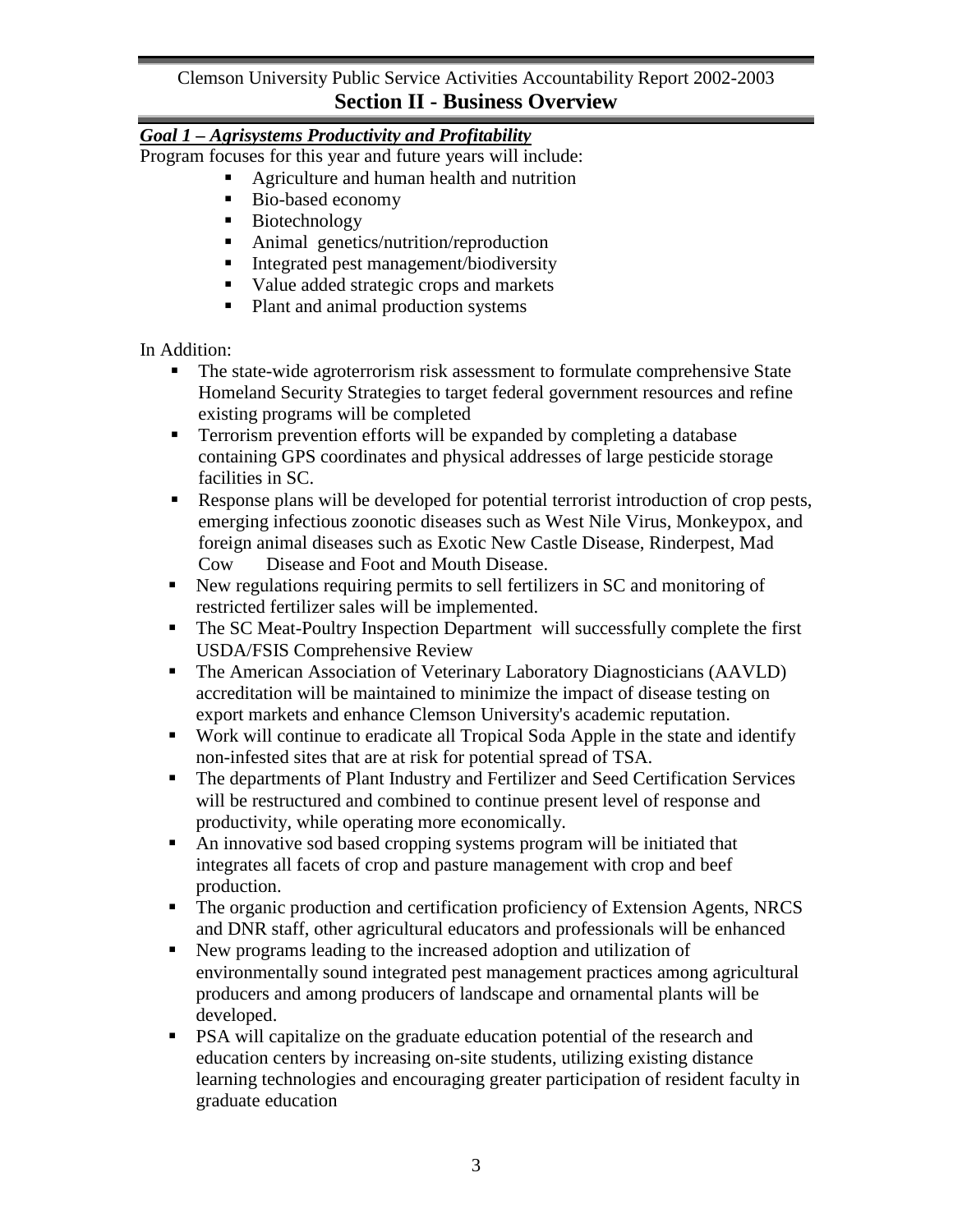- The graduate student housing capacities at the research and education centers will be expanded.
- **Plans will be developed for a Sandhill REC Master Plan and a new** office/conference center.
- The partnership with the Ag. Heritage Center in Blackville will continue in developing the Ag. Museum and the Region III Discovery Center.
- The PSA Infrastructure Plan to systematically replace worn and outdated equipment at research facilities using alternative sources of revenues will continue

## *Goal 2 –Economic and Community Development*

- The scope of the "Bridging the Digital Divide" program will be expanded to serve more individuals in rural South Carolina counties.
- Groups of stakeholders will be convened to discuss and identify strategies for community and economic development in South Carolina.
- Community and economic growth, leadership and volunteer development will be enhanced through educational programs and by providing sound information to voters and decision-makers on public policy alternatives and social issues.
- Research and service programs will be designed to strengthen institutions supportive of family life.
- Research and public service programs will be initiated to enhance awareness of public policy issues and improve the quality of national, state and local government

## *Goal 3 –Environmental Conservation*

- Increase the adoption of environmentally sound animal waste handling and utilization systems.
- **Partner with solid waste management entities for research and education on new** processes.
- Determine the impacts of increasing population on water quality and quantity, wildlife habitat and use of currently accepted land management practices
- Initiate short-courses and workshops for prescribed fire education for the general public and specialized audiences
- Continue infrastructure improvements at Baruch with efforts to secure a building addition/renovation
- Expand research into specific impacts of residential development on wildlife habitat, water quality, and plant community diversity and quality.
- Develop strategies and management practices in cooperation with USDA Agricultural Research Service to make greenhouse and nursery operations more environmentally sound
- Provide educational programs to landowners on impacts of land management on water quality and on fish and wildlife resources. Provide educational programs to private land owners on wildlife damage management.
- Teach sustainable forest management concepts and practices to private landowners and industry in order to broaden these practices on all forest lands.
- Develop and conduct training programs that improve the professionalism of logging and other timber operations businesses, and that promote sustainable forestry principles.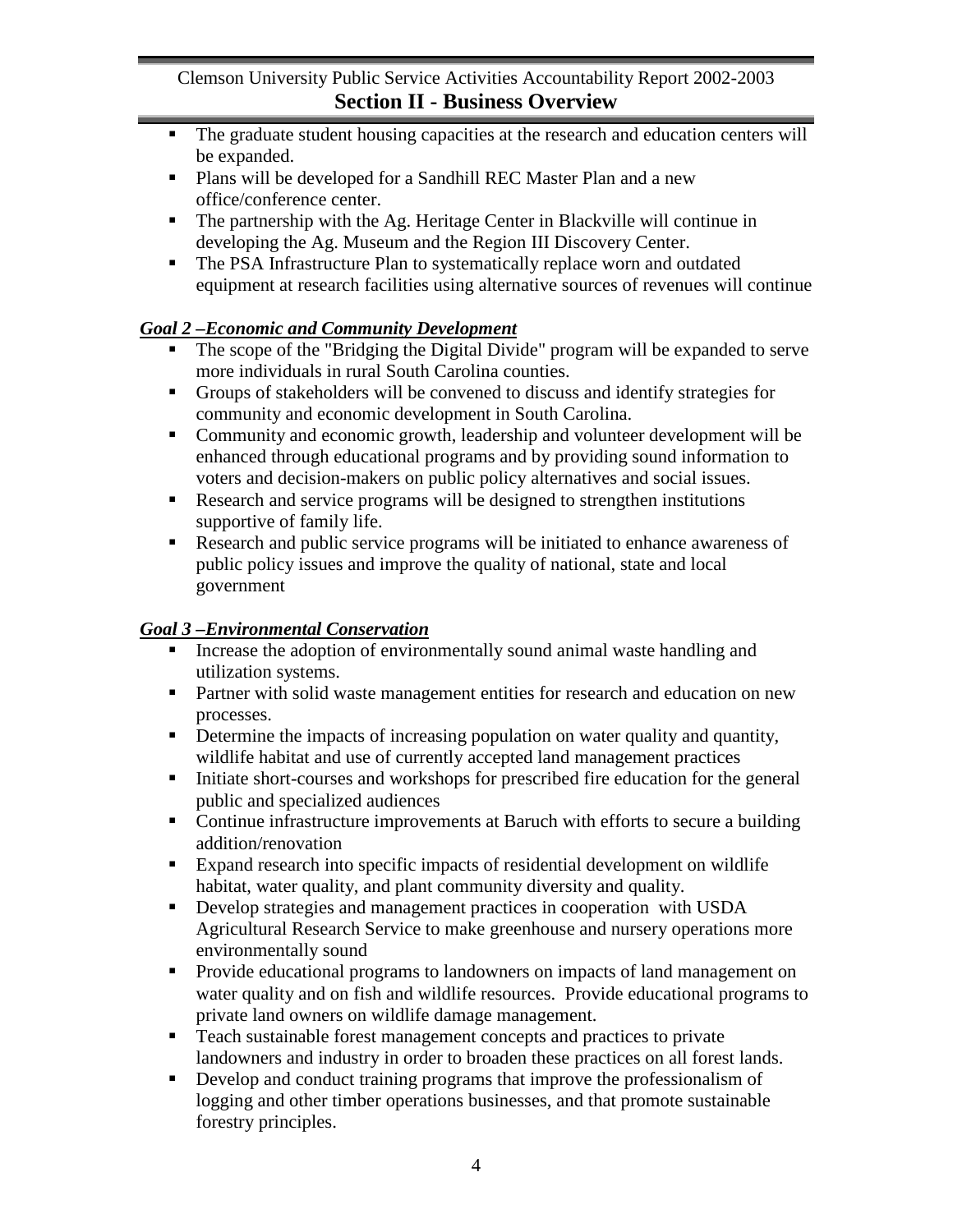## *Goal 4 –Food Safety and Nutrition*

Program focuses for this year and future years will include:

Food Industries will be a major focus area this year and in future years

In Addition:

- Assess and plan strategies to address agroterrorism and food safety risks in the state, and increase emphasis on food safety and bio-security
- Reduce food borne-illnesses by providing a program of environmental microbiological sampling of fully cooked products and food contact surfaces for Listeria species and other potential organisms such as E. coli 0157:H7, and Salmonella.
- Conduct research on nutrition and how it affects the health of South Carolinians as a partner in the newly formed SC Nutrition Research Consortium, in collaboration with the Medical University of SC and the University of South Carolina.
- Provide food and nutrition educational programs for preschoolers and youth ages 5 to 19 that will improve their nutritional status.
- **Provide educational programs to young adults/families which will improve their** skills in choosing, preparing, and consuming a nutritionally adequate diet.
- Coordinate food and nutrition educational efforts with food and nutrition related agencies and organizations.
- **Provide effective educational programs and training to South Carolina citizens** and industries which increase knowledge and behavior toward safe food handling practices.

## *Goal 5 –Families and Youth Development*

- Foster good decision making, knowledge acquisition, and positive attitudes through a diversity of 4-H & Youth programs for 4-H clubs, public schools, and home schoolers through curriculum such as Cruisers (a life skills development program that addresses pedestrian and driver safety) and Character Education.
- There are plans to form the S.C. Nutrition Research Consortium, composed of the three research universities to conduct research on nutrition and how it affects the health of South Carolinians
- Generate, share and apply knowledge needed to strength ties between families and communities
- Develop and deliver innovative experiential learning programs that use outdoor settings and/or residential environments to educate young people in a variety of subject areas.
- To continue to develop programs that increase involvement of entire University with new initiatives that engage participation of faculty, staff and students from outside the Youth Learning Institute network.
- To continue to develop strategies that offer research opportunities and seek grant opportunities for research of youth development programs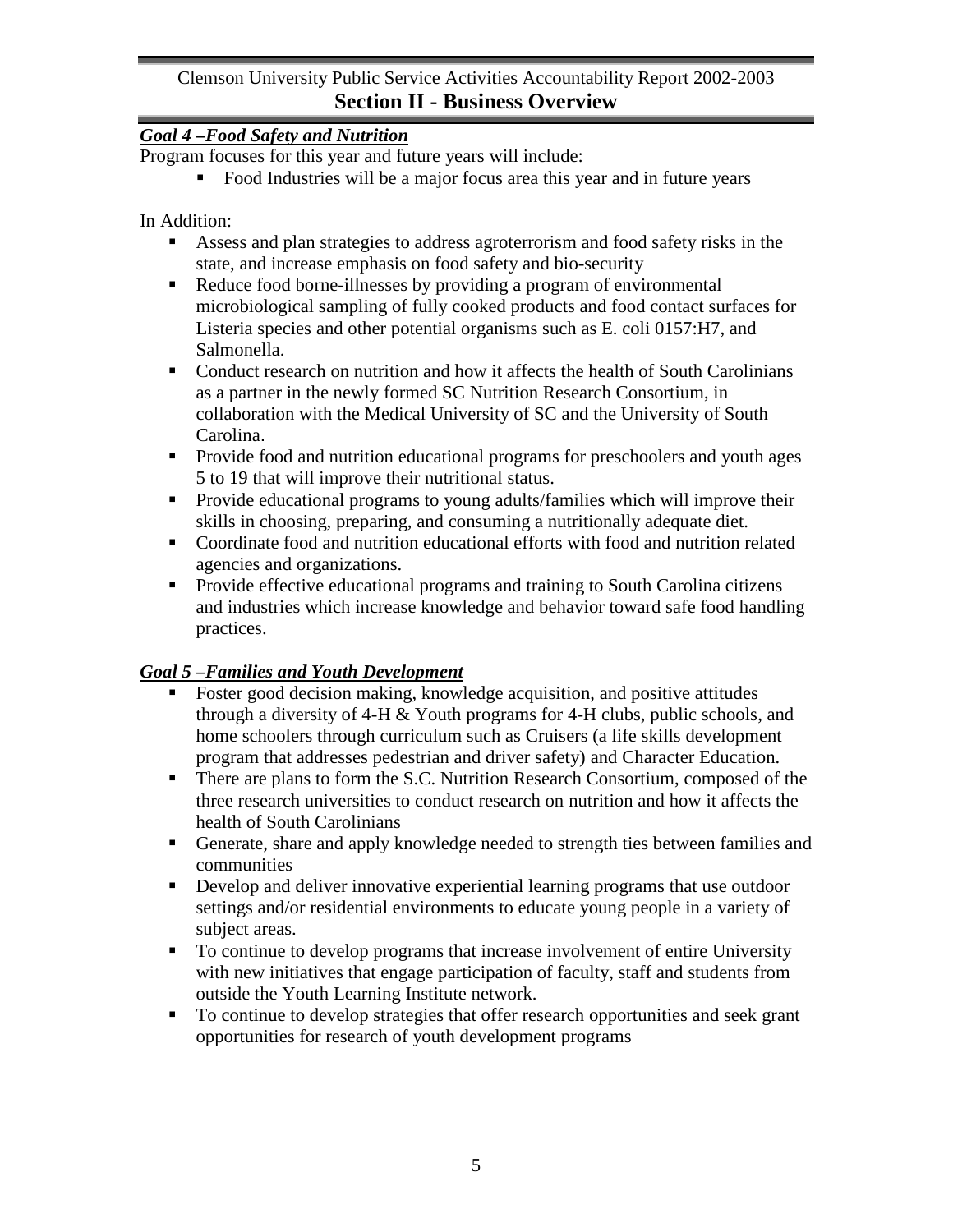

*Opportunities and barriers that may affect the agency's success in fulfilling its mission and achieving it strategic goals.*

## **Opportunities**

The new Bio-systems Research Center and greenhouse complex are coming on line with state of the art equipment and a concentration of faculty expertise in biotechnology, blending disciplines of chemistry, agriculture, life sciences and engineering. With available state support and aggressive efforts to secure outside funding, the center will serve as a focus for creativity and idea generation in biotechnology and an incentive for high tech/biotech industries to locate in the region.

The array of research, extension and regulatory activities and facilities related to animal agriculture at Clemson and at the Edisto Research and Education Center will be systematically re-configured into an animal industries program. This will help define specific goals, attract expertise, share available resources and take full advantage of available outside funding.

PSA plans to develop, demonstrate and implement initiatives which can benefit children and families in the current reduced resource environment which presents a weakened community safety net for children and families.

PSA is committed to reconfigure available resources and generate new resources to meet the need for community development in rural areas of the state. The Institute for Community and Economic Development at the Sandhill Research and Education Center in Columbia will serve as the catalyst to set this process in motion.

There will be efforts to develop models for reconstructing formal and informal systems of social support to provide healthy and safe environments for youth development in the state.

## *Legislative initiatives for 2004 include:*

- **Palmetto 2030: (Recurring)** A campus-wide collaborative research and educational effort initiative that will quickly and efficiently transfer information and technology developed at Clemson and other locations to civic and business leaders.
- Invasive Species and Threatening Pests and Diseases: **(Recurring)** An expansion of research, Extension and regulatory programs in profitable agriculture, environmental conservation and rural economic development to deal with ever increasing populations and outbreaks of pests and diseases in the state.
- Replace Telecommunication Systems in County Extension Offices: **(Nonrecurring**) The current equipment is obsolete and beyond repair or upgrade. New systems would be compatible with enhanced data communication equipment which will carry voice traffic between the Clemson campus and county offices without incurring long distance charges.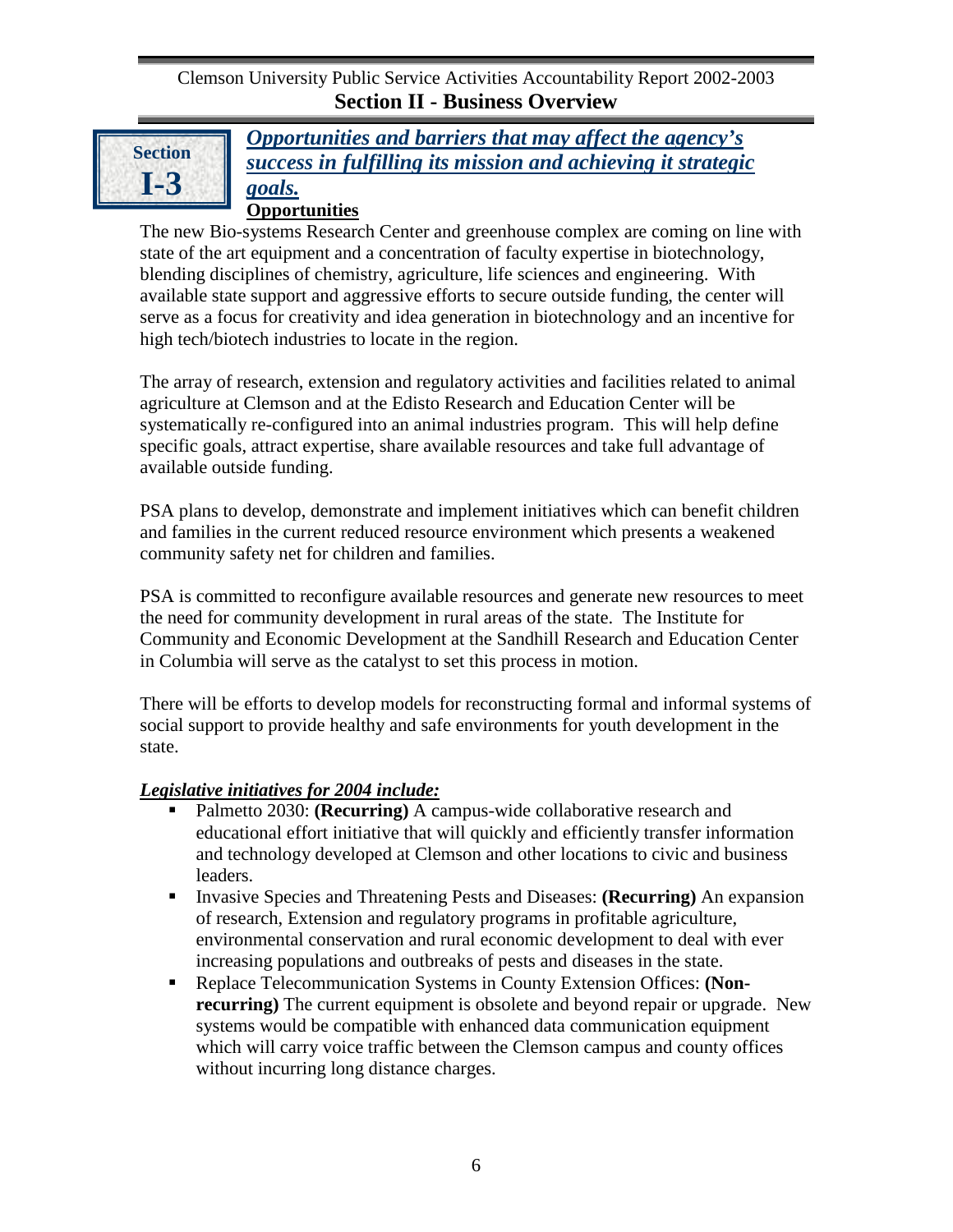Fire Ant Research and Education: **(Non-recurring)** Clemson will investigate new management strategies that are environmentally and socially acceptable to control the rapid spread of the imported fire ant.

## **Barriers**

The loss of research capability due to the funding base reductions has a negative impact on PSA's ability to solve problems in the state identified by stakeholders as well as the organization's capability to respond rapidly and geographically to 56 state and federal mandates in the following areas:

- Regulation of pesticide/fertilizer sales and use
- The seed certification program
- Introduction of invasive species (insects, weeds, and crop diseases) into SC
- Homeland security efforts to prevent agro-terrorism
- Regulation of structural pest control operators

The security of food and agriculture in South Carolina becomes an increasingly important concern as PSA's capacity to offer critical educational programs, conduct inspections and provide services is diminished.

The Extension Service has a reduced delivery capacity as a result of the continuing decline in state support. Extension experienced almost a 24% decrease in FTE's and employees from FY 2001-02 to July 1, 2003, while the demand for educational programs and services from citizens, communities and the business sector increased. Budget constraints impact the ability to produce and distribute publications.

Operating funds are not available to support critical research, Extension and regulatory efforts of faculty and staff, and they, in turn, are relying increasingly on outside grant funding to support their efforts. This occasionally creates an environment where it is increasingly difficult to focus on specific state needs identified by stakeholders while meeting the specific demands of the outside research sponsor.

Budgetary constraints have prohibited the organization from staffing critical vacant positions. Understaffed units in the organization affect the numbers, quality and timeliness of programs delivered and the number of citizens and businesses that can be served. In addition, it is exceptionally difficult to compensate for the loss of the knowledge and experience by the retirement of many of professionals on campus and in the counties and at the research and education centers.

The inability to replace seasoned and knowledgeable faculty and staff in an environment of increased client demand is intensifying efforts to regionalize research, Extension and regulatory delivery. There are opportunities to expand existing multi-state cooperative agreements and initiate new ones, but since these are reciprocal, there is no net increase in service delivery, only an increase in the diversity of the information available to clients.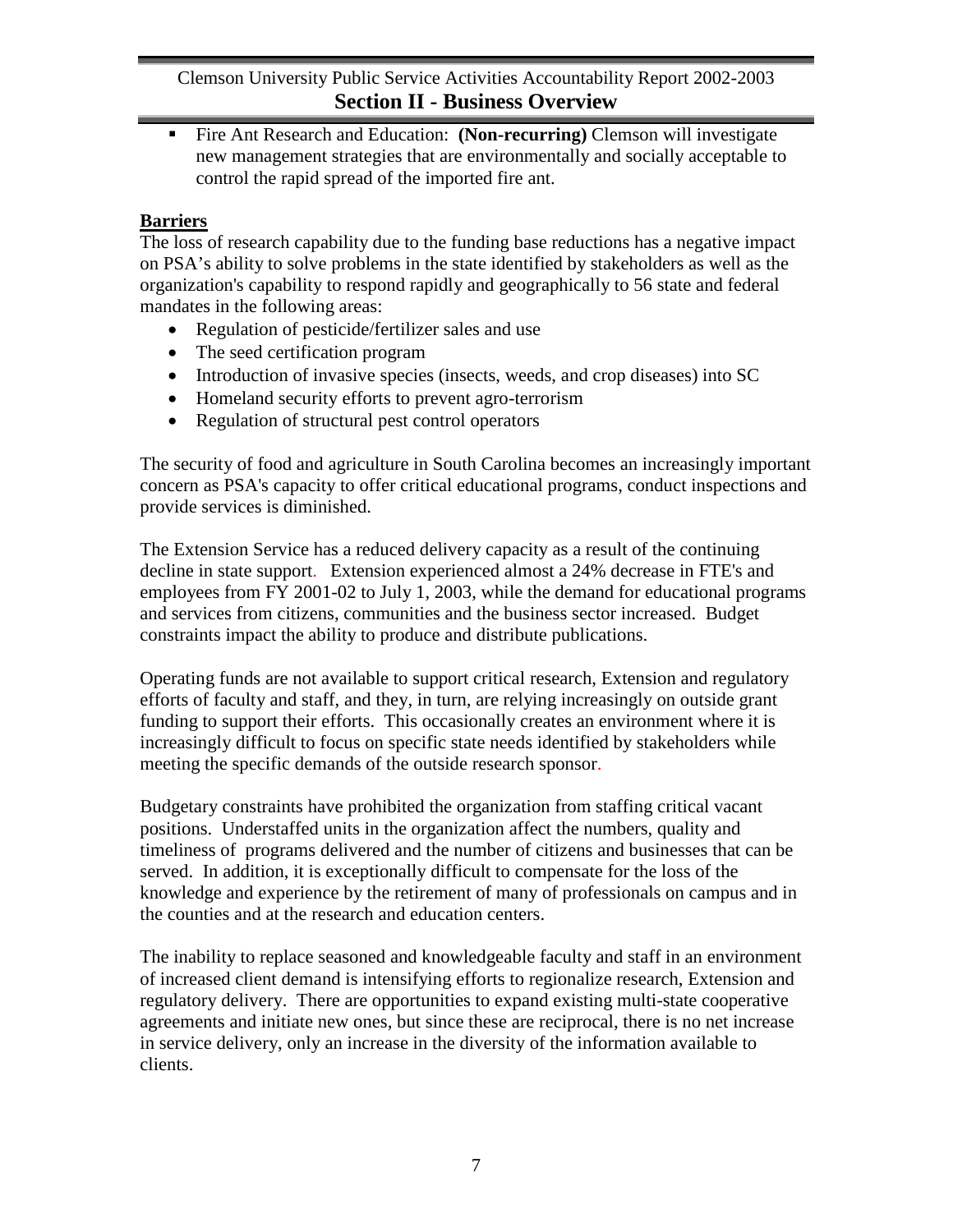The need for educational programs that provide meaningful experiences for youth continues to grow. As major state agencies and school districts are unable to provide services due to reduced budgets, the need to develop collaborative efforts increases.

Cuts to the Department of Social Services resulted in the elimination of three significant programs, Family and Youth Strengthening, Project Teen, and the Summer Youth Program. In response, the Youth Learning Institute was able to solicit gifts and find alternative grants to provide summer camp opportunities for young people in DSS custody or foster care.



*Major Achievements from Past Year*

## *Identifying Outside Resources*

 \$24,900,000 in grant funding was secured to leverage, support and expand PSA activities. This represents a 25% increase over the previous year's level, and includes a record grant of \$5.6 million to assist the South Carolina shrimping industry, and \$3.9 million grant from the Boys and Girls Clubs of America, Inc.

## *Education and Outreach*

- More than 735,000 contacts were made with citizens of the state through 10,296 educational programs, day and specialty camps, farm, home and industry visits, industry field days and special programs devoted to community and economic development, food safety, health and the environment.
- Examples of the programs and activities include:
	- o 12 Master Tree Farmer/Master Woodland Owner Programs
	- o 107 forest resource management programs
	- o 51 Teaching SMART Programs
	- o 68 Teaching Kids about the Environment (Teaching KATE)
	- o Youth Learning Institute Camping programs.
	- o Master Wildlifer telecourse presented in 12 states at 140 sites.
	- o 12 Pontoon Classroom day camps about water quality and non point source pollution.
	- o 383 water quality and quantity programs
	- o 156 pesticide safety education and training programs. Over 2,500 pesticide applicators were recertified
	- o 91 federally funded Integrated Pest Management programs
	- o 48 confined Animal Manure Managers Program
	- o 508 Master Gardener programs and projects
	- o 804 Educational programs in community, leadership, and economic development, including Palmetto Leadership
	- o 83 Financial Security and Stability educational programs.
	- o 586 Citizenship/Civic Education programs
	- o 804 Capacity-building for non-profit organizations
	- o 482 general food and nutrition programs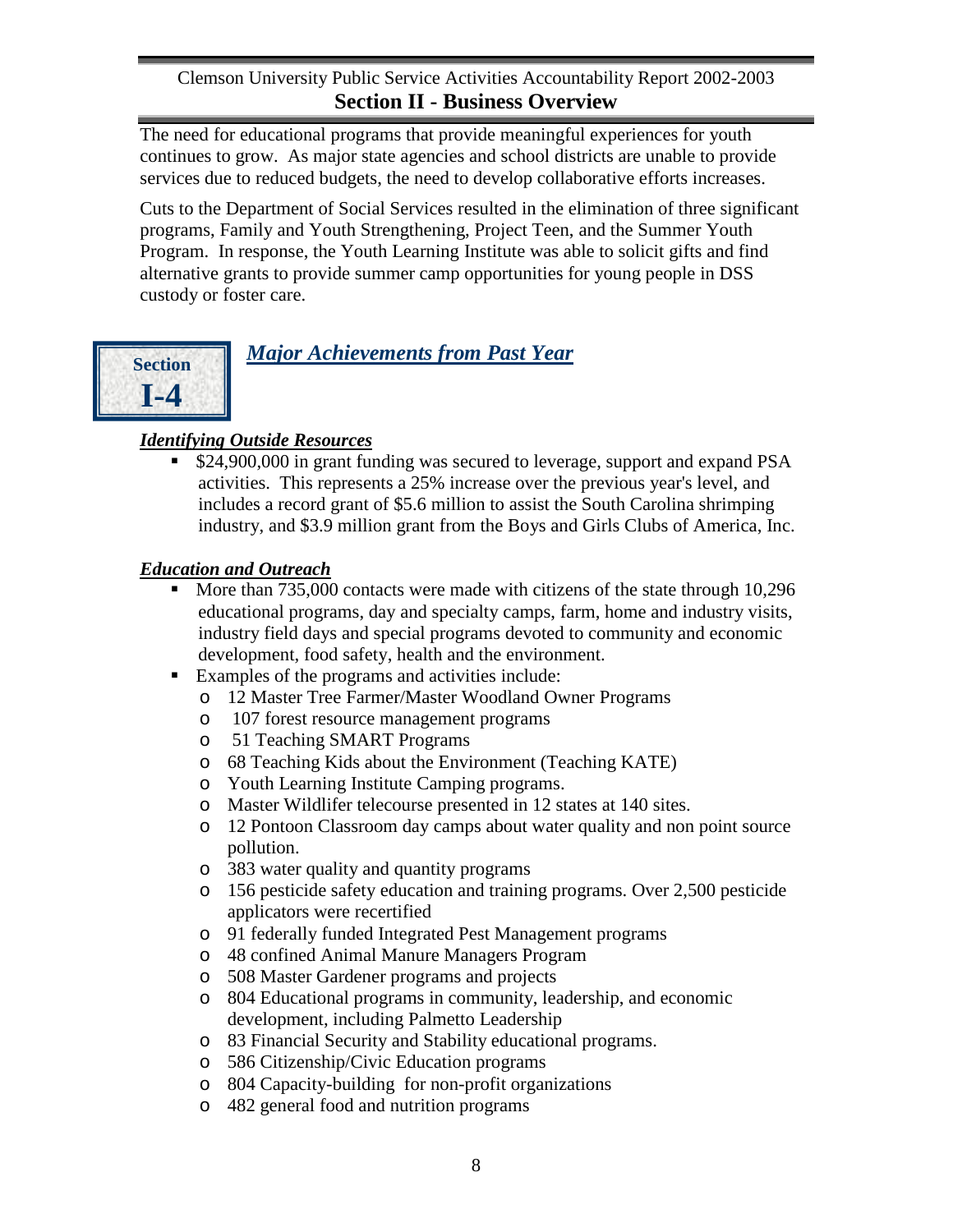- o 3,886 Federally funded Expanded Food and Nutrition Education Programs, with over 90% of the participants reporting improved nutritional practices
- o 50 programs in food safety from farm to processing
- o 8,572 Lifelong Improvement in Nutrition and Community (LINC) programs
- o 3,500 4-H and Youth educational programs
- o 122 First Steps programs
- More than 100 youth and adults from Williamsburg county were served in a new federally funded program, "Bridging the Digital Divide," which implements an infrastructure for bridging the computer technology and achievement gap among high school students in the rural areas of South Carolina. A recreation vehicle was converted into a mobile computer laboratory
- 33 Children in Williamsburg County participated in the SAT/Career Workshop and Emerging Scholars program which was initiated as a pilot this year. There was a 60% increase in the SAT practice math scores and 25% in verbal.
- Launched E-Tech program with Clarendon County School District 1 to provide program that teaches teachers and students technology skills in the context of natural resource education.
- Federal funding was awarded to assist in the development of a national media campaign to prevent bullying among children.
- Southern Greenville County implemented a foundation funded multi-year, multimillion dollar project to reduce child maltreatment Through the Strong Communities for Children in the Golden Strip Project.
- 11 different community-based organizations across the state were awarded \$30,000 each from grant funds to build capacity to address community issues related to hunger, homelessness, at-risk children, people transitioning from welfare to work and those in need of intense rehabilitation such as addicts and prisoners.
- **Example 1** Lead in the development of agency level agreement between Clemson University and the Department of Juvenile Justice in an effort to promote and sustain delinquency prevention efforts and juvenile aftercare at the community level.
- **Partnered with the SC National Guard to provide services and expertise to enable** the continuation of their Youth ChalleNGe Academy program.
- **•** PSA website traffic exceeded 2.7 million requests during the year, resulting in distribution of over four million copies of reports, courseware, newsletters and books. Many of these reports would have been prohibitively expensive to produce in conventional form.
- 12 field days were held across the state to present the latest research findings and current techniques for field and vegetable crops.
- 140,074 informational bulletins were delivered by request to customers across the state.
- The "Your Day" radio program attracted 25,000 listeners each day, four days a week.
- 47,500 copies of the publication "Extension Answers" were distributed statewide.
- **PSA** issued 324 news releases, 107 publications and related projects, and
- 63 SC newspapers along with the Charlotte Observer, carried the "Buds and Blooms" horticulture column.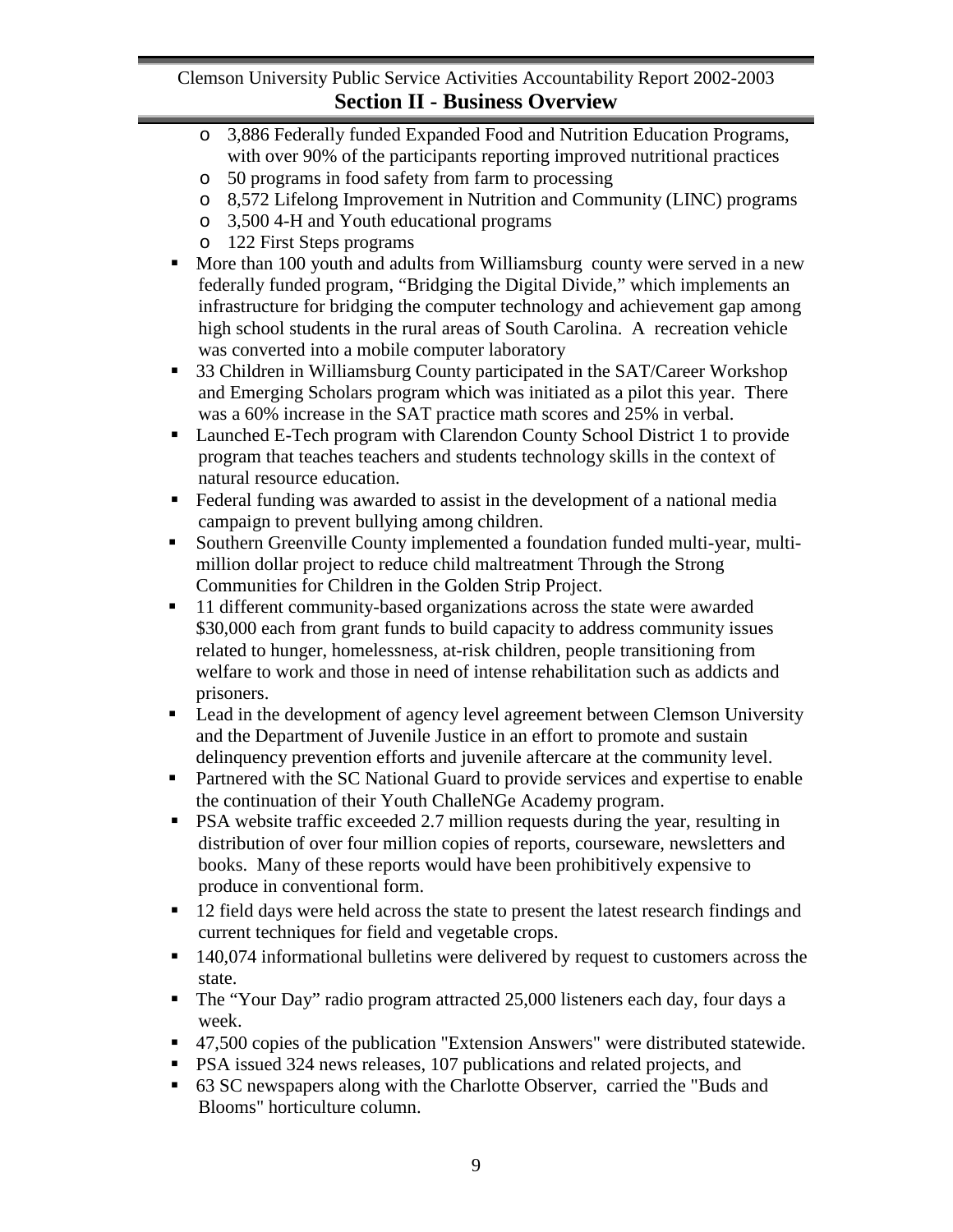- The NOAA Land Use in Coastal Ecosystems Study (LUCES) continues with the SC Water Resources Center urban growth model as one of the featured products.
- A collaborative colloquium involving a group of 60 state agencies was convened to discuss and identify strategies for community and economic development in the state. This is an ongoing process.

## *Home-Land Security, Food and Public Safety*

- 13,857 Homeland Security contacts were made with the regulated community, pesticide dealers and applicators, fertilizer retailers, aerial applicators, nurseries, and greenhouses to implement new legislation regulating fertilizer that could be misused as an explosive, prevent the misuse of pesticides and aerial application aircraft, and prevent the intentional introduction of plant pests into SC agriculture by terrorists.
- More than 20 PSA staff served on the state Agro-terrorism subcommittee for state homeland security. PSA is the lead agency in SC for Agro-terrorism
- Clemson became a member of the Extension Disaster Education Network (EDEN), an affiliation of the Land Grant & Sea Grant university professionals dealing with disaster education. PSA continuously disseminates information related to homeland security and natural disasters across the state
- Development began on a geo-reference database in cooperation with the University of South Carolina to protect the state's meat supply from bio-terrorism or a disease outbreak
- A statewide summit was convened of health and community leaders to address health issues of childhood obesity.
- A total of 623 food handlers participated in a 10-hour certification course in food handling to assist industry with food safety issues. Each participant passed an exam to receive a certificate. A total of 143 food service managers passed a national ServSafe exam and were certified.
- Clemson was the only land grant university in the nation accredited by the USDA National Organic Program to certify producers and handlers of organic foods.
- **PSA dealt on a statewide basis with emerging diseases that can be transmitted** from animals to humans, such as West Nile Virus, monkey pox and Mad Cow Disease. Relative to Mad Cow Disease, PSA confirmed 100% compliance of state commercial feed mills with the 1997 FDA ban on feeding ruminant protein to ruminants
- **PSA successfully managed the largest outbreak of Eastern Equine** Encephalomyelitis (EEE) in the state's history.
- More than 11,000 Tropical Soda Apple plants were located destroyed through inspections and surveys at 51 sites totaling 10,000 acres in 18 counties
- The Plant Problem Clinic analyzed and reported on 1,010 samples, the Nematode Assay Lab processed 1,508 samples, and 32,932 soil samples were analyzed
- Consumers were saved over two million dollars as a result of investigations of structural pest control activities in the state.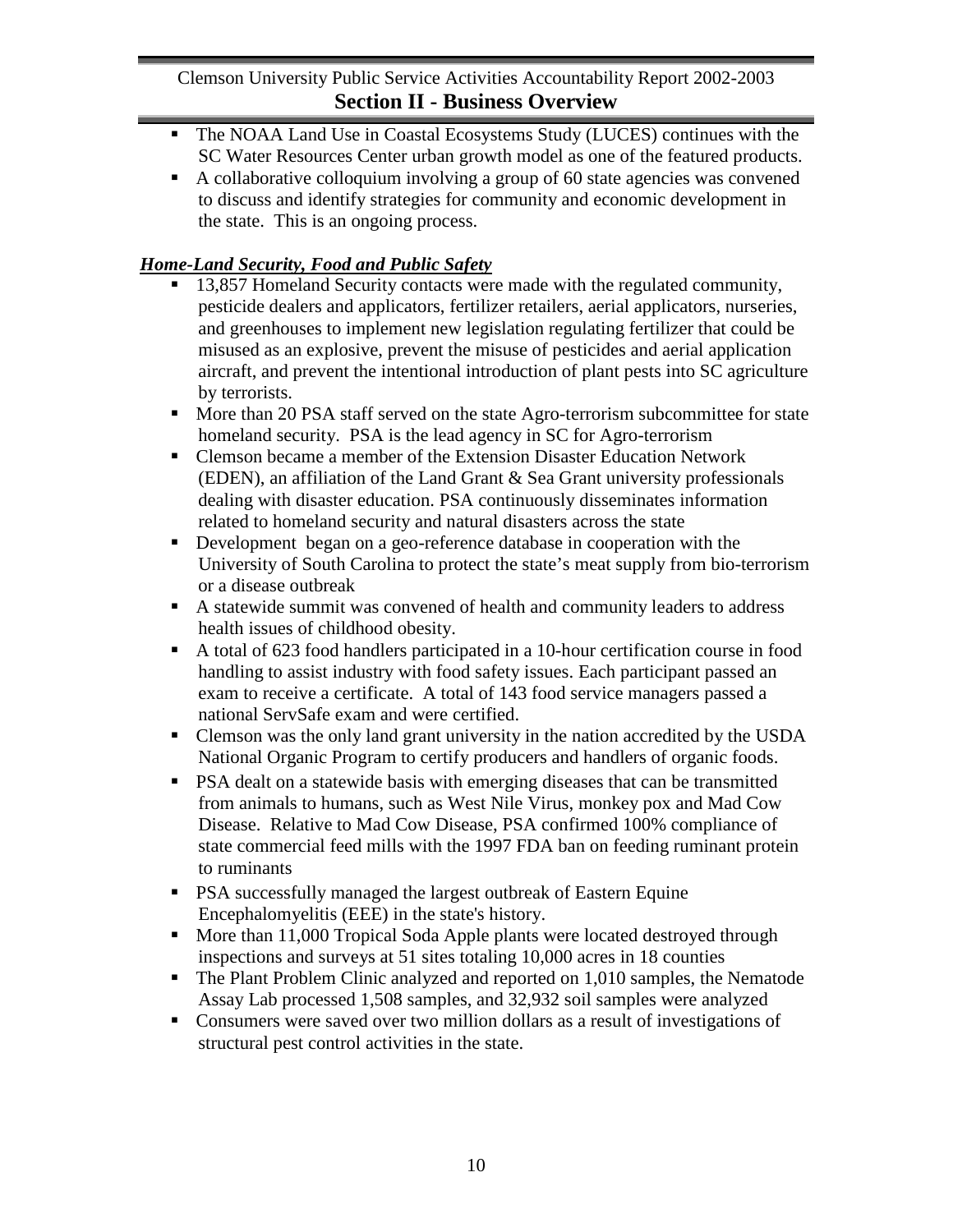## **Discovery**

 Six new US patents were issued; one new license agreement was signed; there were seven new disclosures.

## **Patents:**

- o Apparatus & Method for Propagating Plants
- o Method for Promoting Ovulation, Parturition & Lactation in Mammals
- o System & Process for Treating Waste Water
- o Jointless Gene of Tomato
- o Laminitis in Horses
- o Apparatus & Method for Propagating Plants

## **Disclosures:**

- o "Controlled Eutrophication Process"
- o "Carbon Dioxide Gas into Ground Meat"
- o "Protein Films as Blockers of Ultra-Violet Wavelength"
- o "Antibody-linked nanoparticles to detect & eliminate bacteria"
- o "Thermally extruded/pressed soy flour films"
- o "Sequencing & PCT Method for GC-rich & Difficult to sequence region by adding Oligonucleotide"
- o "Novel Immunotherapy for Breast Cancer"

## **License:**

o Southern Sun Biosystems, Inc. - Natural Light Climate Control Chamber for Plant Production"

## **In addition:**

- A natural process was discovered to lower blood pressure and work began searching for the biochemical process that makes it effective.
- Chemicals were discovered in raspberries that prevent cancer and protect skin from sun damage and aging.
- A "bioreactor" was designed to produce medicinal plants in a controlled environment to standardize the medicinal content and raise production capacity
- Harvesting and post-harvest handling techniques have been developed to optimize active compounds in medicinal plants
- A Food packaging film has been developed from soy protein and acid whey
- Established a comprehensive network of water quality sampling stations within the Saluda-Reedy River watershed, including satellite linked real-time monitoring stations to chart the impact of urbanization in Greenville County on the Reedy River.
- Developed public-private partnership to provide policy decision makers with scientific information on the environmental, social, and economic impact development in the Saluda-Reedy River watershed.
- Provided baseline analysis of copper content in states surface waters to help SCDHEC (Dept. of Health and Environmental Control) establish permissible discharge levels.
- Assessed the impact of recent hardwood timber harvesting on the health and number of migrating songbirds in the Southern Appalachian mountains, compared to mature hardwood stands
- Discovered that the wetlands in the new Waccamaw National Wildlife Refuge were able to reduce the phosphorous and nitrogen content of water moving from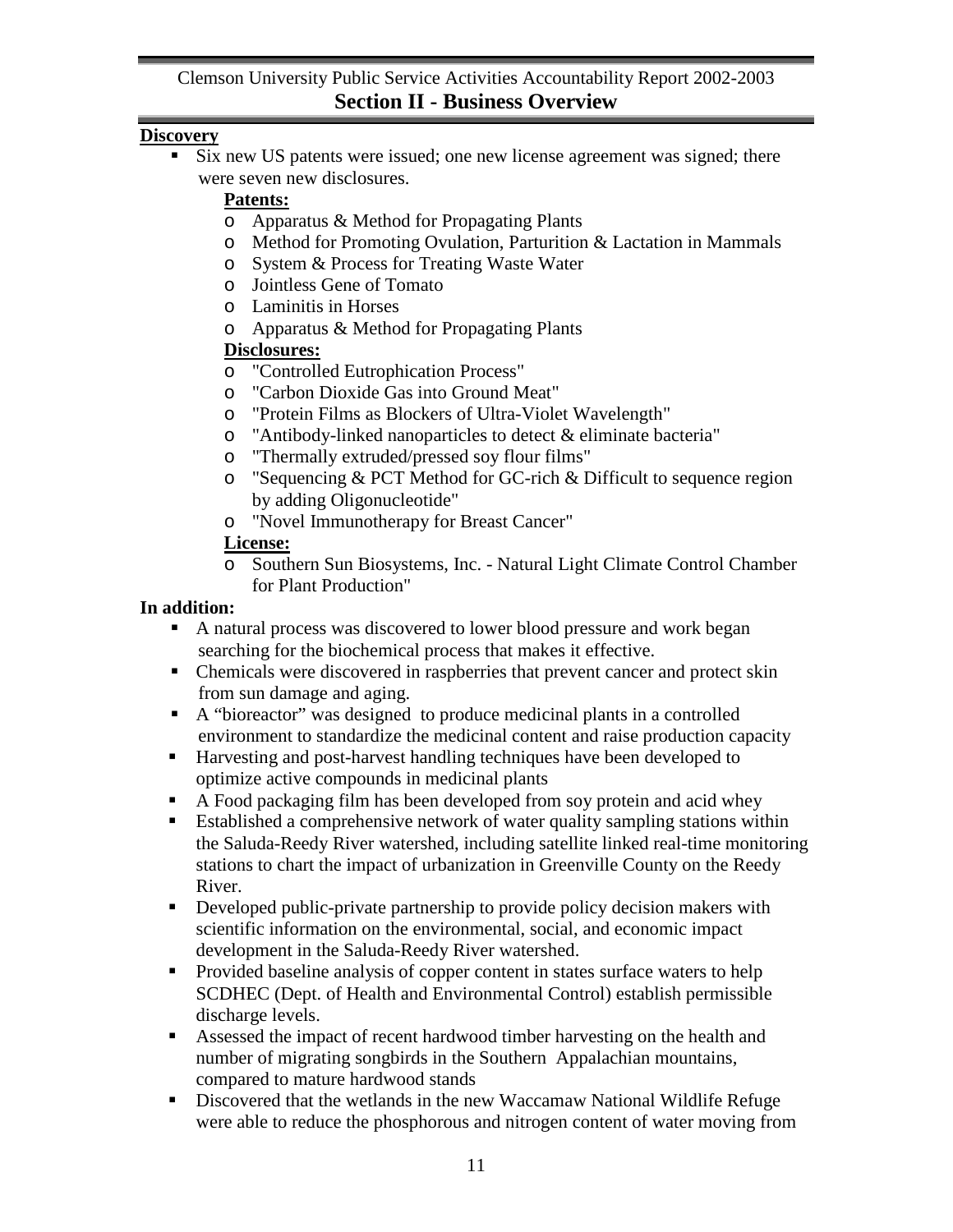agricultural fields in the Waccamaw and Pee Dee River watershed across Bull Island in spite of a year (2002) with the lowest rainfall since 1895.

- A coordinated strategy has been developed by the SC Task Group on Toxic Algae to cope with toxic algal blooms in South Carolina waters.
- Harvesting and post-harvest handling techniques were designed for feverfew as an alternative crop for tobacco growers
- The major sources of a widespread fungus that attacks nursery and greenhouse plants were identified.
- The genes that control plants response to drought, salinity, and cold temperatures, were discovered and characterized using sunflower and turfgrass as models
- Work began to isolate the genes that control nodulation as a first step to increasing crop yields of pea, soybean and alfalfa
- Work began on an inexpensive optical sensor system to determine the optimum fertilizer rates for turfgrass and field crops
- A pilot plant was set up (in conjunction with a commercial operation in Williamsburg County) to produce and process flax as a new agricultural crop and as a new fiber for manufacturing automotive components
- The impact of nematodes on cotton and soybean crops was reduced by targeting nematicide applications using soil electrical conductivity technology
- The patented "partitioned aquaculture system" was expanded and adapted to include marine shrimp production
- A method was patented to reduce the bacteria and odor in animal waste manure by injecting ozone into the water
- 96 refereed journal articles were published.

## *Increasing Capacity*

- Received full accreditation from the Association for Assessment and Accreditation of Laboratory Animal Care. Clemson is one of very few land grant universities that are accredited, including the animal farms.
- **PSA** acquired, at no cost, more than \$400,000 in surplus federal vehicles, office supplies, and lab and farm equipment to support ongoing programs.
- Clemson is now sharing space at the new USDA laboratory at the Coastal Research and Education Center in Charleston.
- A new research facility was completed at the Edisto Research and Education Center in Blackville including two state of the art greenhouses, a 3,000 sq ft plant research support lab and a 250 seat auditorium for educational programs and conferences.
- 40 additional acres of irrigation has been added to support all crop research at the Edisto REC and an advanced farming technology field laboratory was established.
- A new golf green research site and a new lawn turf demonstration area were installed to support research and extension information requests from golf course operators and the turf grass industry.
- Opened YLI Headquarters and Education Center in Pickens, SC on the site of a former SC National Guard training facility. The 32 acre site was made available by the National Guard for YLI use at no cost.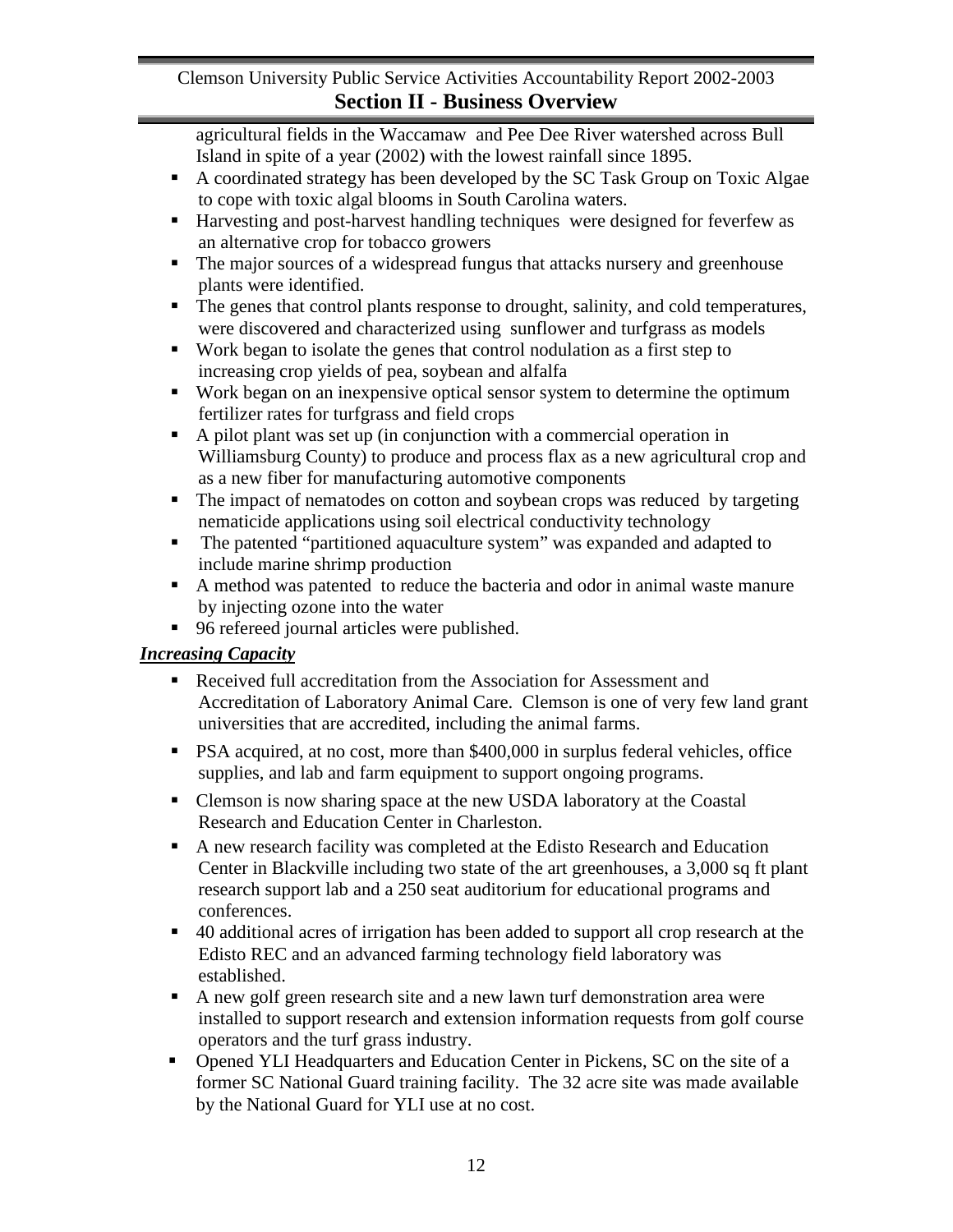- All research farms in the Clemson area were brought under central management to increase resource efficiency, effectiveness and accountability.
- Systematically improved the physical facilities and the research infrastructure at all of the research farms.
- A new grant pre-award unit was established to support PSA and the College of Agriculture, Forestry, and Life Sciences and assisted with or reviewed over 90 proposals, totaling over \$30 million.



# *How the accountability report is used to improve organizational performance*

Each section of the accountability report is reviewed by the PSA Leadership Council to identify and prioritize specific areas where improvements and enhancements can be made before the submission of the plan for the following year. The implementation of identified recommendations to improve organizational performance begins immediately.

In addition, the performance excellence criteria in the accountability report are reviewed in relation to the plans and reports submitted both to USDA (South Carolina Plan of Work for Research and Extension) and to the Clemson University Office of Assessment

PSA has established means of assessment and criteria for success for all programs. These are reported to the university on a time line which parallels the reporting timeline of the Budget and Control Board Accountability Report, and while the two plans are formatted differently, the means of assessment are essentially the same.

Each year the annual report to the Office of University Assessment contains a description of the planned activities by PSA goal, the actual performance and a description of how the analysis of the reasons for discrepancies between planned verses actual performance is used to improve planning, programs and performance.

Due to space limitations in the BCB annual report, only the actual outputs and outcomes of the previous year's activities are reported in Section I-4. The planned goals, the relationship of the planned activities to actual performance and how the results of analyzing the planned vs. actual are used to improve programs are not included, once again, because of space limitations. A more generalized set of strategic goals is presented in Section I-2.

The annual report to the USDA is submitted in April of each year to accommodate research and Extension activities which are planned and reported in the plan of work run on the federal fiscal year (October 1-September 30). Reporting is more heavily focused on outcomes or impact than on the shorter term outcomes. PSA is moving to develop and find resources to support the development of sophisticated impact and performance analysis for use in all three of the major accountability reports.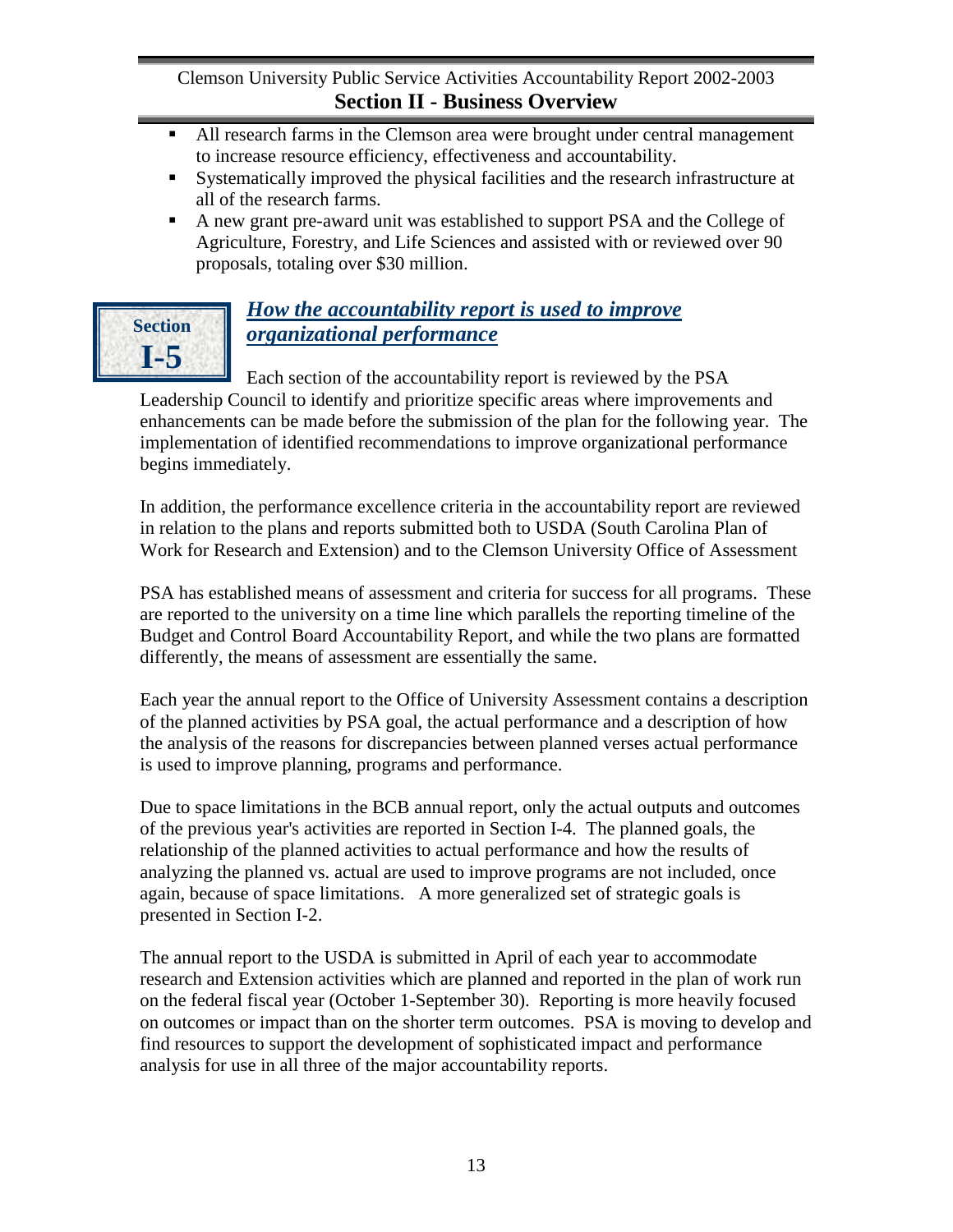<span id="page-17-2"></span>

<span id="page-17-1"></span>**Section II-2**

## <span id="page-17-0"></span>*Number of Employees*

804 PSA employees in 670 FTE's. 86 of these employees are paid in part or totally on grant funds. In addition, there are 104 positions funded solely by grant funds.

## *Operation Locations*



immediate vicinity and the following sites:

| Aiken CountyLong Leadership Center |                                                                                                                                                                                                                                                                                                                                           |
|------------------------------------|-------------------------------------------------------------------------------------------------------------------------------------------------------------------------------------------------------------------------------------------------------------------------------------------------------------------------------------------|
|                                    | Barnwell CountyEdisto Research and Education Center                                                                                                                                                                                                                                                                                       |
|                                    | Charleston CountyCoastal Research and Education Center                                                                                                                                                                                                                                                                                    |
|                                    | Clarendon CountyR.M. Cooper Leadership Center                                                                                                                                                                                                                                                                                             |
|                                    | Florence CountyPee Dee Research and Education Center                                                                                                                                                                                                                                                                                      |
|                                    | Georgetown CountyBelle W. Baruch Institute of Coastal Ecology and Forest Science                                                                                                                                                                                                                                                          |
|                                    | Pickens CountyClemson Experimental Forest                                                                                                                                                                                                                                                                                                 |
|                                    | Richland CountySandhill Research and Education Center                                                                                                                                                                                                                                                                                     |
|                                    | Institute for Community and Economic Development                                                                                                                                                                                                                                                                                          |
|                                    | Livestock and Poultry Health                                                                                                                                                                                                                                                                                                              |
|                                    |                                                                                                                                                                                                                                                                                                                                           |
|                                    | $D_{\text{c}}$ $M_{\text{c}}$ $M_{\text{c}}$ $M_{\text{c}}$ $M_{\text{c}}$ $M_{\text{c}}$ $M_{\text{c}}$ $M_{\text{c}}$ $M_{\text{c}}$ $M_{\text{c}}$ $M_{\text{c}}$ $M_{\text{c}}$ $M_{\text{c}}$ $M_{\text{c}}$ $M_{\text{c}}$ $M_{\text{c}}$ $M_{\text{c}}$ $M_{\text{c}}$ $M_{\text{c}}$ $M_{\text{c}}$ $M_{\text{c}}$ $M_{\text{c}}$ |

![](_page_17_Figure_8.jpeg)

<span id="page-17-3"></span>**Figure II-1**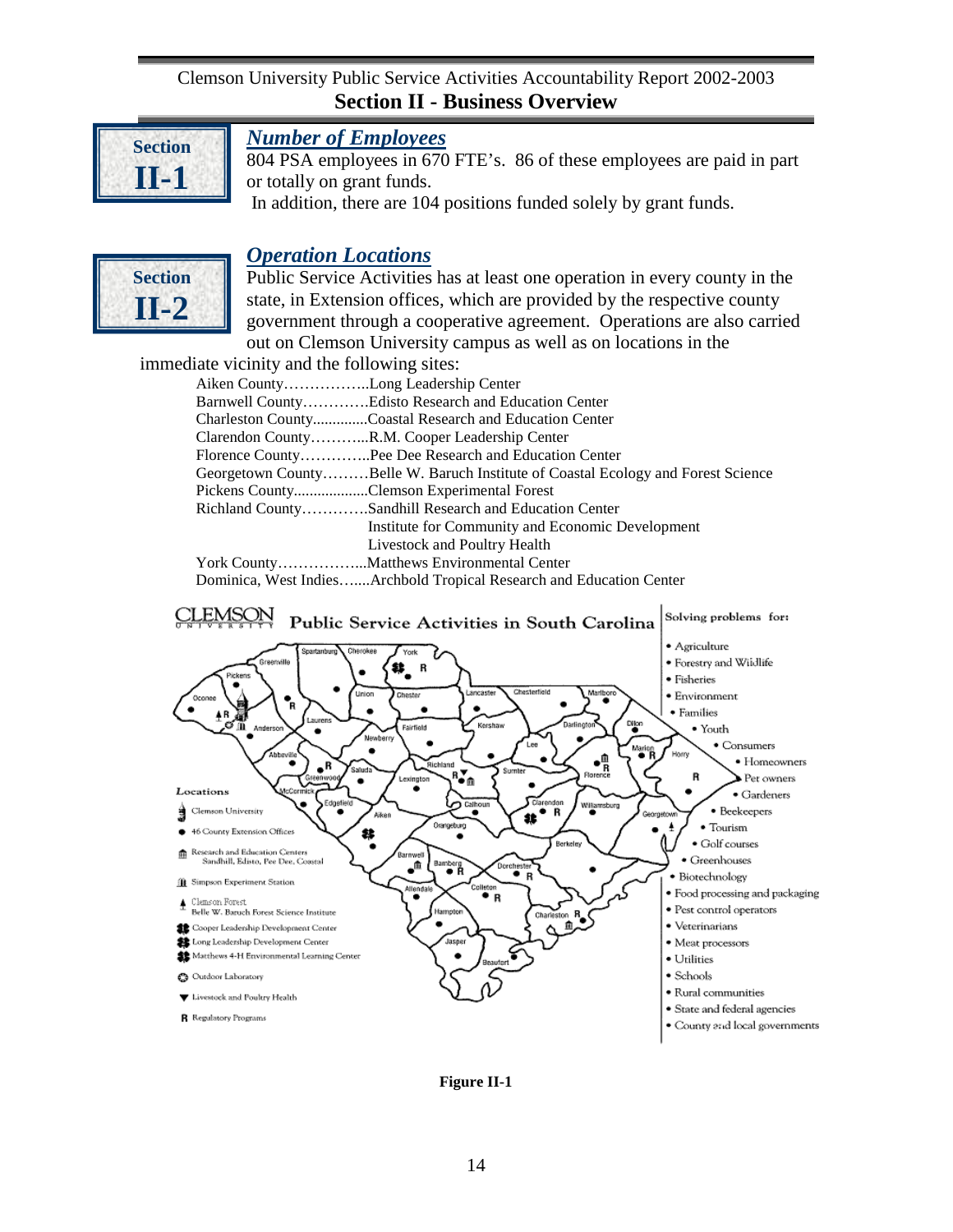![](_page_18_Picture_1.jpeg)

## *Expenditure/Appropriations Chart*

See figure below -- for expenditures/appropriations chart for PSA. It should be noted that PSA received 10.9% funding cut from appropriations in FY 2002-03. This resulted in the loss of the ability to fund 96 PSA FTEs. The individuals in these positions took advantage of retirement

incentive packages. The loss of these hundreds of years of experience and programmatic and institutional knowledge has left critical voids in service areas

PSA leadership has reorganized, eliminated numerous administrative positions, broadened areas of oversight and geographic coverage and is still focused on meeting the vision of Clemson University. PSA will continue to increase its quest for new resources and collaborators. No other way exists to meet Clemson University's vision, mission, and goals.

|                         | 01-02 Actual Expenditures |                | 02-03 Actual Expenditures      |                | 03-04 Appropriations Act |                |
|-------------------------|---------------------------|----------------|--------------------------------|----------------|--------------------------|----------------|
| <b>Major Budget</b>     | <b>Total</b>              | <b>General</b> | <b>Total</b>                   | <b>General</b> | <b>Total</b>             | <b>General</b> |
| <b>Categories</b>       | <b>Funds</b>              | <b>Funds</b>   | <b>Funds</b>                   | <b>Funds</b>   | <b>Funds</b>             | <b>Funds</b>   |
| <b>Personal</b>         |                           |                |                                |                |                          |                |
| <b>Services</b>         | 41,570,925                | 31,474,171     | 38,631,497                     | 29, 197, 203   | 35,577,522               | 28,883,194     |
| <b>Other Operating</b>  | 19,374,043                | 6,898,913      | 19,105,388                     | 7,259,187      | 12,185,456               | 2,000,063      |
| <b>Special Items</b>    | 134,974                   | 134,974        | 134,974<br>134,974,<br>134,974 |                | 134,974                  |                |
| <b>Permanent</b>        |                           |                |                                |                |                          |                |
| <b>Improvements</b>     | $\mathbf{0}$              | $\overline{0}$ | $\mathbf{0}$                   | $\overline{0}$ | $\theta$                 | $\Omega$       |
| <b>Case Studies</b>     | $\mathbf{0}$              | $\theta$       | $\Omega$                       | $\Omega$       | $\Omega$                 | $\Omega$       |
| <b>Distributions to</b> |                           |                |                                |                |                          |                |
| <b>Sub-Divisions</b>    | $-264,196$                | $-264,196$     | $-257,995$                     | $-257,995$     | $-210,567$               | $-210,567$     |
| <b>Fringe Benefits</b>  | 12,856,773                | 8,822,693      | 11,072,703                     | 8,079,258      | 10,660,068               | 8,067,075      |
| Non-recurring           | $\theta$                  | $\overline{0}$ | $\theta$                       | $\Omega$       | $\theta$                 | $\theta$       |
| <b>Total</b>            | 73,672,519                | 47,066,555     | 68,686,567                     | 44,412,627     | 58, 347, 453             | 38,874,739     |

### **Other Expenditures**

| <b>Sources of Funds</b>      | 00-01 Actual Expenditures | 01-02 Actual Expenditures |
|------------------------------|---------------------------|---------------------------|
| <b>Supplemental Bills</b>    |                           |                           |
| <b>Capital Reserve Funds</b> |                           |                           |
| <b>Bonds</b>                 |                           |                           |

# <span id="page-18-0"></span>**Interim Budget Reductions Total 01-02 Interim Budget Reduction Total 02-03 Interim Budget Reduction** 3,227,667 4,043,222

**Chart Series II-1**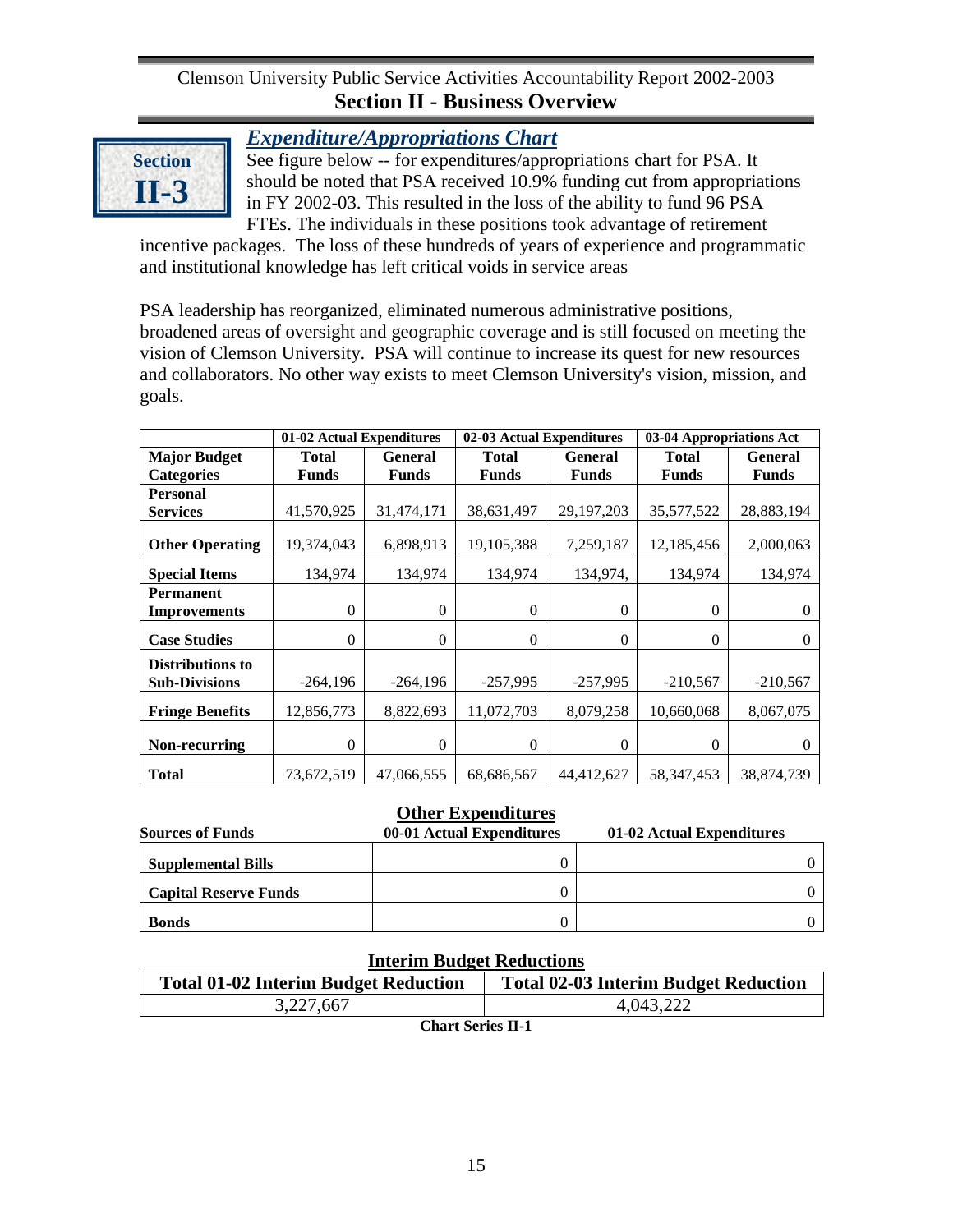<span id="page-19-1"></span>![](_page_19_Picture_1.jpeg)

## <span id="page-19-0"></span>*Key customers segments linked to key products/services*

Although our key customers are and continue to be the citizens of South Carolina, we reaching out into many new areas across the country and in other nations. The programs conducted by PSA are accessible to all

people. The mission and goals of the organization lend themselves to people who are associated with agriculture, agricultural and forest products, business and industry, landowners and managers of natural resources, families and youth, limited resource families and rural and community leaders.

Customers also include pesticide and fertilizer sales and users, those who produce certified and enhanced seeds and plants, practicing veterinarians, county and local governments, business and industry, agencies who work in the areas of economic development, health, conservation, the environment, wildlife, water resources, technical education and youth and families.

![](_page_19_Picture_6.jpeg)

## *Key stakeholders (other than customers)*

Other than our customers, and of no less importance to our mission and values, are our own employees. We take pride in being a "family" at Clemson University and that is certainly true in PSA. If it were not for our

employees, we would not be able to serve our customers well. That is why these past few years have been troubling times for PSA administration. We have pursued, and will continue to pursue, every possible way to balance our budget without having to lose any of our employees. Hopefully, we will be able to accomplish this.

![](_page_19_Picture_10.jpeg)

## *Key Suppliers*

The term "suppliers" is being used to describe agencies, organizations, groups of individuals and classifications of individuals who support PSA programs with funding, matching or in-kind support. Advisory boards

provide invaluable support that is used to "build" program initiatives so they are included here as well.

- Federal, State, and Local Government
- **Agriculture Council**
- Cooperatives SC Cooperative Council
- $-4$ -H Donors
- **Farm Bureau**
- **•** Green Industries
- <span id="page-19-2"></span>■ Livestock Breed Associations
- Private Industry
- Foundations
- Private Non Profit Corporations.
- SC Poultry Federation
- State and Local Fairs
- County Advisory Boards
- Public Service Activities Advisory Board
- Agriculture Industry Associations i.e. Soybean, Corn, Cotton Growers Associations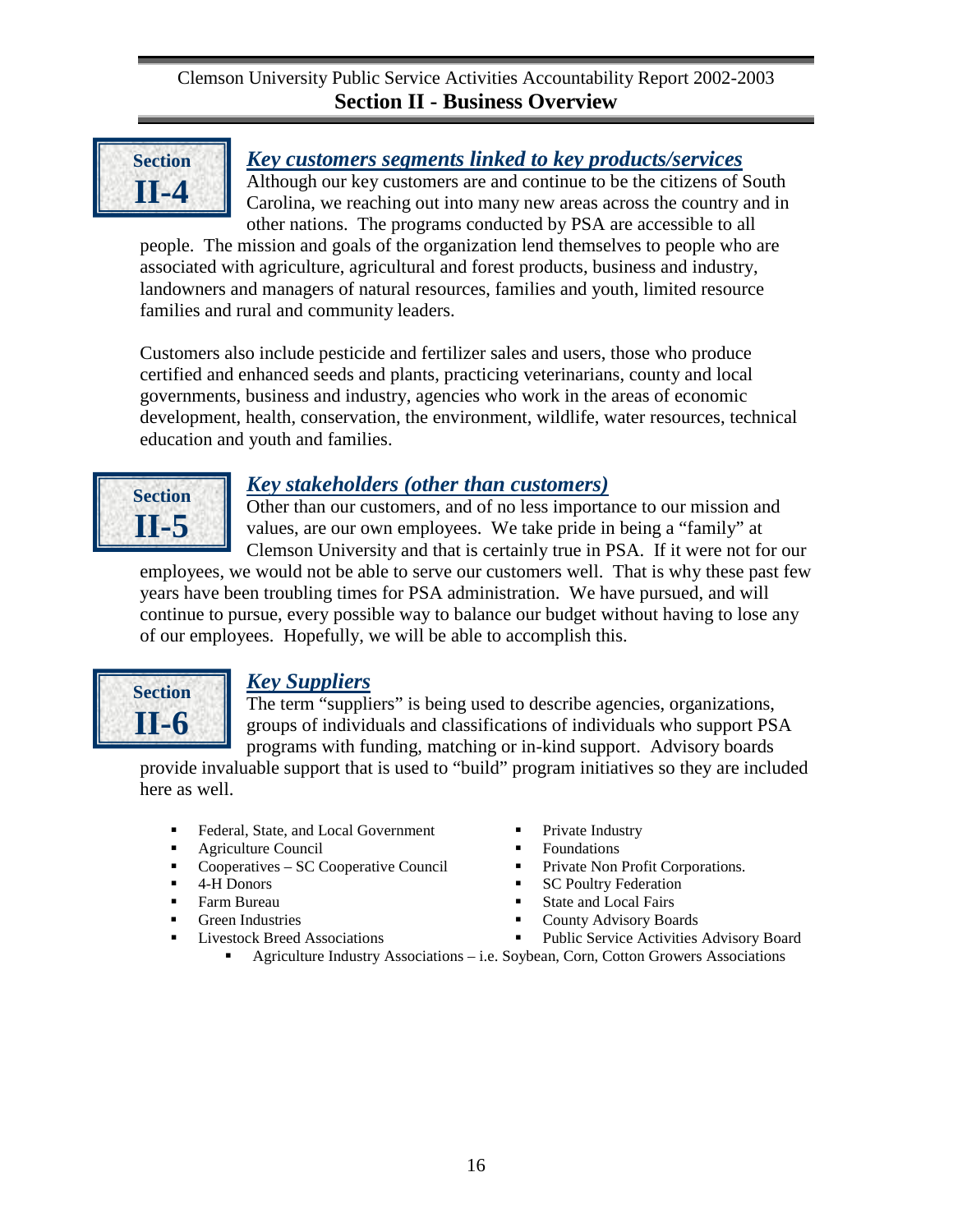<span id="page-20-0"></span>![](_page_20_Figure_1.jpeg)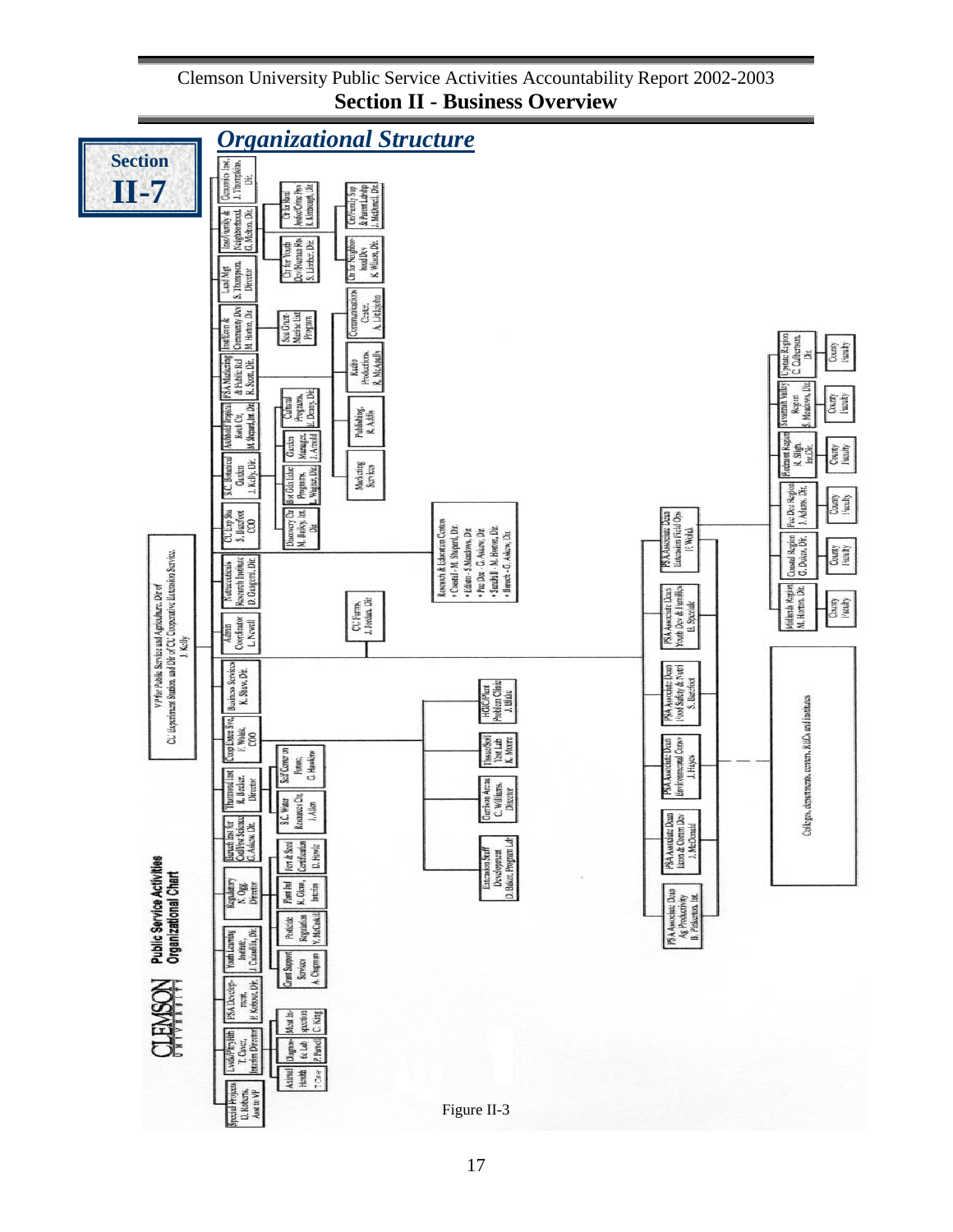<span id="page-21-1"></span>![](_page_21_Picture_1.jpeg)

## <span id="page-21-0"></span>*Leadership*

Clemson University, under the leadership of President James Barker, has established new Vision, Mission, and 10-Year Goals. The vision is for Clemson University is to become a nationally ranked top 20 public

institution. Public Service Activities, under the leadership of Vice President John Kelly, embraces the vision, mission, and goals. The President, Vice Presidents, Deans, Directors and every faculty and staff member will be evaluated by their contribution to those goals.

The new 10-year goals of Clemson University that most closely relate to PSA are: setting the standard for relevant public service; increasing research programs to exceed \$100 million per year, which has now been achieved, and fostering Clemson's academic reputation through strong academic programs, mission-driven research, relevant public service and highly regarded faculty and staff. Performance measures to accomplish these, and other appropriate, 10-Year Goals have been incorporated into the performance review criteria for PSA's employees.

PSA Goal areas are:

- o Agrisystems Productivity and Profitability, PSA Goal 1
- o Economic and Community Development, PSA Goal 2
- o Environmental Conservation, PSA Goal 3
- o Food Safety and Nutrition, PSA Goal 4
- Youth Development, PSA Goal 5.

The Public Service Council is responsible for implementing programs, initiatives and activities under the five goals. The team consists of the following key leaders:

- o Vice President of Public Service and Agriculture
- Chief Operating Officers for the Experiment Station and the Cooperative Extension
- o Service
- o Associate Deans for Agri-Systems and Productivity, Economic and Community Development, Environmental Conservation, Food Safety and Nutrition and Youth Development and Families.
- o Director, Clemson University Activities Information Management System
- o Chief Financial Officer for PSA
- o Associate Dean for Extension

These leaders regularly receive input from advisory groups, industry leaders and vice presidents and deans at Clemson, which is applied to guide PSA in setting organizational values, directions, and performance expectations and accomplishing the vision and mission of PSA.

![](_page_21_Picture_21.jpeg)

## *How do senior leaders set, deploy and communicate?*

Senior leaders empower employees in a university setting and through feedback mechanisms in staff meetings and reverse evaluations of supervisors. Professional development is offered formally in retreats or

structured learning professional programs and in attendance in professional meetings, where funding allows. Meetings and training are often conducted with the advantage of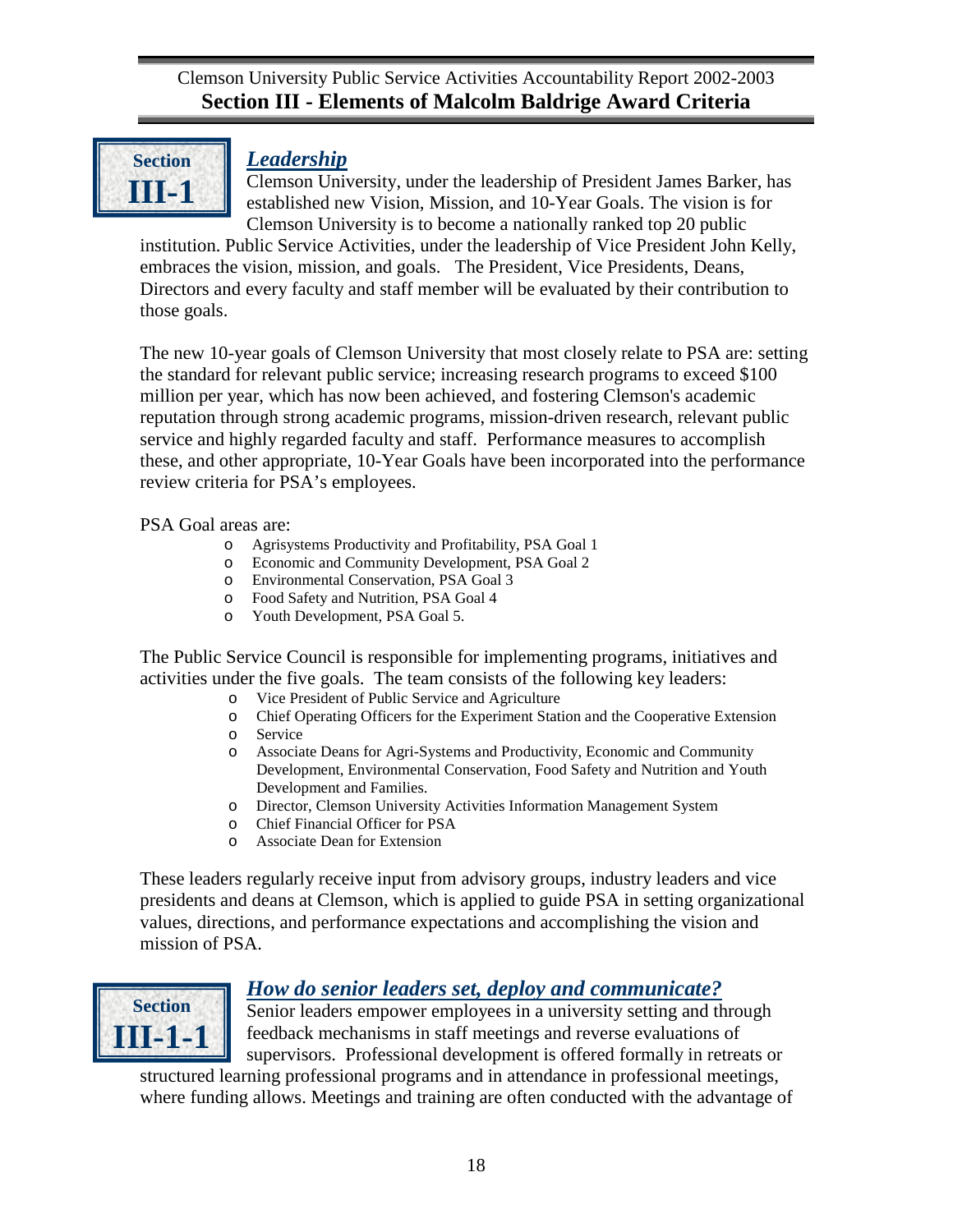<span id="page-22-0"></span>distance communications systems which allow two way video and audio and avoid travel expenses and lost travel time. Ethical behavior for all Clemson employees is identified in the University's *Fiscal Policies and Procedures and Personnel Policies and Procedures Manual.*

![](_page_22_Picture_2.jpeg)

# *How do senior leaders establish and promote a focus on customers?*

The commitment to customer service is reflected in the mission and goals of PSA, and is supported by a sophisticated and long-standing network of advisory boards and committees at the county, regional and state levels. The focus on customer service is an element of each leadership team meeting. The President and Vice President meet with constituency groups on campus, at the Research and Education Centers and at Extension Service offices.

![](_page_22_Picture_5.jpeg)

# <span id="page-22-1"></span>*What key performance measures are regularly reviewed by your senior leaders?*

The key performance measures, which are regularly reviewed by senior leaders include the numbers of individuals, groups, companies and agencies served, numbers of regulatory inspections and other services provided, the number of educational and public service events held, the number of patents, licenses, publications issued, resources leveraged, communication effectiveness and cost benefit analysis and other statistical measures of impact on the state and the nation. Performance measures are tailored to reflect performance in the five PSA goal areas and in the Clemson University goals and emphasis areas which were described in Section 1-2 above. There are additional measures which are cumulatively reflected as accomplishments in Section I.

![](_page_22_Picture_8.jpeg)

## *How do senior leaders use organizational performance review findings and employee feedback to improve their own leadership effectiveness and the effectiveness of management throughout the organization?*

An ongoing review of key performance and employee feedback is used to improve leadership and management effectiveness. Last year, PSA employees were asked to rank the effectiveness of PSA senior leaders. The ranking options were given from very poor, poor, neutral, good, to very good. The following chart demonstrates the confidence in PSA leadership.

- Section: *Leadership in PSA*
- A13=PSA leadership at the VP level is . . .
- A14=The Director of Cooperative Extension Service's leadership is . . .
- A15= The Director of The Experiment Station's leadership is . . .
- A16 = The Director of Livestock and Poultry Health's leadership is . . .
- A17 = The Director of Regulatory and Public Service Program's leadership is . . .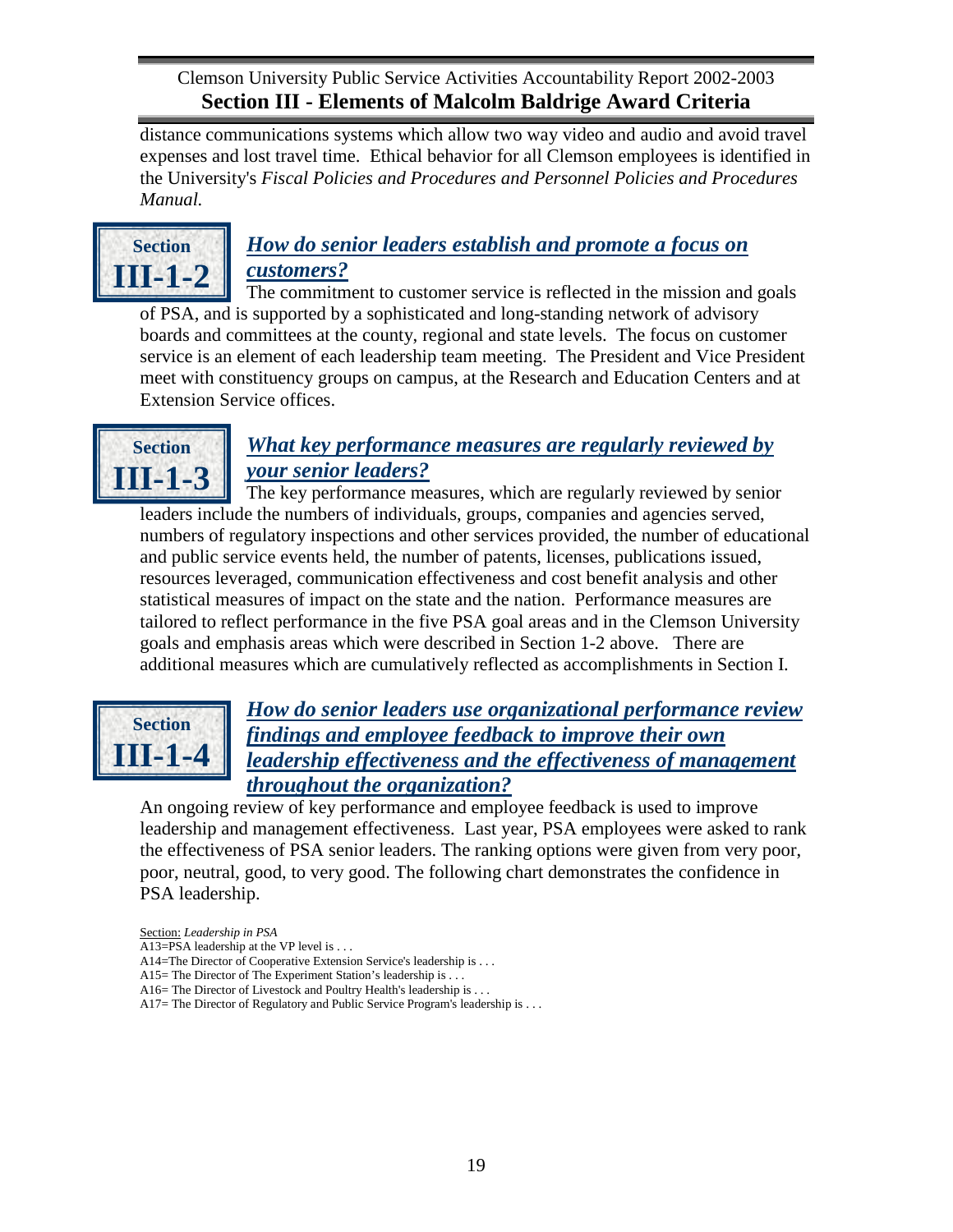![](_page_23_Figure_1.jpeg)

|                                          | SD/VP | D/P  | Neutral | A/G   | SA/VG |
|------------------------------------------|-------|------|---------|-------|-------|
|                                          | %     | %    | $\%$    | $\%$  | $\%$  |
| A13='PSA LEADERSHIP AT VP LEVEL'         | 5.19  | 9.09 | 15.58   | 37.66 | 32.47 |
| A14='LEADERSHIP-DIR COOP EXTENSION SERV' | 2.99  | 8.96 | 13.43   | 44.78 | 29.85 |
| A15='LEADERSHIP-DIR EXPERIMENT STATION'  | 7.55  | 7.55 | 18.87   | 32.08 | 33.96 |
| A16='LEADERSHIP-DIR LIVEST POULT HEALTH' | 0.00  | 2.50 | 17.50   | 42.50 | 37.50 |
| A17='LEADERSHIP-DIR REG & PUBLIC SERV'   | 0.00  | 0.00 | 13.21   | 37.74 | 49.05 |

**(Table III-1)**

<span id="page-23-0"></span>Note: Leadership at the Vice President's level was perceived as very favorable with a 85.71% approval rating. Similar high ratings were given to the other PSA Directors. (Note: The Deans of SCAFRS and CES were rated as "Directors" in this Self-Study from FY 2002.)

The performance of the organization is evaluated monthly by both the PSA Associate Deans and Directors and The PSA Council, based on the availability of on-line accountability information on CU-AIMS, budget analysis and reports by the Chief Financial Officer, and other custom reports at the request of the members. The Vice President of Public Service and Agriculture makes specific assignments where corrective action is needed in specific program areas, and the PSA Associate Deans and Directors and the PSA Council review particularly successful performance in an effort to increase performance across the organization.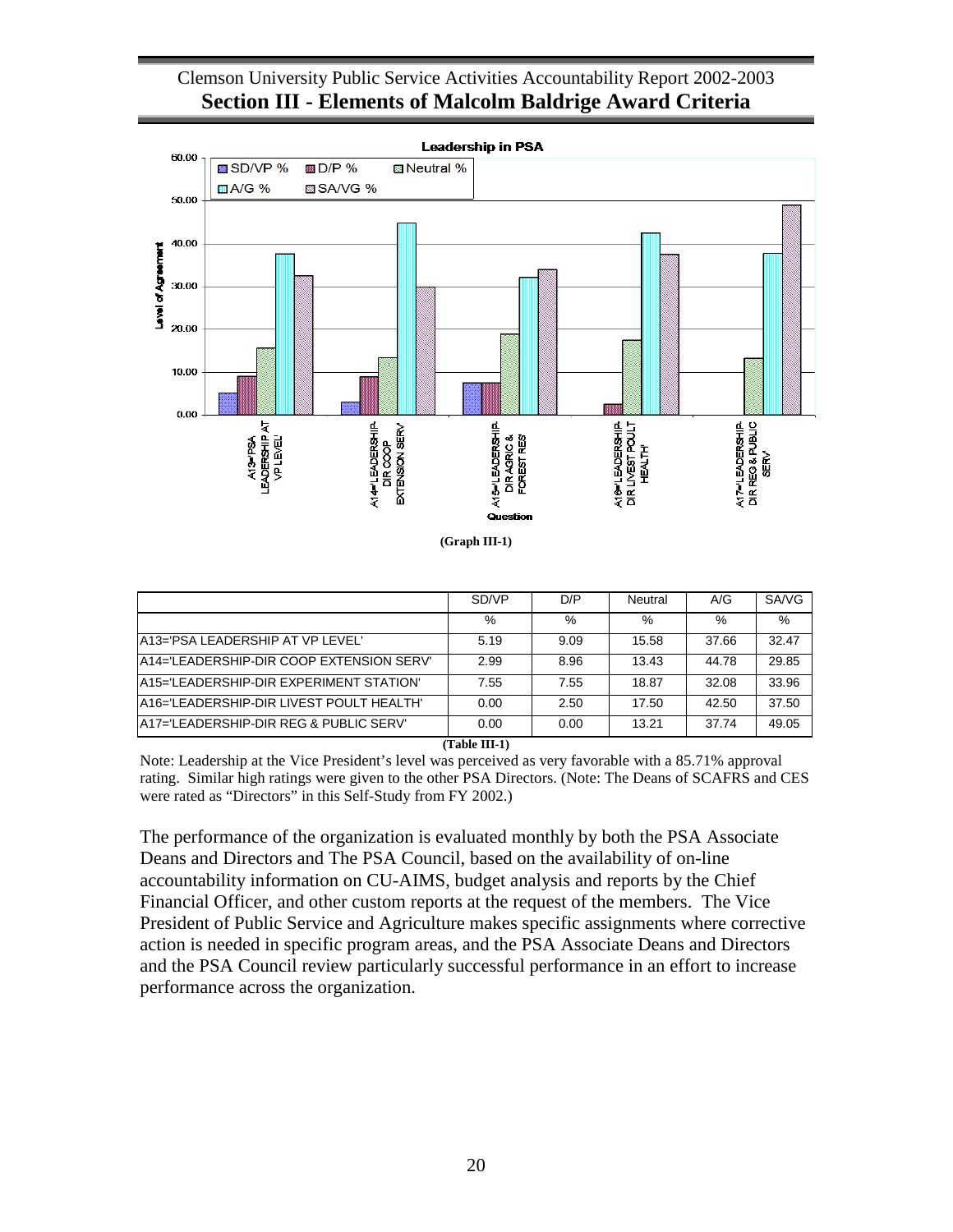<span id="page-24-2"></span><span id="page-24-0"></span>![](_page_24_Picture_1.jpeg)

*How does the organization address the current and potential impact on the public of its products, programs, services, facilities and operations, including associated risks?*

PSA depends on feedback from its advisory system, a close working relationship with local and state elected officials and state and federal agency heads to monitor the impact of programs. Consensus building and broad based public relations activities precede the introduction of new programs in the state, in addition to the more formal review of new programs by the Merit review committee and the peer review of new research projects.

In addition, customer satisfaction surveys are conducted regularly and are detailed in Category 3-Customer Focus. These surveys along with more informal information gathering techniques provide a continual source of feedback. This feedback is used to address the current and potential impact of PSA activities on the public.

![](_page_24_Picture_5.jpeg)

# <span id="page-24-1"></span>*How does senior leadership set and communicate key organizational priorities for improvement?*

The assessment process which is reported in the USDA Plan of Work, the Annual Report to the SC Budget and Control Board and the Annual report to the Southern Association of Colleges and Schools (SACS) assist the PSA Associate Deans and Directors and the PSA Council to gauge areas which merit the most effort for improvement. Unfortunately, recent budget reductions have complicated efforts to systematically improve program activities to enhance performance and cost effectiveness.

Priorities are communicated throughout the organization through the PSA Associate Deans, Directors and the PSA Council to their respective faculty and staff. Priorities are communicated to Clemson University thought the Vice President's participation in the university Administrative Council, vice presidential meetings and in exchanges with the President and key members of the President's staff and the staff of the vice presidents. The latest technologies are also employed to enhance communications capabilities, to include e-mail, teleconferencing via satellite and the internet and on the PSA web sites. Legislators are advised of priorities by the staff in the University's Columbia office.

![](_page_24_Picture_9.jpeg)

# *How does senior leadership and the agency actively support and strengthen the community?*

The intent of the mission of PSA is to help people in South Carolina make informed decisions which will improve their lives and the communities

where they live. PSA accomplishes this mission by developing new knowledge through research and transferring this knowledge to the citizens of the state through a range of educational techniques.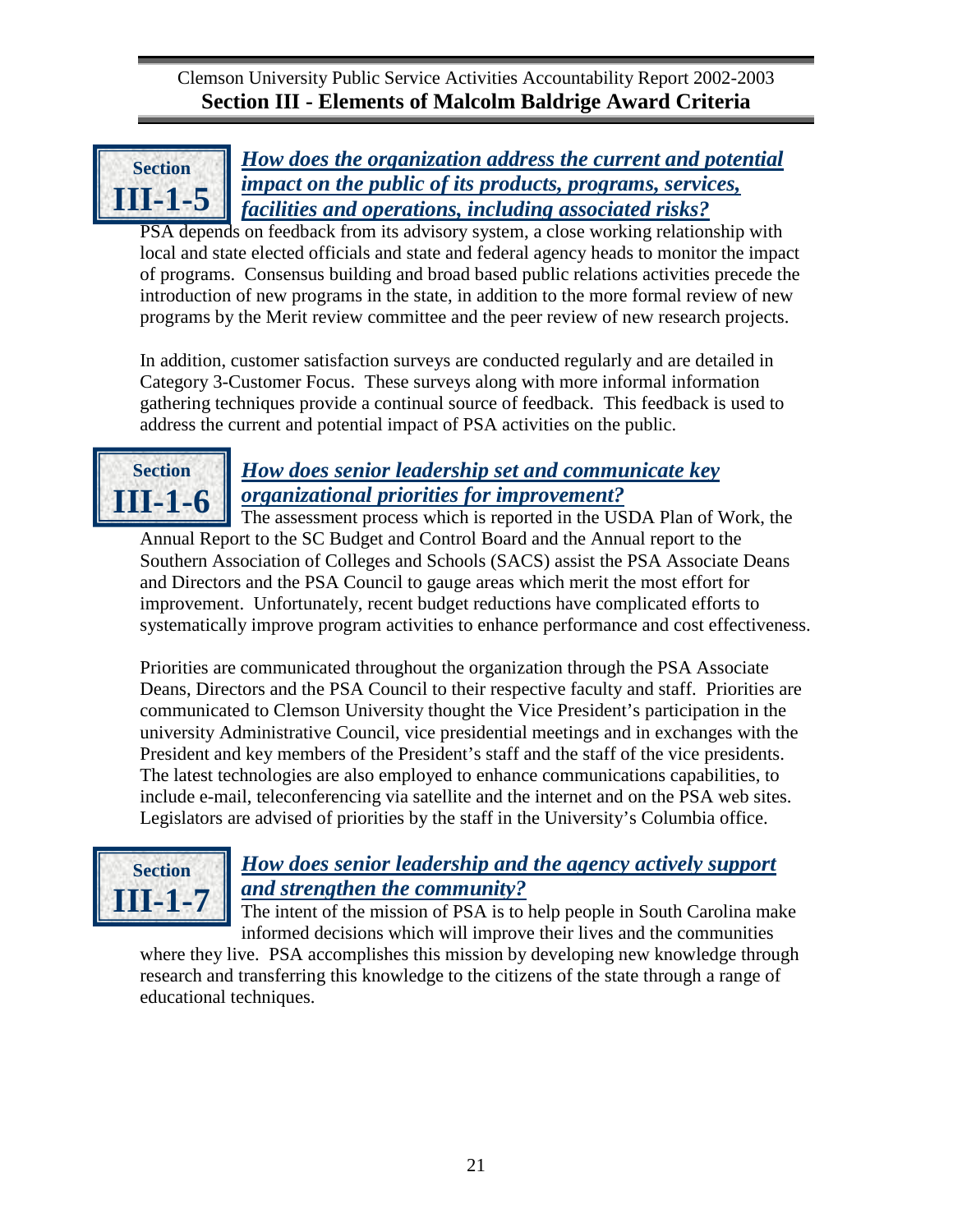<span id="page-25-1"></span>![](_page_25_Picture_1.jpeg)

## <span id="page-25-0"></span>*Strategic Planning*

PSA is committed to taking a leadership role in addressing challenges and realizing opportunities in South Carolina. PSA is poised for the future with its five strategic goals aimed at meeting the needs of South Carolina citizens and achieving the highest levels of scholarly excellence in research, outreach, and service. These goals are compatible with the Clemson University goals and emphasis areas..

The PSA units collectively provide input to the strategic planning process. In addition, the strategic planning takes place within these units with a focus on what is best for PSA, Clemson University and the state of South Carolina. Key issues addressed include: recognition and clarification of mission, environmental scanning, identification and selection of issues, development of goals, and strategies, implementation of plans and monitoring and assessment of results.

Stakeholder input remains critical to the strategic planning process and, as such, input is sought from a variety of stakeholders. The information team collected relevant data via interviews, surveys, and personal contacts. Nominal group technique was also used at the county level to garner stakeholder input. Demographic data from all the counties through an environmental scan was also conducted. Customer needs, financial, societal and other risks, human resource capabilities and needs, operational capabilities and needs, and suppliers, contractors, partners' capabilities and needs, were all considered in the planning process.

The success of programs, projects, and services, to a great extent, depends on the ability of employees to do the job and the extent to which they are up-to-date on the subject matter. PSA's goal is to enhance the human resources by aggressively hiring outstanding faculty, researchers, agents, and support staff; invest in their professional development, and provide a supportive work environment. Several training and professional development opportunities are available to employees to improve their skills. The heads of PSA's seven units annually review the needs of each employee and then identify professional development opportunities for them.

![](_page_25_Picture_7.jpeg)

## *Customer Focus*

PSA's key customers and stakeholders are the citizens of South Carolina. Included among them are South Carolina growers or any plant or animal commodity, citizens, consumers, government agencies, other universities,

<span id="page-25-2"></span>gardeners, youth, agribusiness, businesses and persons relating to any context of our research education and regulatory functions to include, commodity groups, residents of communities, cities, and rural areas. Included also are legislators, alumni, families, meat packing establishments, agri-chemical users, unidentified users of PSA electronic printed, and broadcast information, and people who support the wide range of PSA units and their program activities.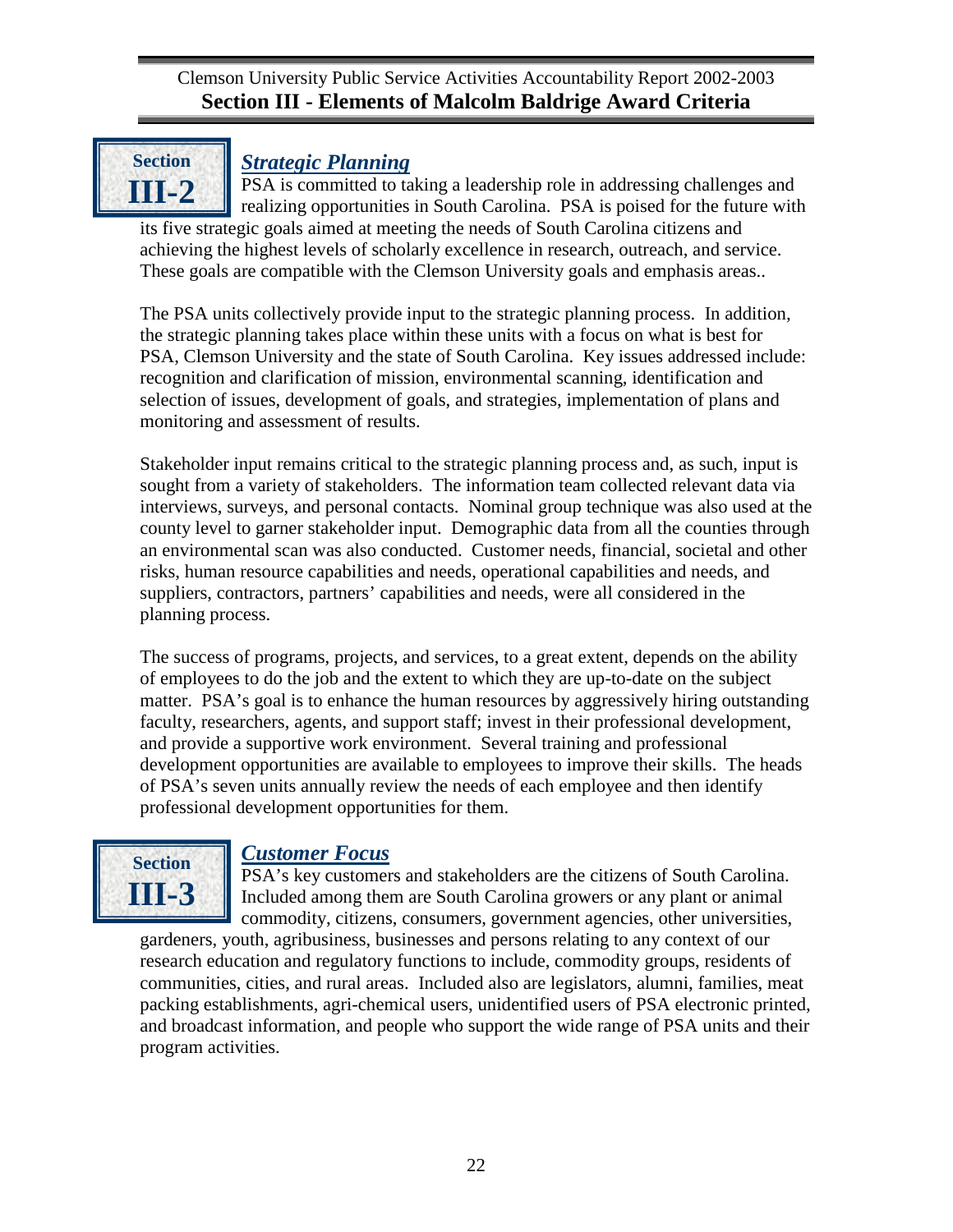![](_page_26_Picture_1.jpeg)

## *How do you determine who your customers are and what are their key requirements?*

Contact data identifies customers and their needs. In FY 2001-02, more than 684,000 people in South Carolina were contacted by the PSA units to

determine their requirements. They represent a variety of people from all walks of life. These people are integral to programs and initiatives and provide valuable feedback performance. A majority of these contacts were programmatic, meaning that customers came to programs or submitted requests to receive information based on an identified need. Telephone calls, office visits, farm and home visits, participation in workshops, demonstrations, and seminars are some of the methods employed to provide information and at the same time determine customer's needs and wants. In addition, print media such as brochures, pamphlets and, how-to-do guide books have also been published and distributed to the customers. Many needs are defined by mandated health requirements.

When a research need is identified, such as the appearance of a new pest or disease, a critical social or environmental phenomena or a production concern, the customers that have the information need are contacted and the problems are discussed along with potential methods of obtaining the information that is needed to solve them. Proposals show them our capacity and how we are able to meet their needs.

![](_page_26_Picture_6.jpeg)

## <span id="page-26-0"></span>*How do you keep your listening and learning methods current with changing customer/business needs?*

The annual nature of surveys and contact data gathering, coupled with the fact PSA has at least one service unit in each county of the state makes it possible to constantly assess the validity and strength of listening and learning methods. The staff at the local level is in constant contact with state legislators, local elected officials and citizens who are served daily, which reinforces the annual approaches. The unanticipated occurrence of new diseases such as West Nile Virus which impacts birds, animals and humans, plant pests, such as Tropical Soda apple which impacts pasture land and the environment or Plum Pox disease, which impacts peach production, keys the various units in PSA to respond in a coordinated fashion with customers. The recent drought effects all South Carolina residents but in different ways, and calls for regional responses to special needs from PSA.

<span id="page-26-1"></span>The potential threat of bio-terrorism sets a different series of processes in motion which mobilizes elements of all PSA units into a coordinated effort with the relevant agencies in state and federal governments.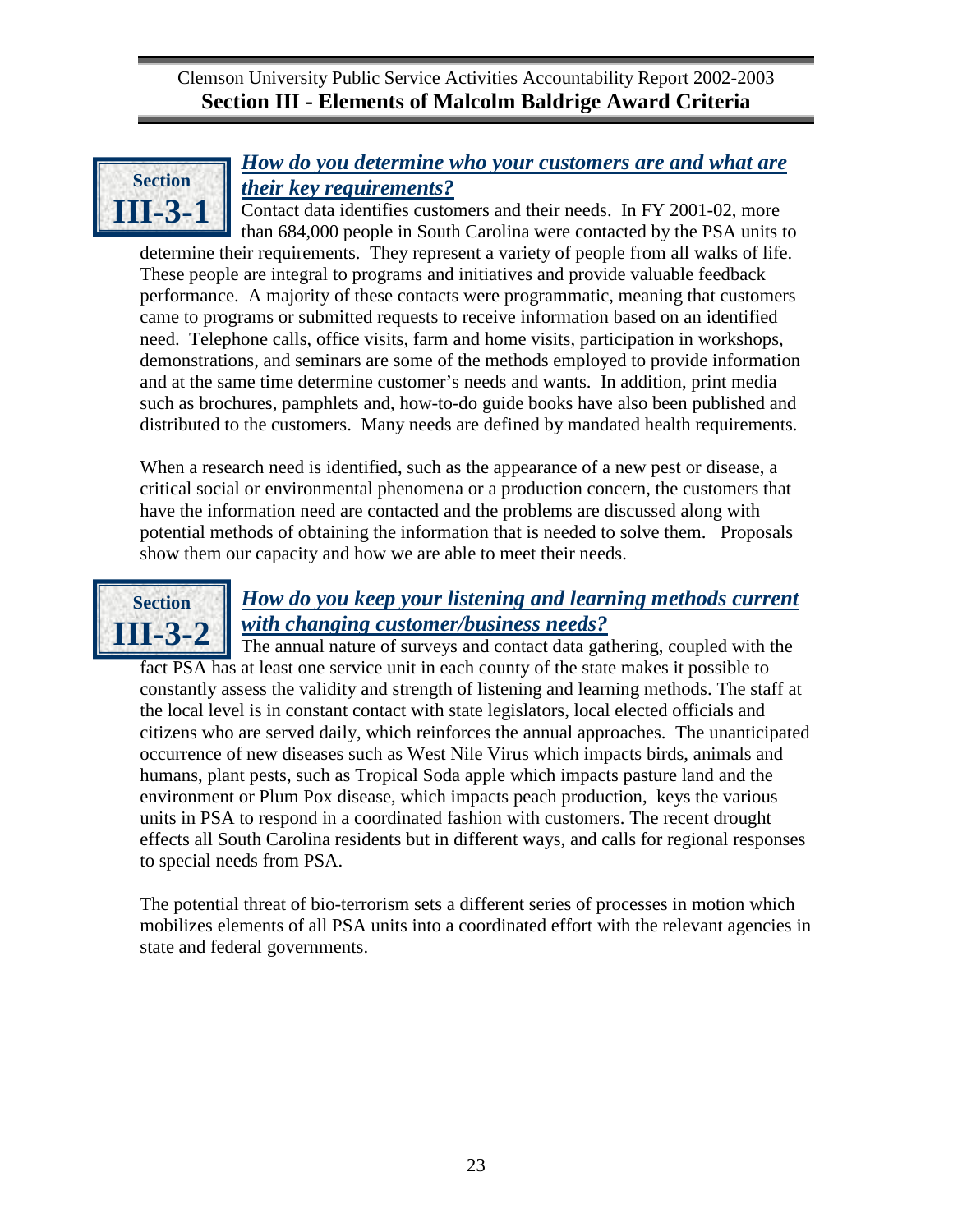<span id="page-27-0"></span>![](_page_27_Picture_1.jpeg)

# *How do you use information from customers/ stakeholders to improve services or programs?*

Periodic meetings with advisory boards, local leaders, and other stakeholders along with focus groups, provide feedback on how programs

and initiatives are meeting their needs. Information gathered from meetings and from periodic survey instruments is conveyed to the PSA Directors and the PSA Council members for review and recommendations for faculty and staff in the various PSA units. Advisory Boards have played a significant role in providing input and feedback which has been used to improve both services and programs.

![](_page_27_Picture_5.jpeg)

## *How do you measure customer/stakeholder satisfaction?*

PSA has a plan to measure the quality of services provided in all the 46 counties of the state. Part of this plan involves a customer satisfaction survey (CSS) which has been developed to collect data from the customers.

The goal of CSS is to find ways to improve program quality, information delivery, and more important, to assist in the accountability process. Four indicators were identified to assess the quality and satisfaction of services provided. These include: 1) up-to-date, useful, relevant and easy to understand information, 2) the extent to which recipients had the opportunity to use the information, 3) the extent to which they have shared the information with others, and 4) the extent to which they are satisfied with the services provided. The following success criteria was also established: 1) 80% of the survey participants will report positively to all the questions, 2) 50% will report that they have used information, 3) 70% will report that they have shared extension information with their friends and neighbors, and 4) 80% will report that they are satisfied with the services provided.

Forty-one of the 46 counties participated in the survey. A team comprised of extension agents, county extension directors, and secretarial staff conducted over 1,142 interviews with customers to collect data. These 1,142 responded to 14 questions covering the four criteria indicated above. The results of the survey are provided in the business results Section III-7, Results.

The results of CSS have been used by county staff in budget decisions, in showcasing program accomplishments and in meetings with legislative officials. Such use has shown that Extension can make a difference.

![](_page_27_Picture_11.jpeg)

## *How do you build positive relationships with customers and stakeholders? Indicate any key distinctions between different customer groups.*

Daily interaction, made possible by the location of PSA resources and personnel in every county, coupled with the delivery of information that is accurate, timely and usable are the keys to positive relationships with customers and stakeholders. Industries, large business operations and local governments require different levels of assistance than many citizens who have a very specific need.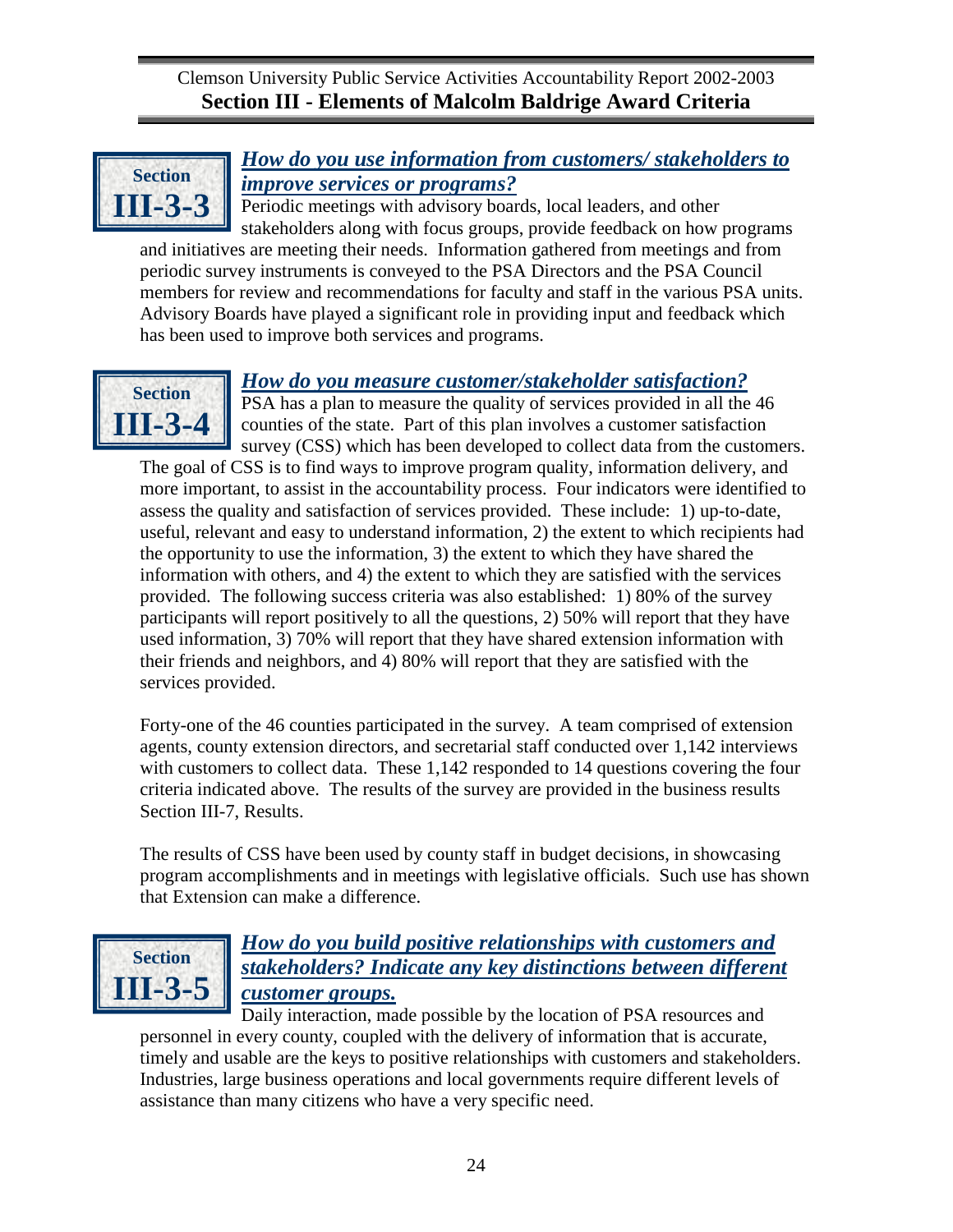<span id="page-28-0"></span>![](_page_28_Picture_1.jpeg)

## *Information and Analysis*

PSA has one of the best information systems of the land-grant colleges in CU-AIMS – Clemson University Activity Information Management Systems. CU-AIMS collects data from many sources and summarizes the data in such a way that allows the administration to be understand the complexities of the organization. Although the system is still evolving, CU-AIMS is able to collect all financial data from the University's financial systems, performance data from PSA's own performance tracking system for Extension Activities and from the system for tracking faculty

![](_page_28_Picture_4.jpeg)

## *How do you decide operations, processes and systems to measure?*

performance, and data from several federal data sources which track research activities.

All programming must fit within the five PSA goals as well as meet the goals/objectives of the individual units within PSA and the university goals/emphasis areas. These units have their own established process to determine their success in addressing the needs of their customers/stakeholders. This process could be peer review committees, focus groups, surveys, and personal contacts. Decisions are made that guide the units in directions that focus their programming on relevance, capacity and impact.

The PSA Directors and the PSA Council determine activities which will be measured. PSA has implemented a system-wide accountability system called CU-AIMS (Clemson University Activity Information System) that looks at all aspects of the organization. This system measures program activities and provides information to the various units in the organization for assessment and management purposes.

![](_page_28_Picture_8.jpeg)

# *How do you ensure data quality, reliability, completeness and availability for decision-making?*

CUAIMS takes data from numerous sources and delivers it to three levels of PSA: the stakeholders, the users, and the decision makers. The

stakeholders are informed of activities within PSA through the web-based system called "South Carolina Growing". This system shows the general public, legislature, media, scientists, and other interested parties the current problem-areas being addressed by PSA, the solutions being discovered the information being disseminated from these discoveries, and the areas that PSA will be targeting in the future. By informing the public PSA encourages feedback from stakeholders to insure that working is underway in the correct areas and addressing the critical needs and delivering the proper information.

The Professional Home Page (PHP) component of CU-AIMS is the connection to the expertise within PSA i.e. the scientists, the technicians, the staff, and other professionals that make it possible to solve the problems and deliver the information to stakeholders. By keeping them informed PSA can further insure that they know what is being asked of them (through performance measurement subsystems), and showing them what their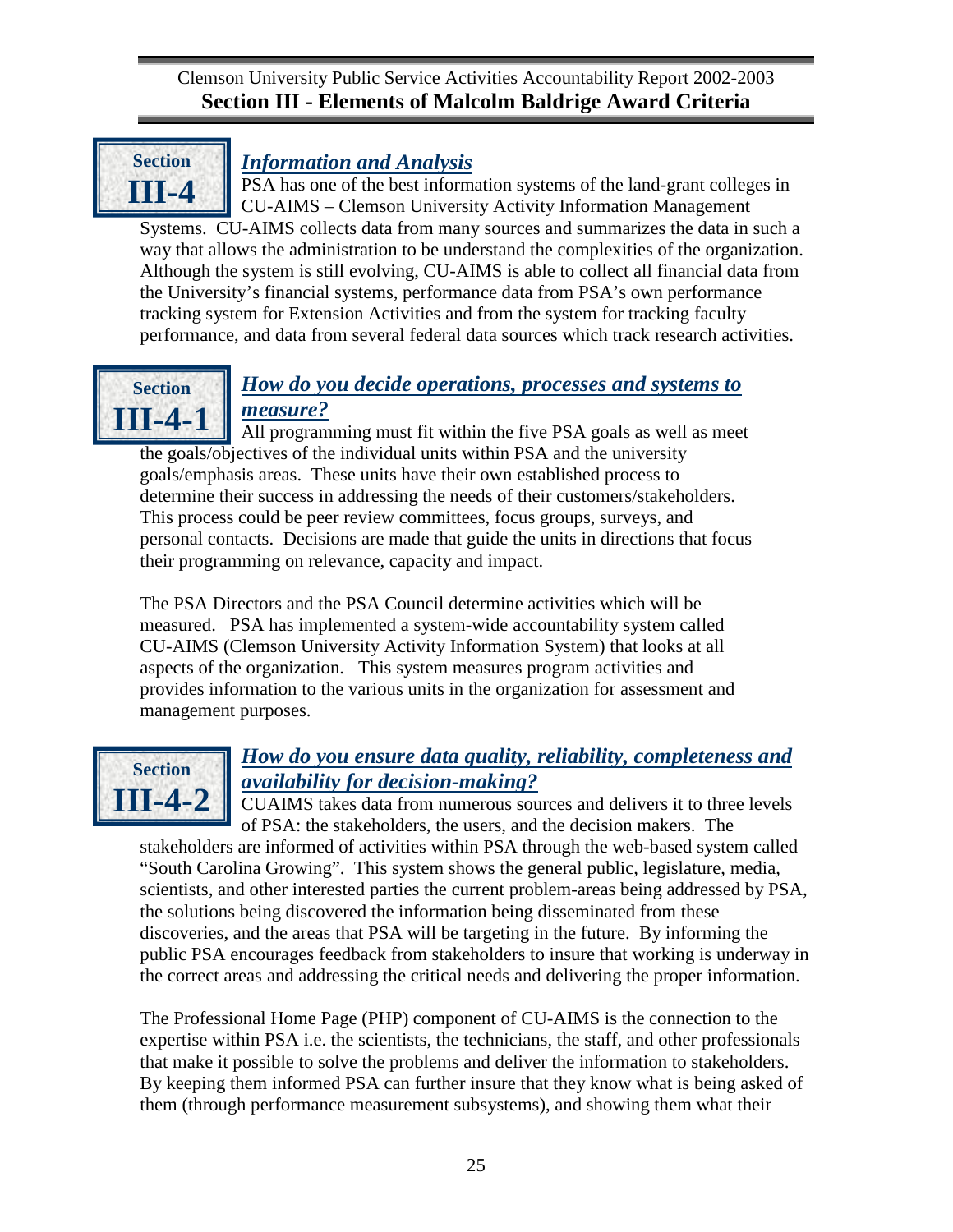<span id="page-29-0"></span>colleagues are doing (encouraging collaborative efforts), and giving them a process to communicate with the administration any discrepancies or misrepresentation of the data (electronic report transfer).

The final component of CU-AIMS is the Information Management System. It is the umbrella or the "core" of CU-AIMS. This is where all the data is stored and delivered to the administration. This system does high-level analysis of how the organization is working. It looks at spending trends, performance measurement, time analysis, account discrepancies, goal progress, and market analysis. This is the true decision making tool for the administration.

![](_page_29_Picture_3.jpeg)

## *How do you use data/information analysis to provide effective support for decision-making?*

Data gathered by CUMIS (Clemson University Management Information System) is combined with data received from various survey instruments,

advisory board sessions and CUAIMS is available to the PSA Directors, the PSA Council and to unit directors.

Special reports are developed from CUMIS and CUAIMS on request from the Directors and the Council. The Chief Financial Officer also prepares special reports at the request of the Directors and the Council

![](_page_29_Picture_8.jpeg)

# *How do you select and use comparative data and information?*

CUAIMS brings in information from all aspects of PSA. Much of this data is grouped into predefined areas that allows for comparing performance between departments, or stations, or problem areas (programs) or between

individuals. These predefined areas have certain criteria or performance measures that can allow for these comparisons to be made.

Because CU-AIMS connect to numerous data sources, comparisons can be made between Clemson and with other "like" institutions across the country. This not only makes it possible to gauge performance (performance measures) but also presents opportunities to collaborate efforts with other institutions. Once CUAIMS connects to commodity databases within the state, it will be possible to compare PSA efforts to those of industry.

![](_page_29_Picture_13.jpeg)

## *Human Resources*

Public Service Activities Business Services works together with Clemson University Human Resources for all PSA employees. Many human resource activities which once were administered by PSA are now

<span id="page-29-1"></span>transferred to the university's central office of Human Resources. The university's office is much better qualified to work with our employees on personnel issues. PSA still maintains an office of Staff Development that insures personnel are better trained to meet the needs of their profession.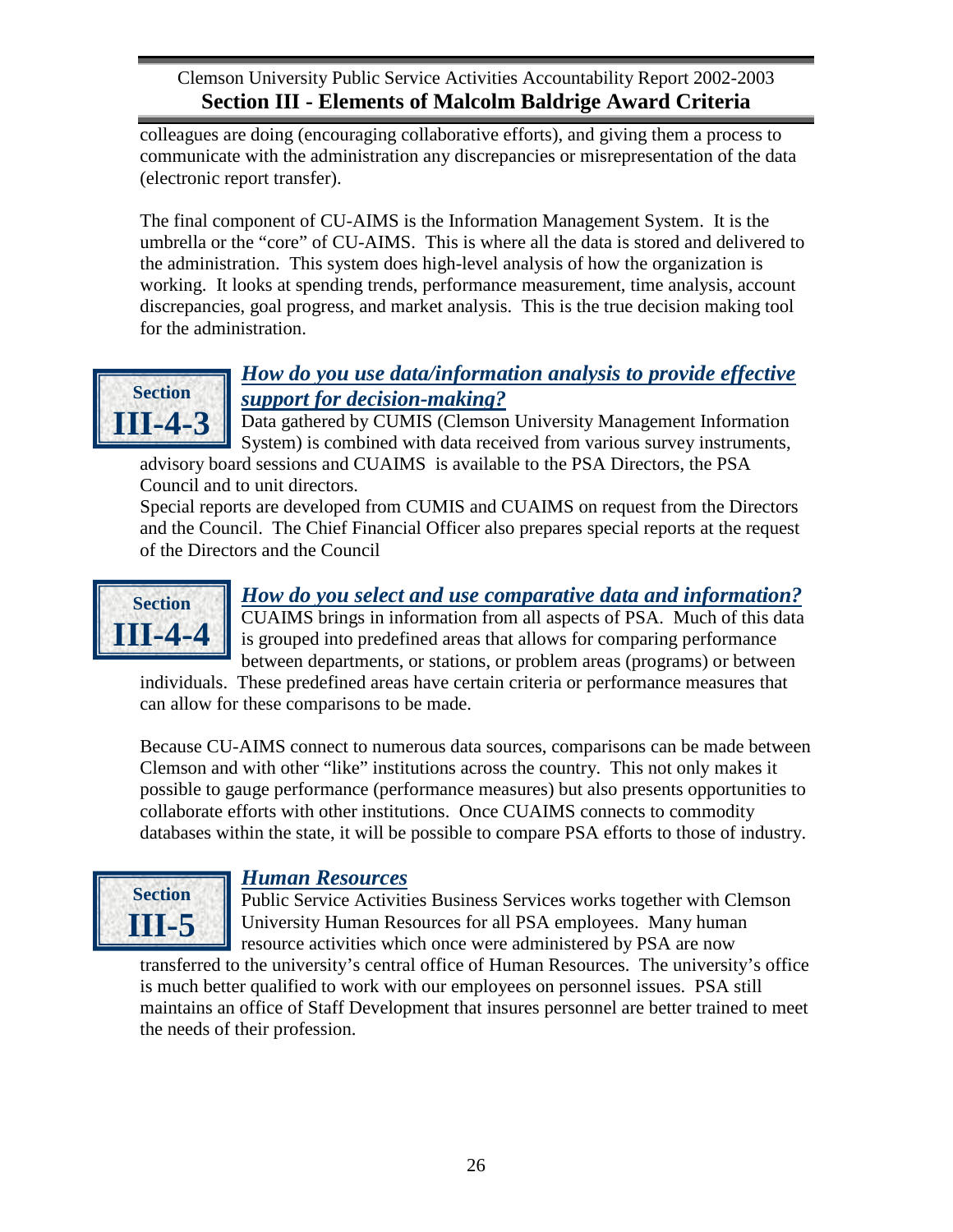![](_page_30_Picture_1.jpeg)

*How do you and your managers/supervisors encourage and motivate employees (formally and/or informally) to develop and utilize their full potential?*

Employees are encouraged and motivated to develop and utilize their full potential through the following:

## *Effective planning using the Employee Personnel Management System can encourage employees to develop their skills and abilities and by providing opportunities for employees to continue their education, at little or no cost.*

PSA has a number of incentive and awards programs to support the employees within the system. The organization has the standard performance incentive raises. However, an innovative Distinguished Agent position was created which is reserved only for those agents who perform at the highest level. Each professional organization that is tied to Extension, such as: the County Agricultural Agents, Family and Consumer Sciences Agents, 4-H Agents, Extension Secretaries, and Epsilon Sigma Phi, have awards programs to promote excellence in programming efforts. Three Superior Performance Awards are sponsored for agents and faculty as is an Outstanding Service Award for classified staff. In addition, the Clemson University Alumni Association sponsors the Distinguished Service Award each year for excellence in Public Service.

![](_page_30_Picture_6.jpeg)

## <span id="page-30-0"></span>*How do you identify and address key developmental and training needs, including job skills training, performance excellence training, diversity training, management/leadership development, new employee orientation and safety training?*

The Office of Human Resources conducts a training needs-assessment survey designed for each University unit. From the information gathered, sessions are scheduled to meet the needs of the unit. OSHA training is done in accordance with regulations. New employee orientation is not mandatory at Clemson; however, each new staff member is invited to attend. All day sessions are held on the 1st and 2nd payday of each month.

<span id="page-30-1"></span>PSA provides an in-service training program for all employees. The training is divided into three categories: Subject Matter; Professional Development (which includes Orientation); and Technology. Extension specialists and initiative teams develop subject matter trainings each year and provide to agents to keep them up-to-date in the various program areas. A variety of Professional Development trainings are offered each year covering such topics as Grant Writing, Diversity, Developing Partnerships, Developing Survey Instruments, etc. An orientation program is in place which includes an introduction to the Cooperative Extension Service and additional trainings in Civil Rights and Program Development. Technology trainings are offered which cover the use of several computer programs. In addition, the Professional Associations associated with PSA also offer trainings and updates both at the state and national levels.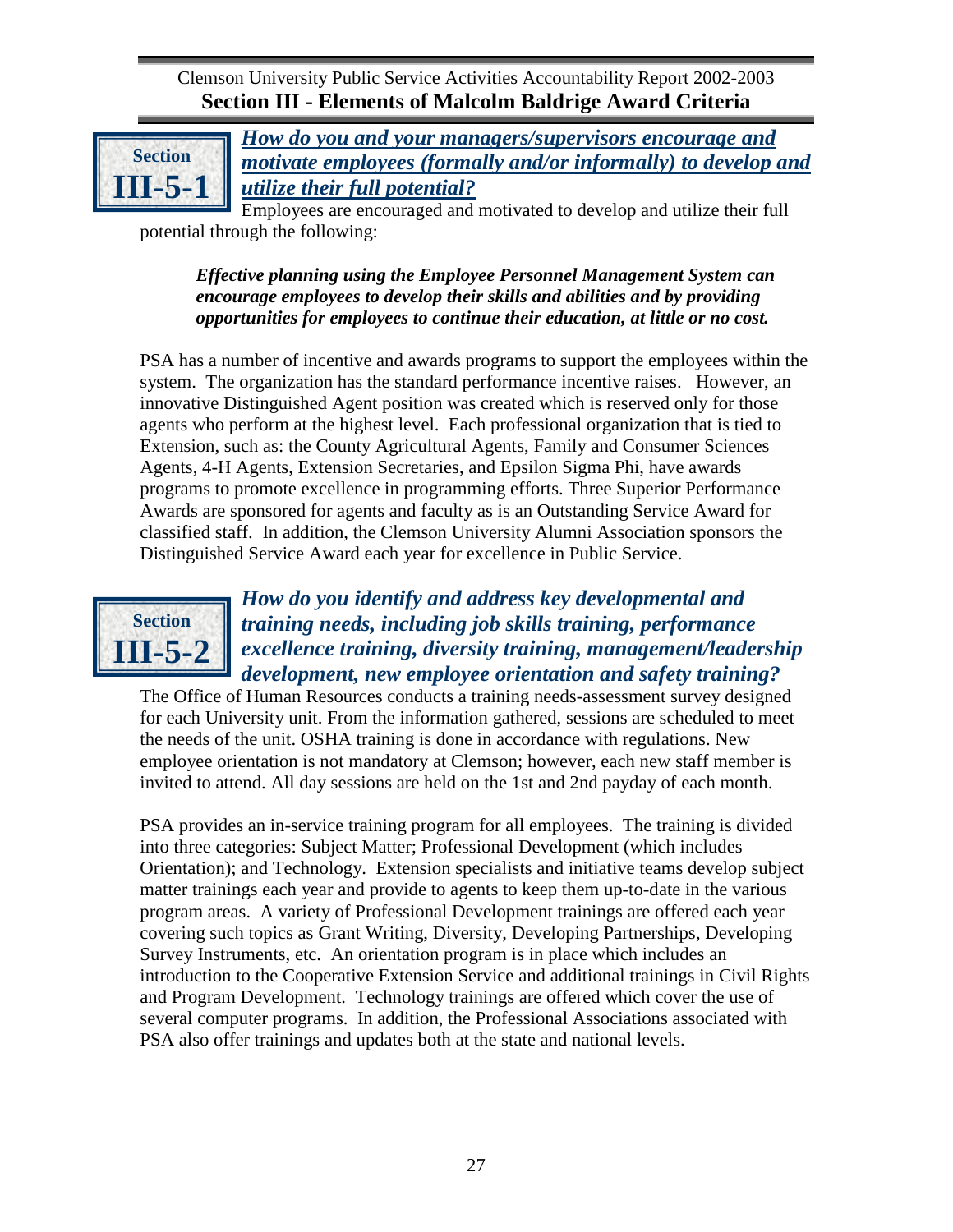<span id="page-31-0"></span>![](_page_31_Picture_1.jpeg)

*How does your employee performance management system, including feedback to and from employees, support high performance?*

The Office of Human Resources communicates expectations during the planning phase of the process - employees are allowed input into formulating the planning stage. The ratings allowed by policy in the evaluation phase include not only one for meeting the expectations, but also one for exceeding and one for substantially exceeding. The possibility of achieving a higher rating for work that is accomplished encourages performing at a higher level. Performance pay is also tied to the EPMS - can be an incentive for higher level performance; and support of the President's University Goals as a way in part of becoming one of the Nation's top twenty public universities increases awareness of a Mission above an individual's daily duties - supporting higher performance than usual. Each employee chooses one of the Goals to be included as part of their evaluation document.

Formal written performance evaluations and interviews conducted with each faculty member to review accomplishments, weaknesses, and areas needing improvement. This information is utilized in determining the annual goals and objectives for the plan of work developed by each faculty member.

![](_page_31_Picture_5.jpeg)

## *What formal and/or informal assessment methods and measures do you use to determine employee well being, satisfaction, and motivation?*

Units periodically review well being, to include work level and schedule, satisfaction and expectations with personnel. Efforts are made to insure that supervisors are available to discuss issues with subordinates. Employees are encouraged to make suggestions for improvements

![](_page_31_Picture_8.jpeg)

# <span id="page-31-1"></span>*How do you maintain a safe and healthy work environment?*

The Office of Human Resources ensures compliance with the Drug Free Work Force Act by annual distribution and enforcement of the Employee Drug and Alcohol policy; compliance with the DOT regulations governing

training and drug testing of employees who are required to have a commercial driver's license (CDL). (Partnership stated under the first question of the assistance provided to employees in obtaining a license after requirement has been added to an existing position.) The University Smoking Policy is in compliance with the SC Clean Indoor Air Act; Training provided annually on causes and symptoms of violence in the workplace; Employee Assistance Program provides confidential assistance/referral for employees experiencing difficulties in coping in a variety of life/work situations. (The intent of the program is to enable them to return to a more productive employee).

The University and PSA focus on encouraging safe work environment/habits. Ergonomics specialists on staff will provide recommendations for improving workstations, etc; and the University Wellness Center provides health programs and services at little or no cost to employees. These programs include in part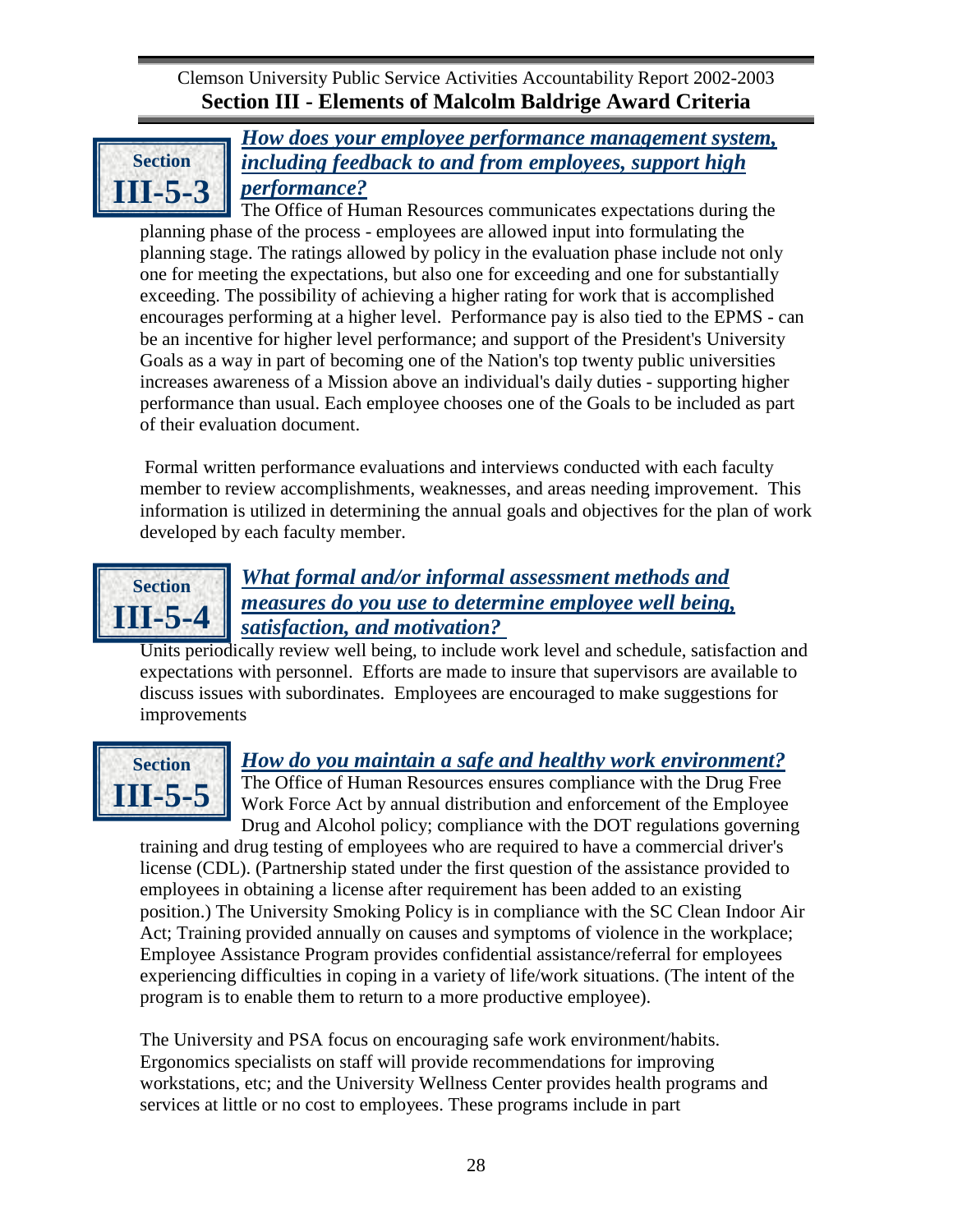<span id="page-32-0"></span>recommendations for weight loss, improving diet and lifestyle changes.

Individual PSA units have a variety of complementary approaches in the safety area to include training in pesticide management for employees, safety compliance officers who stress safety in laboratory areas and regular inspections of facilities and equipment. Employees are monitored to insure that all safety measures are followed. Employees that become aware of a potential safety problem or area in need of attention are encouraged to report the need to their supervisor.

![](_page_32_Picture_3.jpeg)

# *What is the extent of your involvement in the community?*

PSA engages the community through partnerships, collaborations, and through many outreach efforts. Off campus and university faculty and staff are encouraged to involve themselves in community activities. Personnel

serve as members and officers in numerous leadership and civic organizations. Several employees are involved in their local school system, serving as members of the school board. Participation in these type activities shows the commitment of PSA personnel to their community. PSA has projects address: community volunteerism, educational improvement, civic engagement and environmental quality. PSA has developed formal networks with civic associations, volunteer training initiatives, private companies and governmental organizations.

![](_page_32_Picture_7.jpeg)

## *Process Management*

Because of the complexity of our mission, PSA utilizes many instruments to insure that our divisions and representatives are working together to deliver our services. Our reliance on our own mission and objectives, our close

<span id="page-32-1"></span>contact with our customers and stakeholders and the commitment of our employees insures that we work together to accomplish this.

![](_page_32_Picture_11.jpeg)

## *What are your key design and delivery processes for products/services, and how do you incorporate new technology, changing customer and mission-related requirements, into these design and delivery processes and systems?*

The design of program initiatives is built around three primary criteria, relevance, capacity and impact. Needs assessments are targeted towards the customer base and systematically updated. Advisory boards with a broad cross section of members are asked to assess and provide input to the PSA Associate Deans, Directors and PSA Council on the design of program initiatives and the delivery of services. Each unit within PSA is directly involved in service delivery unique to its own specific mission. The design of the delivery systems is constantly being impacted by increased demand for services, new types of services, and new means of service delivery. Budgetary constraints directly impact the ability of PSA to respond to changing customer needs. Remote delivery of service using Internet technology, satellite, two-way video, and radio are examples of innovative approaches to service delivery.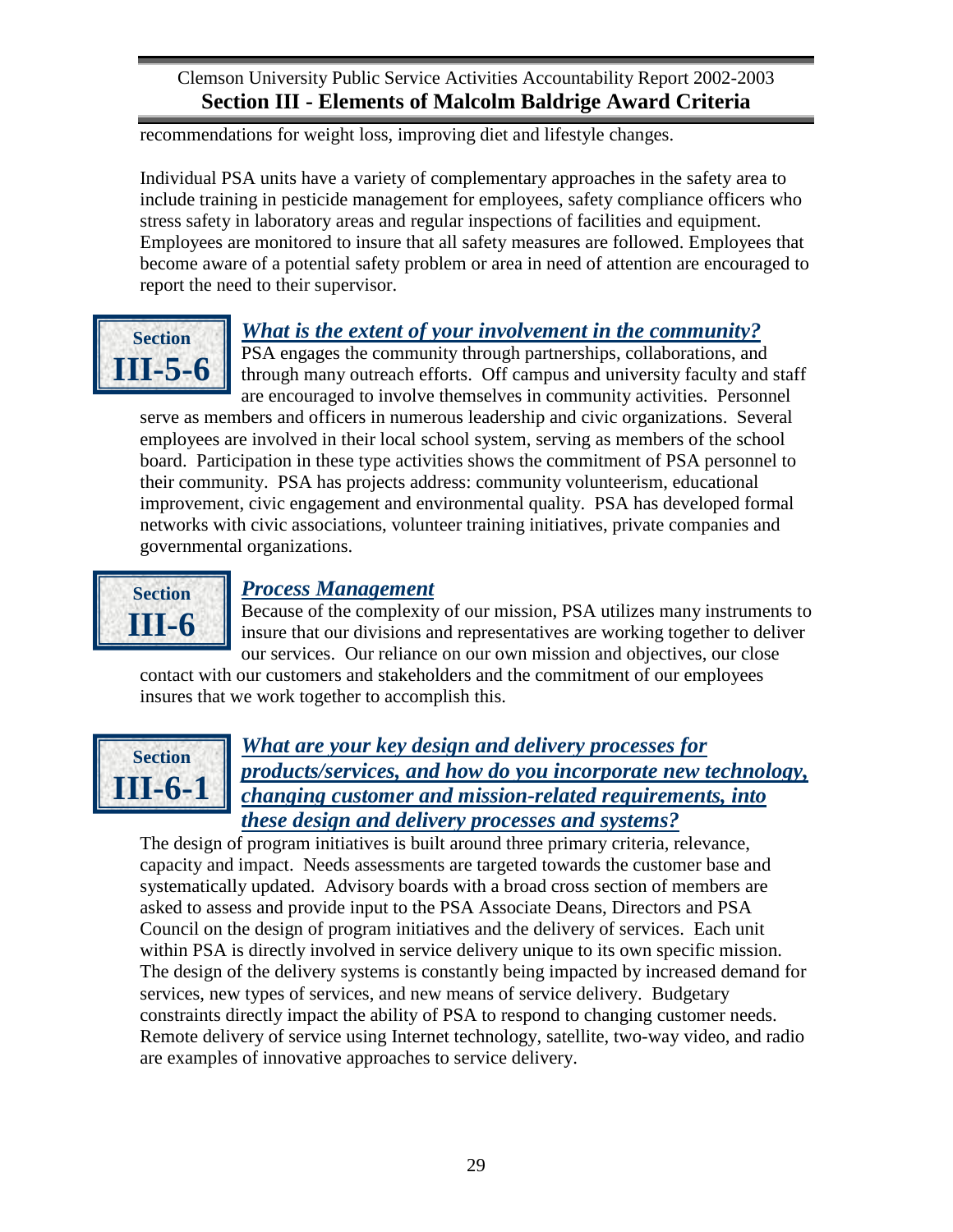<span id="page-33-0"></span>![](_page_33_Picture_1.jpeg)

*How does your day-to-day operation of key production/delivery processes ensure meeting key performance requirements?* The design and delivery of all PSA programs is built around achieving the

objectives in the five PSA goals. Decisions are made in the design stage to focus research initiatives on the established goals. Spontaneous demand for service from customers is assessed in terms of PSA's ability to deliver the service within the context of the five PSA goals. In instances where the service request is beyond PSA's capabilities, mission or outside a goal area, efforts are made to refer the customer to other agencies, state or federal or two other land grant universities, with different specialties.

![](_page_33_Picture_4.jpeg)

# <span id="page-33-1"></span>*What are your key support processes, and how do you improve and update these processes to achieve better performance?*

Communications is a key support process in the design, production and delivery of products to customers. PSA has a communications center, web page authoring and management staff, radio station, publications and graphics capabilities twoway video and satellite facilities, a broad base of computer support, and access on a reimbursement basis to a range of communications support from Clemson University. Facilities adjacent to the university and at strategic locations across the state (at least one facility in each county (see Section II, item 2) are maintained and supported by the Farm Research Services unit adjacent to the campus with specific support functions housed at each installation. PSA staff are responsible for the maintenance of computers, diagnostic and research equipment as well as vehicles, buildings and grounds. Maintenance can also be done either on a contractual basis with the university or an outside vendor. Personnel and property management are conducted internally. Legal, land management, computer, janitorial and legislative support services are shared with the university, funded by PSA at negotiated levels.

![](_page_33_Picture_7.jpeg)

# *How do you manage and support your key supplier/contractor/partner interactions and processes to improve performance?*

The primary suppliers for PSA are the federal and state government, companies, organizations, foundations and communities that invest funds in PSA. Interactions with suppliers, contractors and partners are carried out though visits, correspondence, periodic reporting and annual reporting as represented by this document. Quality outputs and outcomes, coupled with documented customer satisfaction that are shared with suppliers, contractors and partners on a timely basis, generates valuable inputs that are used to improve performance. Advisory boards and groups are also apprised of comments from these interactions and suggestions for improving performance are generated.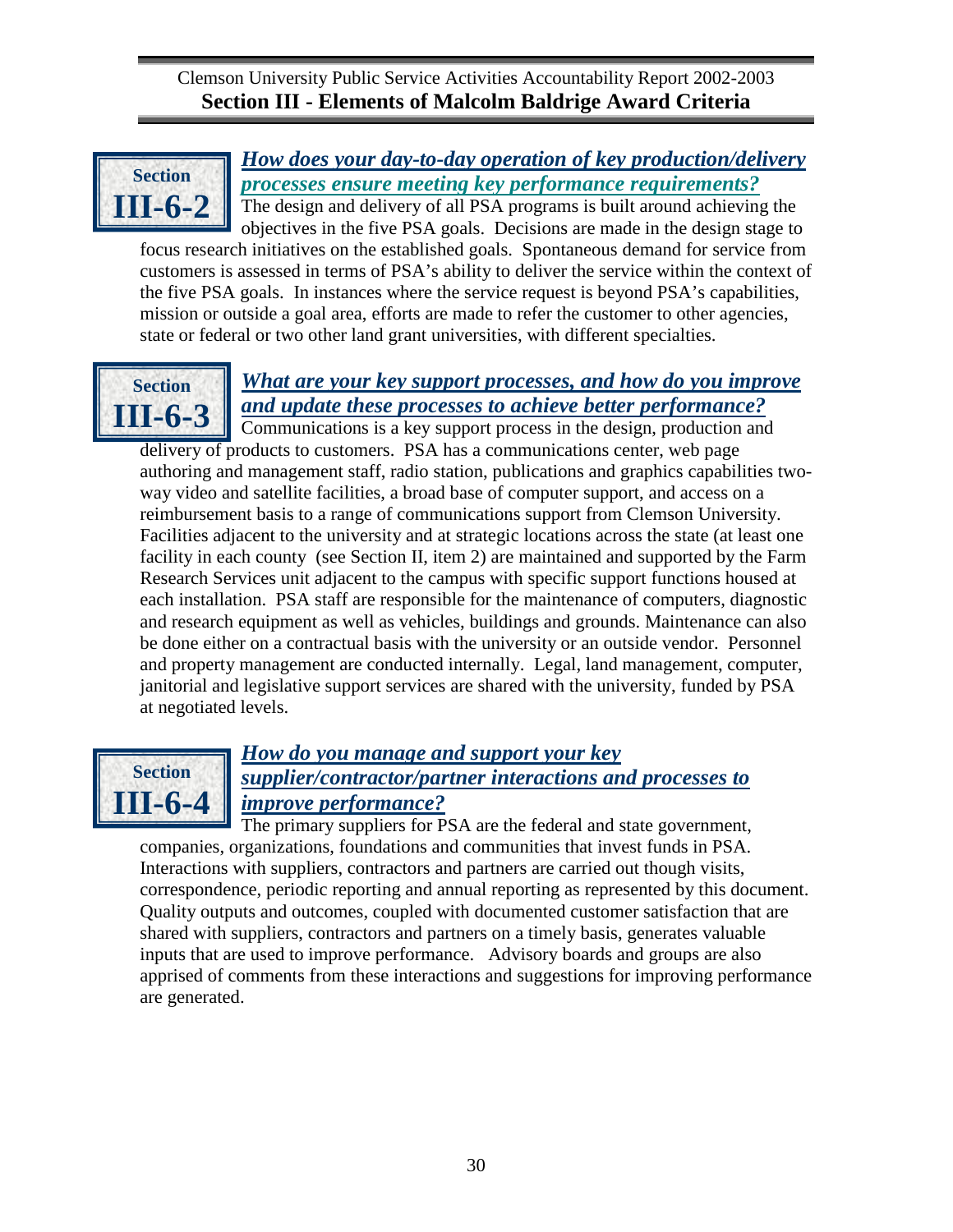<span id="page-34-0"></span>![](_page_34_Picture_1.jpeg)

## *Business Results*

PSA is all about "service". We generate and transfer knowledge through research and education. If we are not serving our customers and stakeholders well, we are not doing our job. Our primary deliverable is

information. Whether the need is for a farmer in a rural county, the housewife, the researcher, an industry leader in the state, a member of the legislature, or a colleague in another state or across the world, PSA should be able to help them.

![](_page_34_Picture_5.jpeg)

# *What are your performance levels and trends for the key measures of customer satisfaction?*

PSA is interested in enhancing the quality of the information and services it provides to customers, while expanding or at least maintaining the numbers of customers served and enhancing the quality at the same time. Performance levels to date indicate that PSA is successful in providing educational programs, research initiatives and regulatory services which benefit the citizens of South Carolina and leaves with the recipient the view that they have benefited. Continuing to achieve this goal is becoming increasingly problematic in an era of decreasing budgets. PSA plans to increase customer satisfaction by achieving even more desirable performance levels through an expansion of a trend towards electronic mediums to meet customer needs and achieve customer satisfaction, and through a restructuring of primary components of the PSA delivery system.

PSA has developed a sophisticated, multi-part model for measuring customer satisfaction and this is described in Section III-3 Customer Focus. .

![](_page_34_Picture_9.jpeg)

## <span id="page-34-1"></span>*What are your performance levels and trends for the key measures of mission accomplishment?*

PSA has restructured to increase the focus on the five PSA goal areas, assigning an Associate Dean to focus on each goal area which in turn works with the university and within emphasis areas. This has had the effect of increasing performance in the areas and improving reporting. As the Associate Deans continue with their efforts and as PSA moves towards programs it is anticipated that the trend will be towards increased performance in each goal area.

![](_page_34_Picture_12.jpeg)

# <span id="page-34-2"></span>*What are your performance levels and trends for the key measures of employee satisfaction, involvement and development?*

The impact of budget reductions and retirements and subsequent restructuring has challenged PSA employees to take on additional and often time more complex responsibilities. PSA employees have responded positively in this rapidly changing environment and PSA will increase opportunities for employee involvement and is refocusing efforts to provide professional development and training opportunities.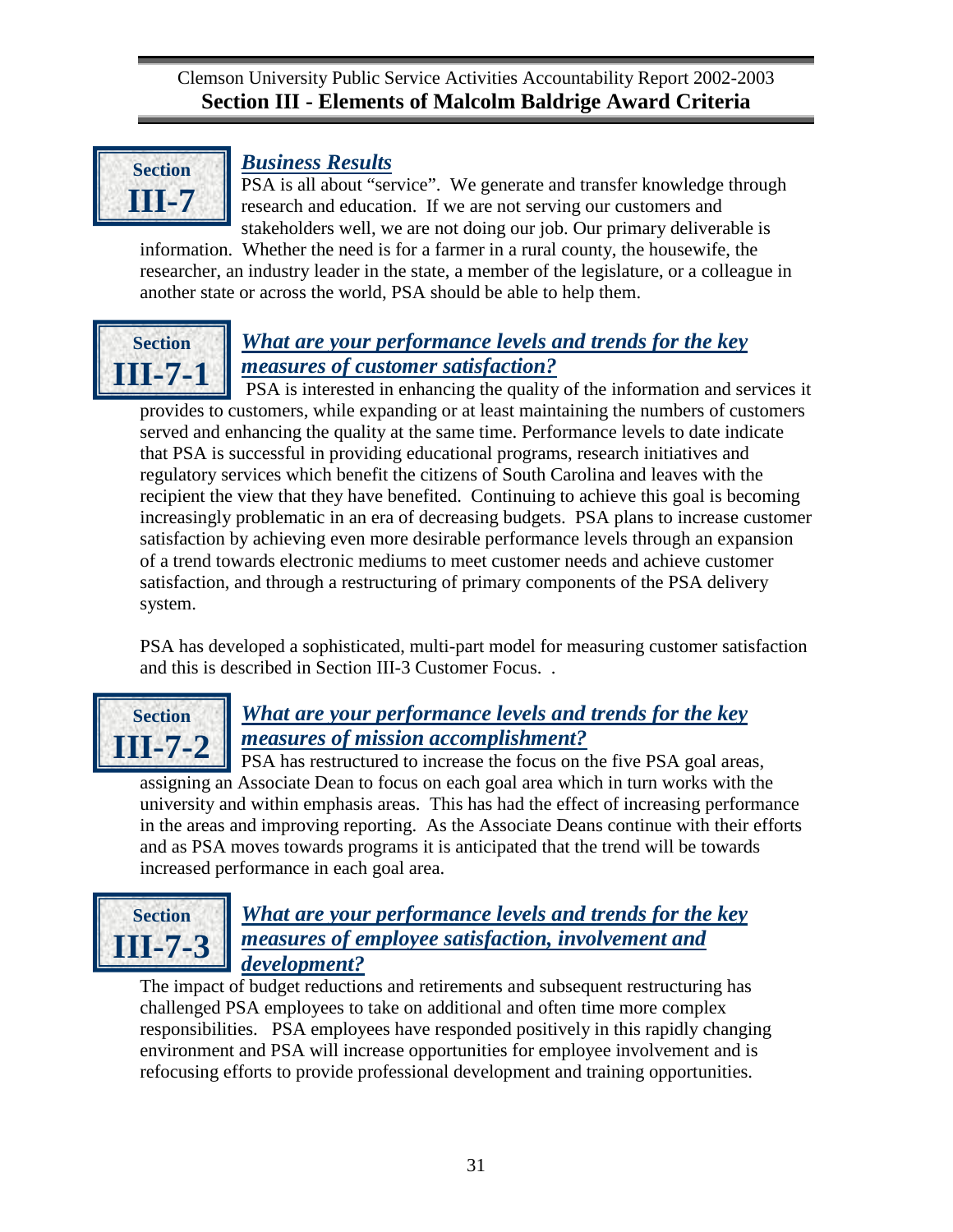<span id="page-35-0"></span>![](_page_35_Picture_1.jpeg)

# *What are your performance levels and trends for the key measures of supplier/contractor/partner performance?*

Outside funding for PSA activities have increased dramatically over the last year. This reflects increasing confidence on the part of federal, state and

private partners in PSA's ability to provide research, education and regulatory programs. Increased partnering with outside funding agencies, organizations and companies is necessitated by the declining state budget situation and the university goal of increasing overall research funding. The trend towards increasing collaboration with partners is expected to increase.

![](_page_35_Picture_5.jpeg)

## *What are your performance levels and trends for the key measures of regulatory/legal compliance and citizenship?*

There has been a dramatic increase in activity on the regulatory side of PSA in response in the areas of bio security, food safety and security and the

threat of diseases resulting from the increasing terrorist activities. There has been increased coordination with state and federal agencies to coordinate response scenarios and these close working relationships are anticipated to continue and become more sophisticated. The security of the food supply and the ability to respond to threats to human life, livestock, air and water quality will become increasing important elements of the overall PSA thrust in South Carolina.

![](_page_35_Picture_9.jpeg)

# *What are your current levels and trends of financial performance?*

PSA has systematically undergone a series of funding reallocations, budget reductions and faculty and staff reassignments with the long-term goal of capitalizing on state and federal funding and leveraging private funds to achieve the organizations five goals and complement the university's goals and emphasis areas. Increasing the return on the dollar while not compromising the unbiased nature of the information and services which are provided, is a top financial priority. PSA employees and those in leadership positions are going to extraordinary lengths to maintain, refine, and when possible expand the levels and quality of activities provided across the state. Budget reductions which cannot be offset by outside funding are requiring shifts in program emphasis, the elimination of some activities and new approaches to program delivery. The trend of positive, innovative responses and the concern of PSA staff and leadership to meet needs in the state and meet both the PSA and university goals are anticipated to continue.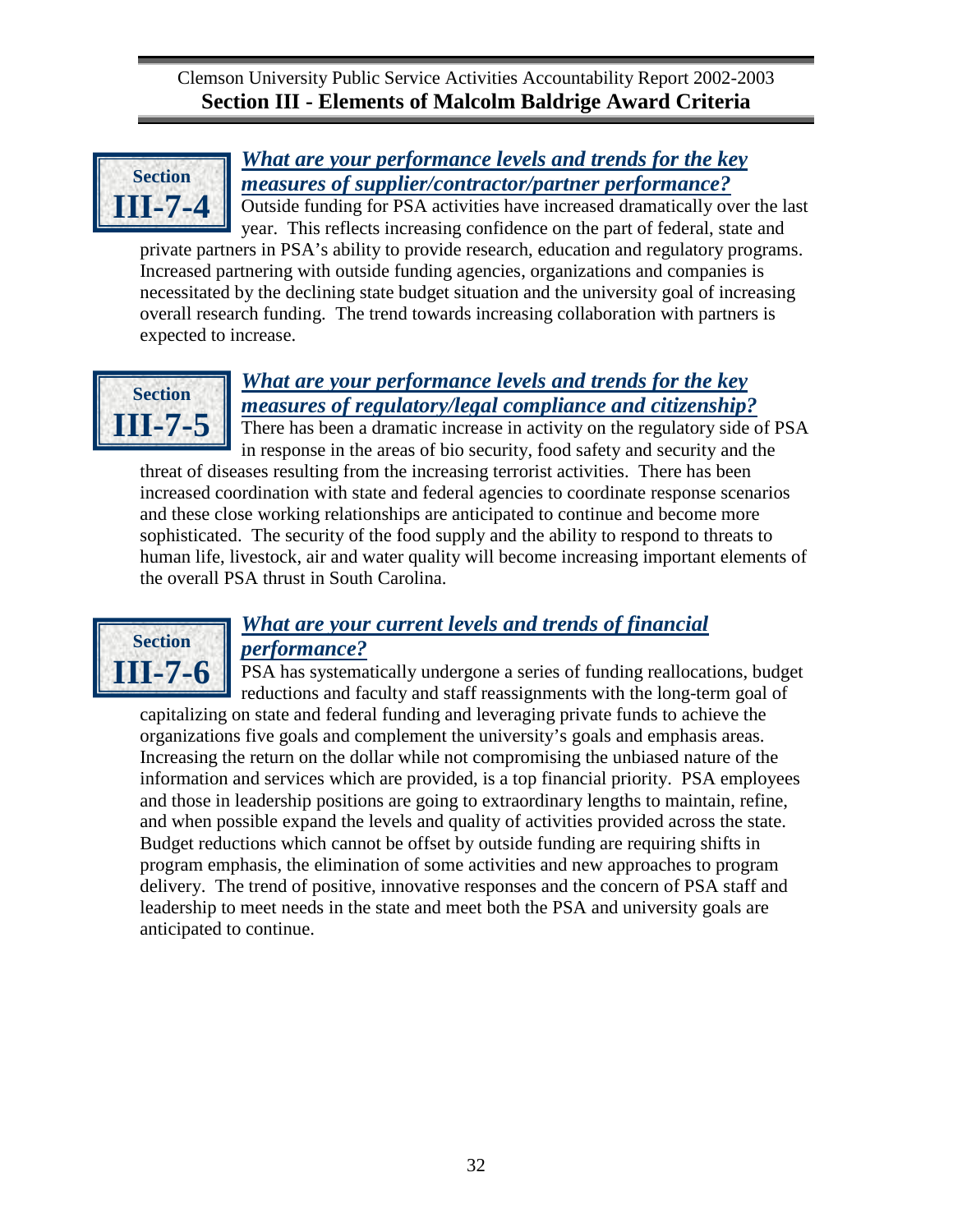## **Additional Accomplishments**

## *Education and Outreach*

- Pesticide applicators for three states received five to eight hours of CCH.
- 100 enterprise budgets were developed and distributed to County Ag Agents
- 360 participated in the grazing animal systems project. Over 127 producers participate in managed marketing programs. All reported implementing recommended grazing management systems to improve profitability and decrease detrimental environmental impacts of livestock
- Over 48,000 acres of horticultural crops and 12,000 acres of agronomic crops were affected by integrated crop management. Over 5,000 acres were planted to new alternative crops.
- Over \$247,404 was raised to support local Community Enhancement and Improvement programs and collaborative efforts.
- 1000 individuals participated in 32 programs dealing with Silvicultural Systems.
- <sup>1</sup>.246 producers participated in 48 activities conducted to teach best management practices in manure management.
- <sup>1</sup>.767 residents were trau\ined ti become Master Gardners. These volunteers contacted 37,011 people and contributed 33,918 hours of service.
- <sup>32</sup>,690 consumers received plant health management information. Plant health demonstration sites were visited by 10,755 consumers.

Examination of customer satisfaction data (Table 1) reveals that over 97% of the customers (participants) were very satisfied with the service they received from Clemson Extension Service. Customers also indicated that the information they received was up-to-date, accurate, easy to understand, and relevant to their situations. Data from CSS can be linked to not only knowledge and skills acquisition, but also inclination toward adopting a recommended practice. Almost 80% of them reported that they used the information. Over 77% indicated that they shared information with their friends and neighbors indicating the confidence and trust they have for Extension programs and the information received. Collectively, these indicators enhance the credibility and quality of extension programs and services provided by county Extension staff

| COSTOMER SATISFACTION SURVET (CSS) |                  |                        |  |  |  |
|------------------------------------|------------------|------------------------|--|--|--|
| <b>Extension Information:</b>      | <b>Frequency</b> | % of Total Respondents |  |  |  |
| Relevant                           | 1086             | 95.35                  |  |  |  |
| Useful                             | 1101             | 96.66                  |  |  |  |
| Up-to-Date and Accurate            | 1114             | 97.38                  |  |  |  |
| Easy to Understand                 | 1095             | 96.39                  |  |  |  |
| <b>Extension Clientele:</b>        |                  |                        |  |  |  |
| Used Information                   | 906              | 79.61                  |  |  |  |
| Changed Behavior                   | 719              | 63.85                  |  |  |  |
| Shared Information w/ Others       | 877              | 77.68                  |  |  |  |
| Satisfied w/ Service Provided      | 1112             | 97.46                  |  |  |  |

**CUSTOMER SATISFACTION SURVEY (CSS)**

**Table III-2**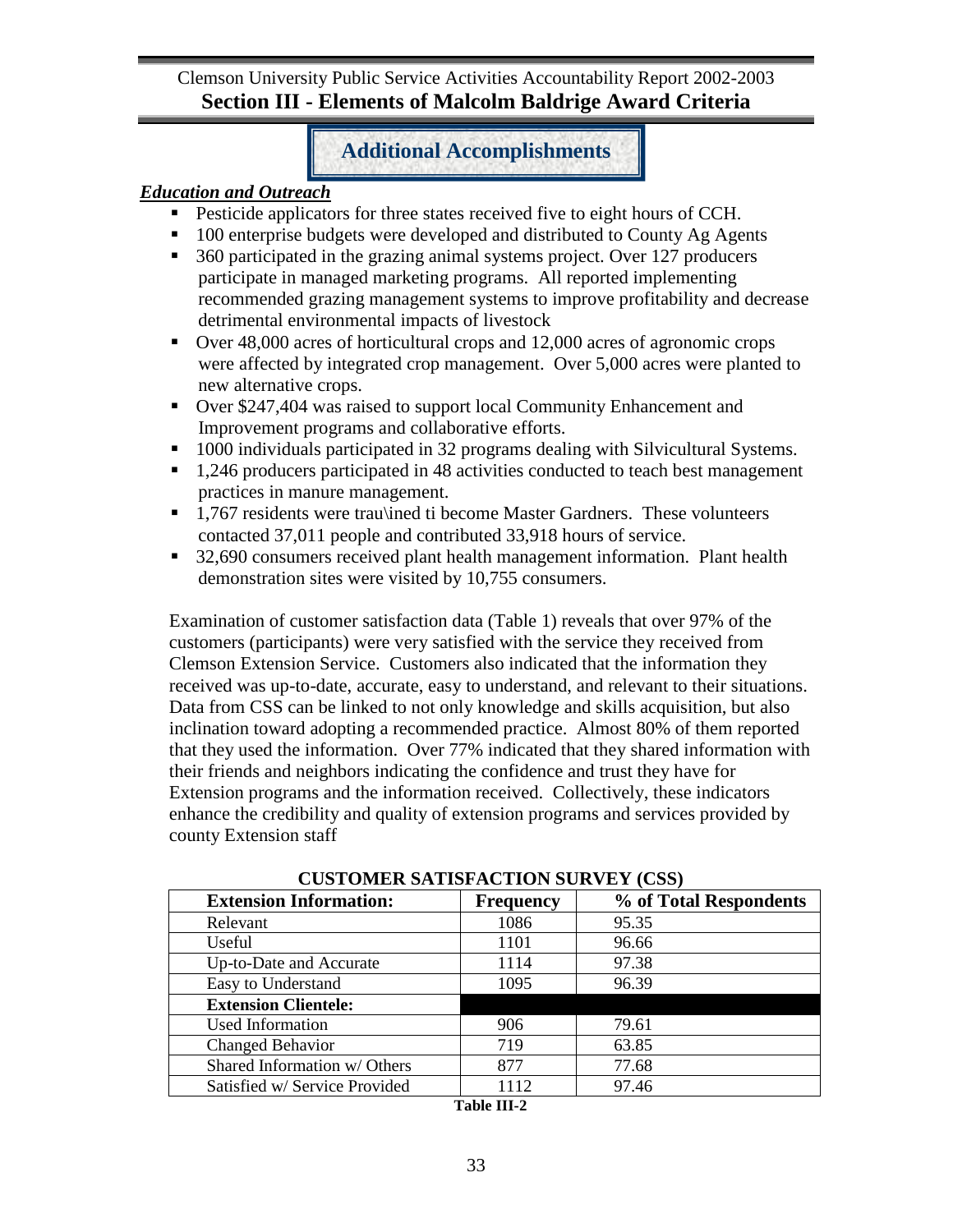As indicated earlier, the mission of extension is education—to help people help themselves by providing unbiased research-based information to our customers. The graph series in Section III show trends in the number of people completing programs from 1998-2003, the trends in total contacts and programmatic contacts for 1998- 2003 followed by four graphs showing performance indicators by PSA goals, including number of programs/activities conducted, number of people completing Extension programs, number reporting increased knowledge as a result of participation, and the number reporting adoption of a practice.

The total number of contacts (graph 2) has increased from last reporting period. The number of contacts increased from 1997-98 from 653,599 to 756,994 in 2000-01. There was a slight decline in the number of contacts in 2001-02 to 658,522. A total of 734,898 contacts were made in 2002-03.

The number of programs/activities conducted by staff is represented in Graph 3 by the five PSA Goals. During the four-year period, the number of programs conducted decreased from a high of 18,987 in 1997-98, to 10,296 in 2002-03. There has been a reduction in the number of staff to deliver programs due to retirements during the last two years. Many staff are working together and presenting programs to minimize travel and cost. In addition, several programs have become increasingly interdisciplinary, resulting in team efforts. Despite a decline in number of programs conducted, the average number of people per program/activity has increased—11 persons per program in 1997-98 to almost 21 persons per program in 2002-03.

In addition to total number of contacts made and number of activities conducted, two other performance indicators—total number of people completing programs by PSA goal (graph 4) and number of people reporting increased knowledge by PSA goal (graph 5) as a result of participation in extension programs—are critically important to our mission. Overall, however, the total number of people completing programs reveals a slight decline in 2003. For FY 2002-03, the total number of participants completing programs were 216,192. Of those individuals participating, 157,675 reported an increase in knowledge.

The final indicator relates to the number of people adopting a practice (graph 6). For FY 2002-03, of the 157,675 individuals who reported an increase in knowledge, 17,865 indicated that they had adopted or increased the use of practices taught as a result of programs. The ratio of knowledge gain to adoption in 2002-03 was 11.

The reported drop in the adoption of practice by Extension clientele is linked to the fact that we included an indicator of planning to adopt to our accomplishment indicators for all projects. This gives agents the opportunity to receive immediate feedback from clientele that they are planning to adopt the practices taught in the program. To determine the adoption of practices requires agents to follow-up with clientele weeks after the program to see if they are in fact adopting the practices taught in the program.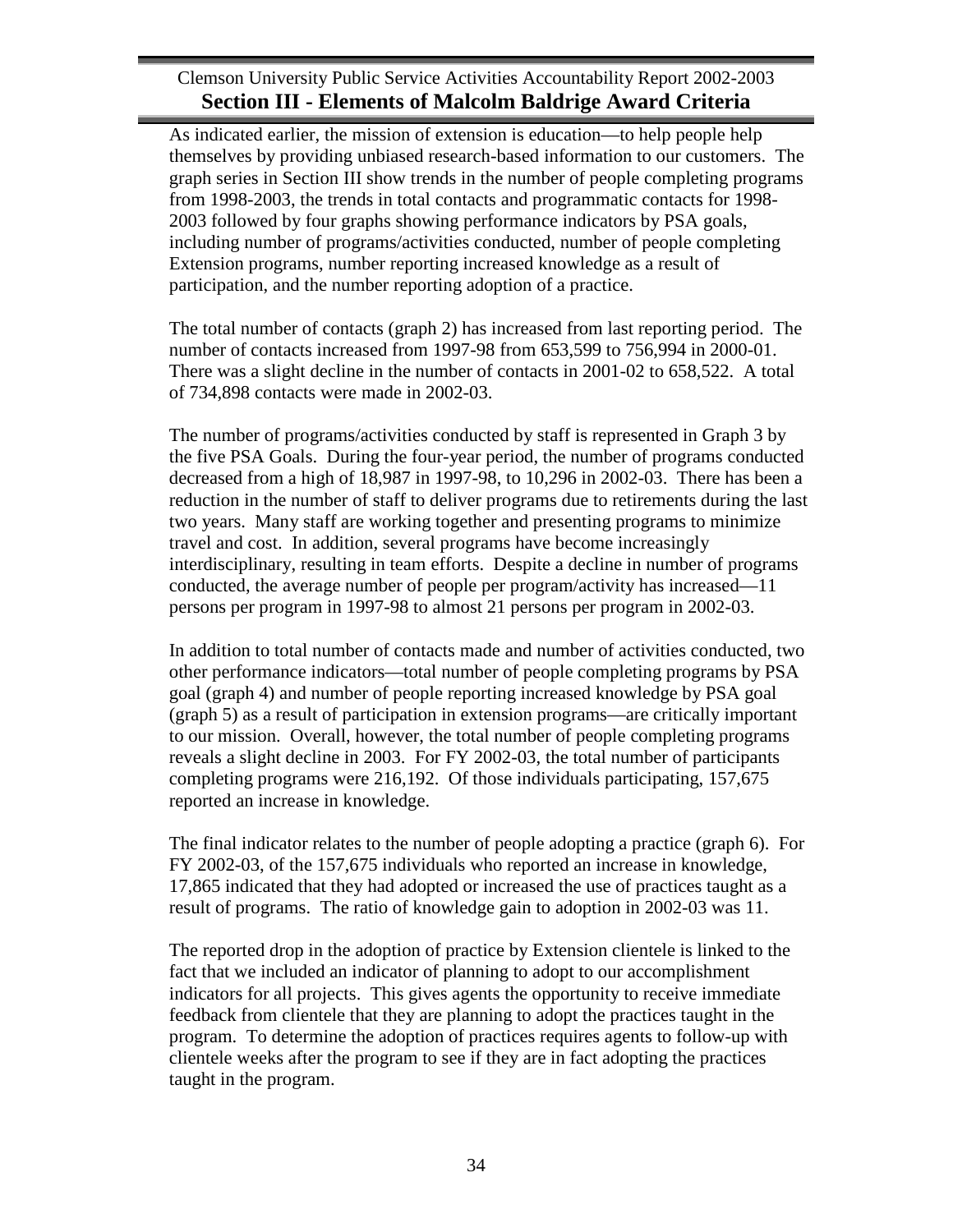![](_page_38_Figure_1.jpeg)

# *CU Extension Service Graphs*

![](_page_38_Figure_3.jpeg)

 $\leftarrow$  Goal 1

 $-Goal<sub>3</sub>$ 

Goal 2

Goal 4

 $-Goal<sub>5</sub>$ 

![](_page_38_Figure_4.jpeg)

**<sup>(</sup>Graph Series III-2)**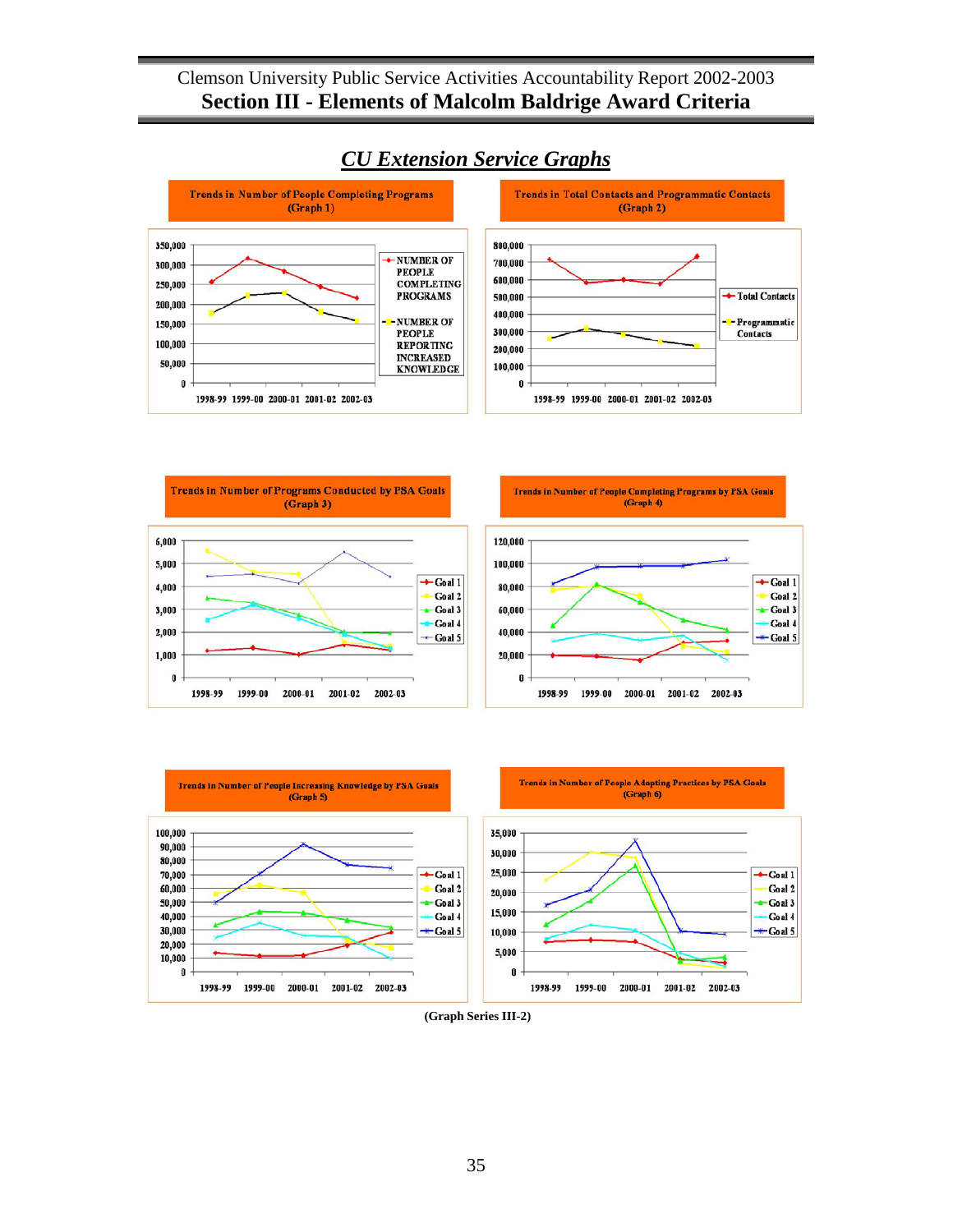- The Strom Thurmond Institute personnel served on two government reorganization task forces for South Carolina; testified on tax reform, school financing, and state water law revision.
- The Director of STI was elected president of the Southern Consortium of Public Service Organizations at the Southern Growth Policies Board.
- PSA concluded a NSF effort in FY03, spun that work-product into a collaborative agreement with SUNY-Albany and Reg 1 EPA for a Hudson River assessment.
- **PSA** developed a  $501c(3)$  partnership with a number of conservation groups, private sector businesses and regional universities for the Saluda-Reedy Watershed Consortium.
- The Jim Self Center on the Future developed a \$3.9 million project for network development and training with the Boys & Girls Clubs of America, Inc. This is a five-year effort.
- A private sector partnership with SpectroTec, Inc. resulted in a project with the Umatilla Indian Tribe, preliminary discussions with PEMEX Oil and a proposal for shipping traffic monitoring.
- A statewide committee commissioned by SLED was established for Agroterrorism Prevention and Food Safety to assess and address vulnerabilities.

During the last fiscal year, The Institute of Family and Neighborhood life worked to develop research, service and evaluation programs that touched every county in the state. These programs related to: violence prevention, including bullying prevention among school children, teen pregnancy prevention, child care capacity building of grassroots and faith-based organizations, parenting, child maltreatment prevention, drug courts; and poverty reduction.

To implement these programs, IFNL partnered with schools, courts, social service agencies and grassroots and non-profit organizations at the local, state, national and international levels. To fund these activities, IFNL generated external contracts and grants from private foundations and state and federal agencies totaling \$2,770,499.

To diffuse knowledge, IFNL faculty and staff:

- produced approximately 60 publications (articles, chapters, books, op-ed pieces) either in print or in press;
- maintained its own website as well as websites for the National Center for Rural Justice and Crime Prevention and the South Carolina Center for Grassroots Leadership and Non-profit Organizations;
- produced weekly radio broadcasts of A Community Matters, a segment that runs on Monday broadcasts of public radio's Α Your Day program;
- conducted eight distance learning events, broadcast to eight different counties and drawing 1200 participants from across the state. Corresponding videos were mailed to state libraries and all United Way agencies.

A primary role for the Clemson Institute for Economic and Community Development (CIECD) is to convene groups of stakeholders to discuss and identify strategies for community and economic development in South Carolina. One of the groups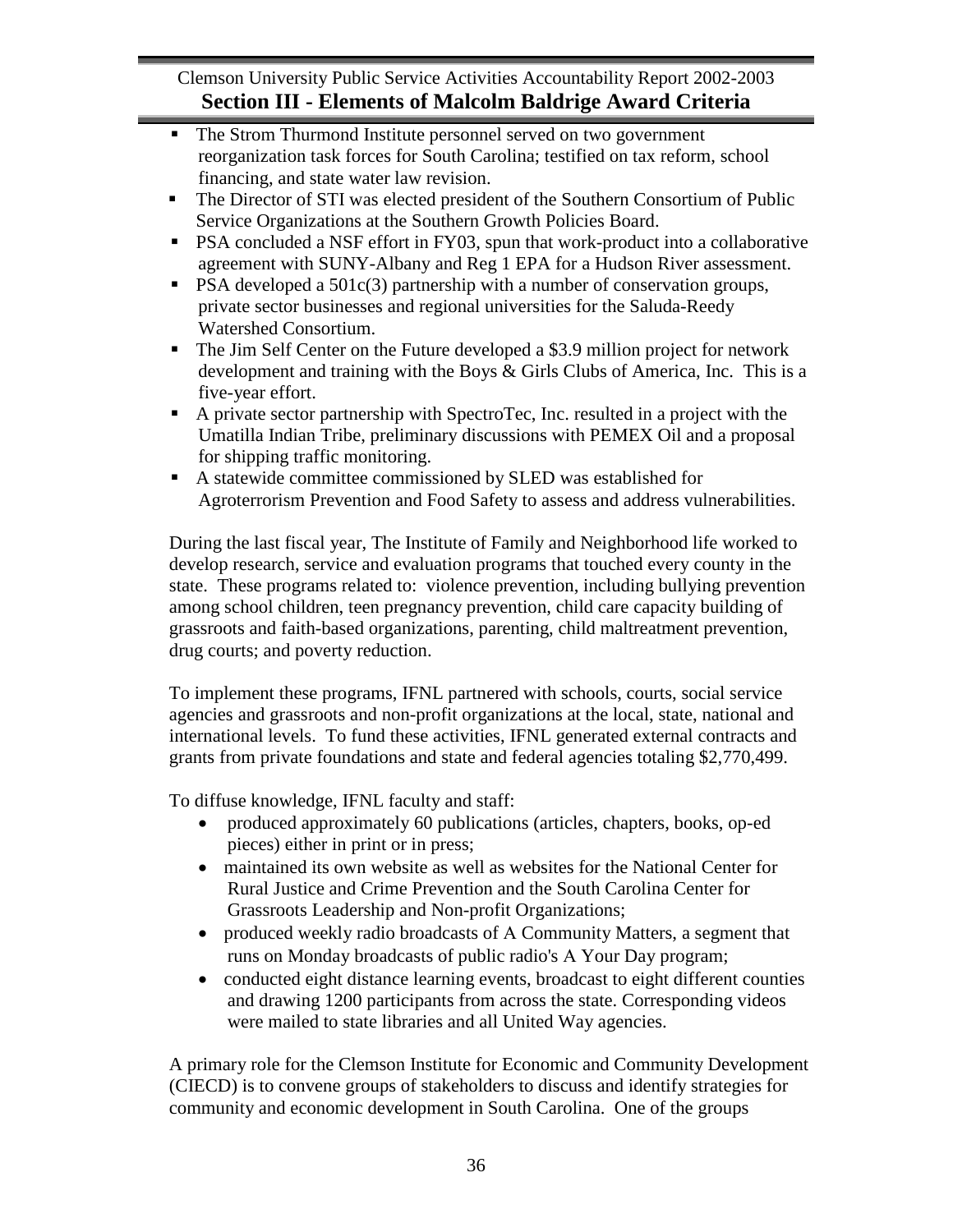convened on a regular basis is a group representing 60 state agencies, non-profits and other Non-Government Organizations (NGO's) that provide service to communities in one way or another. The CIECD invited these representatives to discuss avoiding duplication, leveraging resources and coordinating service delivery wherever possible. The impacts of this effort to date have included: 1) Enhanced communication between service providers, 2) establishment of Allendale County as a pilot for coordination, and 3) re-direction of some funding that would have been lost to Allendale County.

The Renaissance Communities Program has been established to connect the knowledge and expertise of Clemson University to the needs of South Carolina Communities. This program helps communities implement their strategic plans by connecting them with CU. Examples include: 1) Development of comprehensive recreational plan for Allendale County by the PRTM Department at Clemson, 2) Involvement by the Clemson School of Public Health in Allendale County, 3) the Palmetto Leadership Program in Dillon and Union Counties, and 4) Land use planning in Kershaw County.

Palmetto Leadership is delivered through the CIECD. This program was conducted in Union, Dillon and Chester counties during FY 02. In addition to Palmetto Leadership, the CIECD has been working to pull together a consortium to coordinate an effort to build capacity of community groups to address their issues and opportunities. The result has been the formation of a collaborative including SC Association of Non-Profit Organizations (SCANPO), Fair Share, the SC Association of Community Development Corporations (SCACDC), The Center for Non-Profit and Grassroots Leadership at Clemson and the CIECD to work together in a new initiative. The Sandhill REC Youth environmental stewardship programs reached 3138 students for this period. Programs held at the Conservation Station, the outdoor learning laboratory at Sandhill REC, all correlated with the SC Science Standards for respective age/grades. Experiential learning in six natural resource field areas expose students to key biological concepts and teach children how to respond responsibly to environmental questions and situations.

A chief accomplishment during the year was the establishment of the **Focus on the Future Colloquia**, an ongoing series of events, addresses, and presentations over the next few years that will cover a myriad of issues facing South Carolinians. To inaugurate the series, Steve Forbes, nationally renowned business leader and former Presidential candidate, presented the first Focus on the Future address in May, 2003.

The CIECD/Sandhill Funding Initiative has resulted in meetings with the Ford Foundation, the Carnegie Corporation, the Sloan Foundation in New York. Proposals are in progress for all three foundations. CIECD currently has fourteen proposals in various stages of completion, seven of these for the Institute itself, the other seven in partnership with various agencies and non-profit organizations for community development initiatives around the state.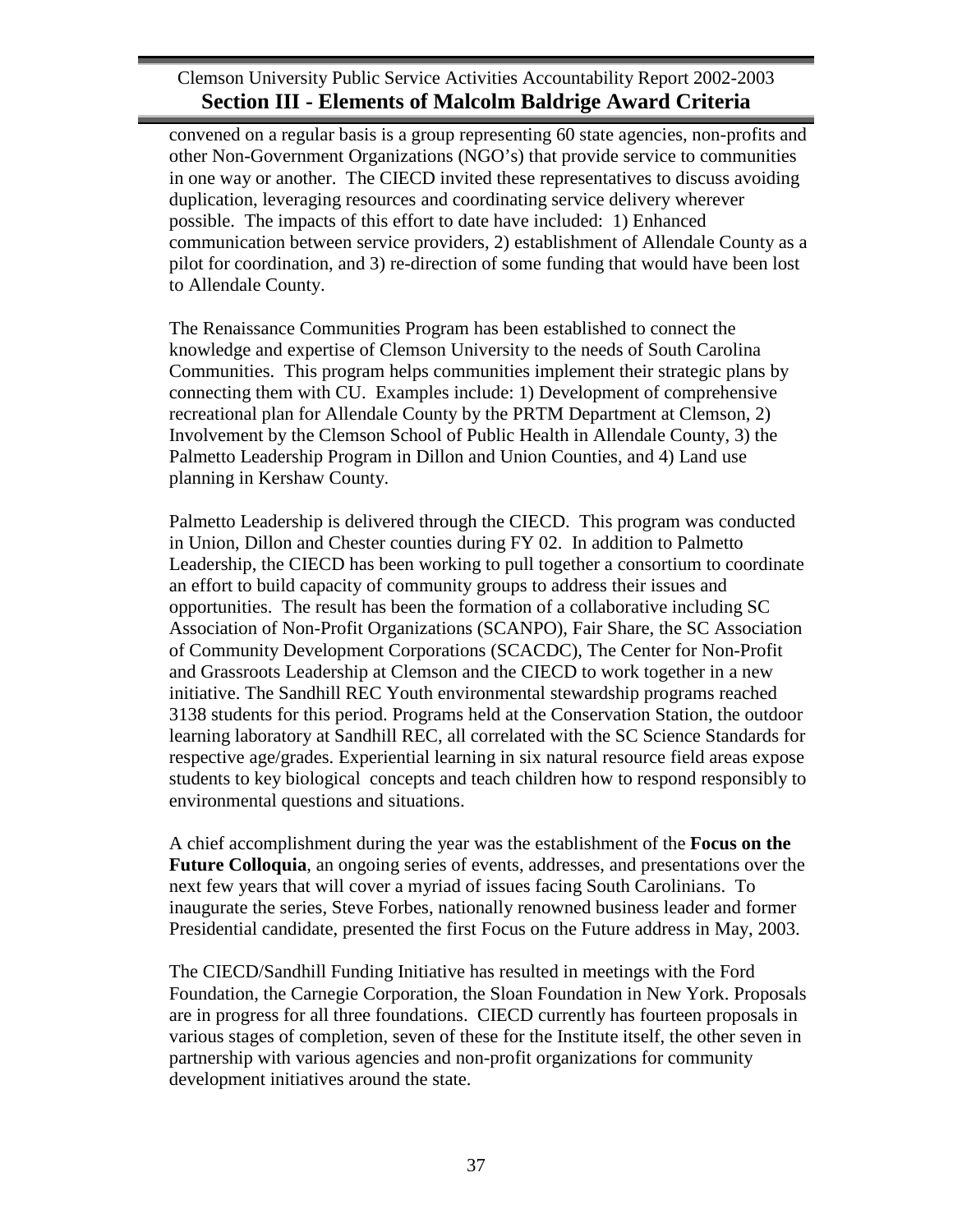The Youth Learning Institute has been tracking several measures that are considered productivity measures. Of these, revenues and number of participants are the two that primarily used as quantitative measures. Qualitative measures have yet to be established.

![](_page_41_Figure_2.jpeg)

## *Homeland Security, Food and Public Safety*

Regulatory and Public Service Programs maintains exceptional programs by emphasizing educational enforcement of legislative mandates in pesticide, fertilizer, lime, chemigation, and plant industry, while also setting a national standard for cooperative programs with federal partners in groundwater monitoring; worker protection; pesticide container recycling; integrated pest management in public schools; witchweed and boll weevil eradication; and other invasive species programs.

- Administer genetic and quality standards for certification of seed and vegetatively propagated materials.
- **Enforce detailed standards that help protect structures from wood destroying** organisms, and help protect property and people from pesticide misuse.
- Inspect and certify the national and global movement of plant industry products meeting the requirements of states and most foreign countries' pest-free certification before nursery stock can be imported or exported.

![](_page_41_Figure_8.jpeg)

![](_page_41_Figure_9.jpeg)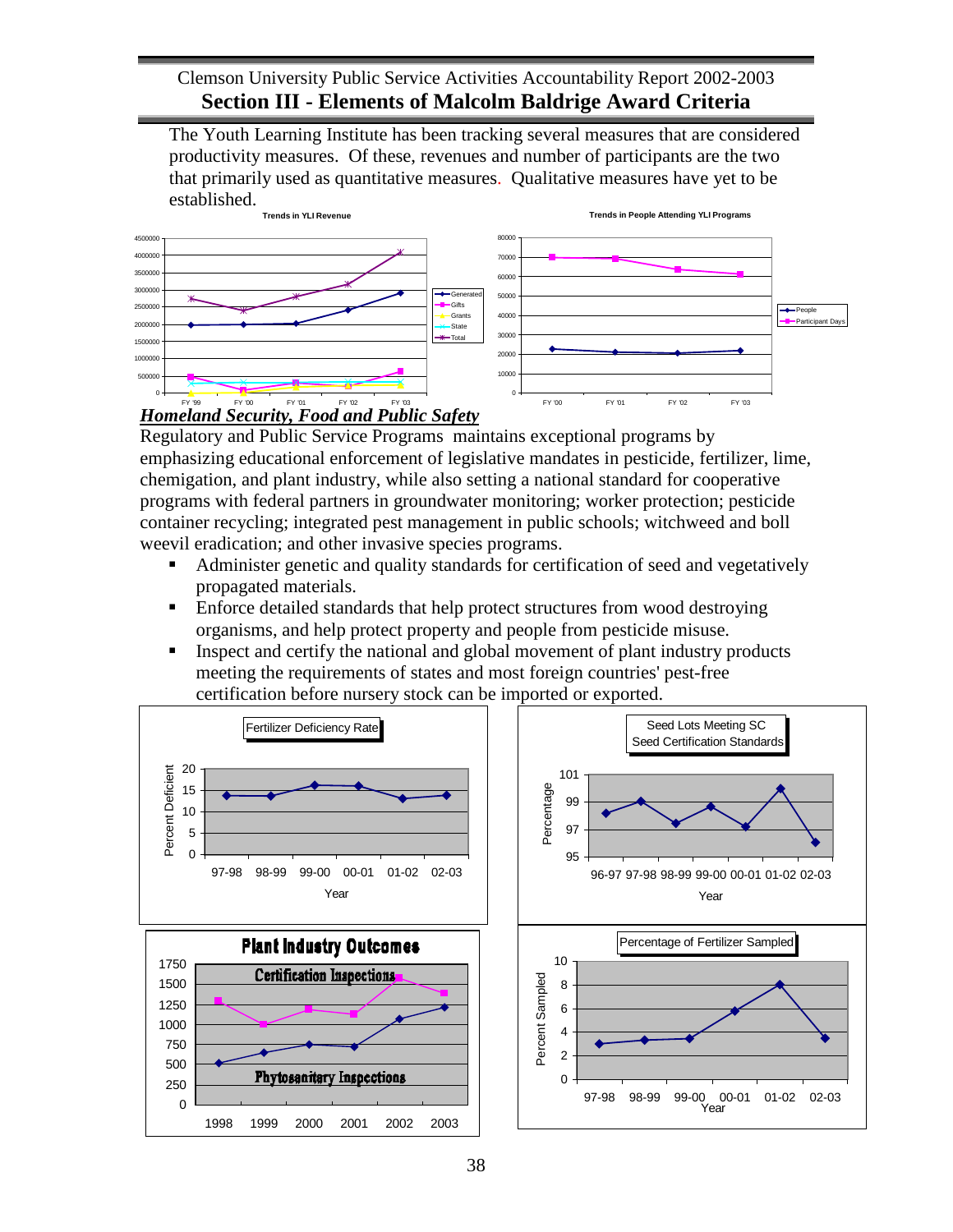![](_page_42_Figure_1.jpeg)

#### **(Graph Series III-3)**

| Obj.                    | FY 2003 Type of Measure                                                          | FY 2003Output    |
|-------------------------|----------------------------------------------------------------------------------|------------------|
|                         | The percentage of fertilizer lots sampled that are found to be deficient in      | 13.86%           |
|                         | nutrient content. Benchmark: Maintain deficiency rate of less than 20%.          |                  |
|                         | <b>Result:</b> $1386\%$ = higher quality.                                        |                  |
| $\mathbf{2}$            | The amount of fertilizer sampled as a percentage of the total fertilizer sold in | 3.51%            |
|                         | SC. Benchmark: Sample at least 5% of the total tonnage sold. Result: 3.51%       |                  |
| $\overline{\mathbf{3}}$ | Seed lots (500 bushels or less) of seed production inspected for certification   |                  |
|                         | and percentage of seed lots inspected that meet purity standards in laboratory   | 482 seed lots    |
|                         | tests. Benchmark: Maintain a minimum of 95 % of all seed lots inspected          | 96.06%           |
|                         | meeting SC Certification standards for purity. Result: 96.06% compliance         |                  |
|                         | indicates effectiveness of inspections in ensuring that SC Certified seed meets  |                  |
|                         | high quality standards.                                                          |                  |
| $\overline{\mathbf{4}}$ | The number of inspections required in addition to certification inspections      |                  |
|                         | conducted to certify plant/commodity shipments (transplants, nursery stock,      | 1392 inspections |
|                         | seed, lumber) intrastate, interstate, and globally. Benchmark: Respond to        | compliance rate  |
|                         | phytosanitary requests within a weeks' timeframe and maintain an acceptance      | 100%             |
|                         | rate above 94%. Result: This certification fulfills certification requirements   |                  |
|                         | for shipment of these materials. Shipments enhance the marketing and             |                  |
|                         | profitability of SC agricultural business. No rejections from foreign countries  |                  |
|                         | of 197 federal phytosanitary certificates issued in FY 2003.                     |                  |
| 5                       | The number of inspections conducted of commercial greenhouses, nurseries,        |                  |
|                         | dealers, turf/sod farms and vegetable transplant producers for insect and        | 1215 inspections |
|                         | disease detection. Benchmark: Conduct one inspection annually of each            | compliance rate  |
|                         | licensed nursery. Achieve a 95% compliance rate of nurseries meeting             | 100%             |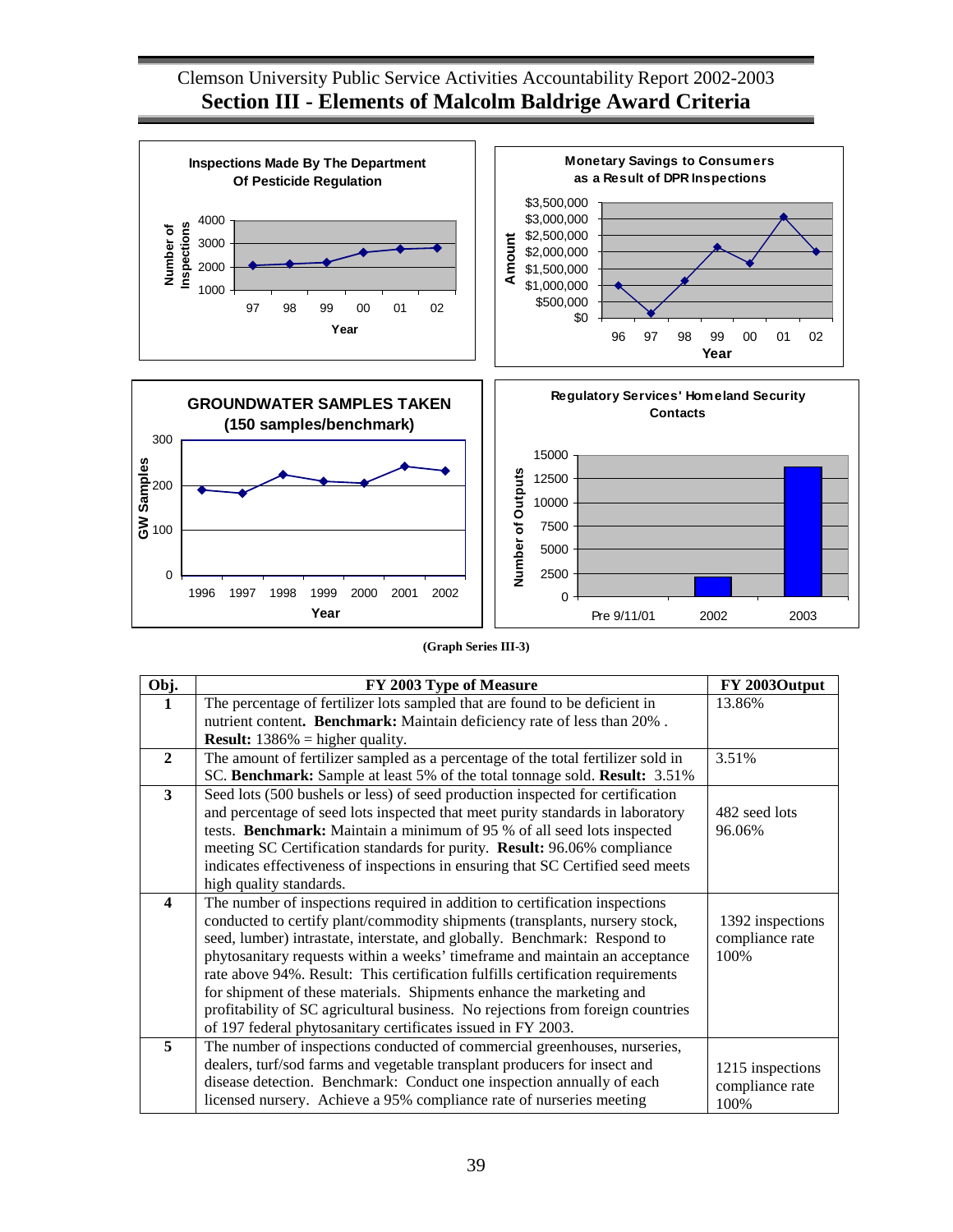|                | inspection criteria. Result: Plant material shipped and sold in SC and                   |                   |
|----------------|------------------------------------------------------------------------------------------|-------------------|
|                | nationally is free of insects and disease. This enhances the horticultural               |                   |
|                | industries $(2nd$ in cash receipts in SC) productivity and provides credibility to       |                   |
|                | the industry and other states of our program.                                            |                   |
|                |                                                                                          |                   |
| 6              | Invasive species surveys were conducted to detect/determine the presence of              |                   |
|                | the invasive weeds Giant Salvinia in SC ponds and natural areas and Tropical             | 599 aquatic sites |
|                | Soda Apple in the state. Benchmark: Survey lower-state aquatic areas for                 | surveyed          |
|                | Giant Salvinia, and survey TSA infested sites every six weeks from June 15 <sup>th</sup> |                   |
|                | to killing frost to prevent mature fruit production. Result: No Giant Salvinia           | 11,127 TSA        |
|                | found in SC's lower-state aquatic areas. Survey allows early detection and               | plants found and  |
|                | mitigation of new infestations. No TSA plants produced mature fruit at current           | destroyed 2002    |
|                | infested sites. TSA populations are being reduced saving cattlemen and                   |                   |
|                | landowners thousands of dollars in production losses and control costs.                  |                   |
| $\overline{7}$ | The number of inspections conducted to assure proper pesticide use.                      | 2,834 complaint   |
|                | <b>Benchmark:</b> There will be over 2,000 inspections to ensure safe pesticide use      | and compliance-   |
|                | and structural pest control compliance with pesticide labels, state and federal          | assistance        |
|                | law. Result: These inspections protect the environmental resources of South              | inspections by    |
|                | Carolina from the effects of pesticide misuse. They also protect consumers               | DPR.              |
|                | and their property from harm due to fraud and incompetence in the pesticide-             |                   |
|                | application industry.                                                                    |                   |
| 8              | The number of pounds of pesticide containers recycled. Benchmark: Over                   | 148,000 lbs of    |
|                | 100,000 pounds of pesticide container plastic will be recycled. Result: The              | pesticide         |
|                | number of containers available for recycling has been declining steadily for the         | containers        |
|                |                                                                                          |                   |
|                | last few years. Part of this is due to the increasing dominance of "mini-bulk "          | recycled.         |
|                | and other returnable containers in agriculture. Part of the explanation is also          |                   |
|                | the overall decline of agriculture in South Carolina due to the combined effects         |                   |
|                | of the decade-long and the conversion of farmland to other uses. Pesticide use,          |                   |
|                | and the amount of pesticide containers available for recycling, can reasonably           |                   |
|                | be expected to follow this overall trend.                                                |                   |
| 9              | The number of groundwater samples procured and analyzed for pesticide and                | 232 wells         |
|                | nitrite contamination. Benchmark: Over 150 groundwater samples will be                   | sampled.          |
|                | taken and analyzed. Result: Two hundred and thirty-two (232) groundwater                 |                   |
|                | samples were obtained from privately-owned wells and from the DPR's in-                  |                   |
|                | field study sites. Approximately 3.8% of the private wells sampled yielded               |                   |
|                | detectable levels of pesticide residues, and about 80% of the wells sampled              |                   |
|                | contained detectable residues of nitrate. The presence of a groundwater-                 |                   |
|                | monitoring program increases compliance with groundwater-protection                      |                   |
|                | measures in the applicator community. This program also serves to set the                |                   |
|                | baseline for South Carolina's groundwater protection efforts.                            |                   |
| 10             | Monetary savings of consumers where the Department of Pesticide Regulation               | \$2,024,870       |
|                | investigated structural pest control activities. Benchmark: Over a million               |                   |
|                | dollars of monetary savings will occur in 2001-2002. Result: This figure is a            |                   |
|                | conservative estimate of the money refunded directly to consumers as a result            |                   |
|                | of the DPR's activities. It includes legal settlements, refunds, and the value of        |                   |
|                | repairs that would not otherwise have been made, but does not include the                |                   |
|                | value of treatments already paid for but properly completed because of the               |                   |
|                | DPR's involvement.                                                                       |                   |
| 11             | Homeland Security prevention measures. Benchmark: The threat of terrorism                | 13,857            |
|                | will be reduced concerning agrochemicals or aerial application equipment.                | inspections/      |
|                | This will be measured by the actions taken to reduce terrorism and the success           | contacts          |
|                | of those efforts. Result: Measures are in place to prevent and/or mitigate               |                   |
|                | agroterrorism                                                                            |                   |
|                |                                                                                          |                   |

**(Table III-3)**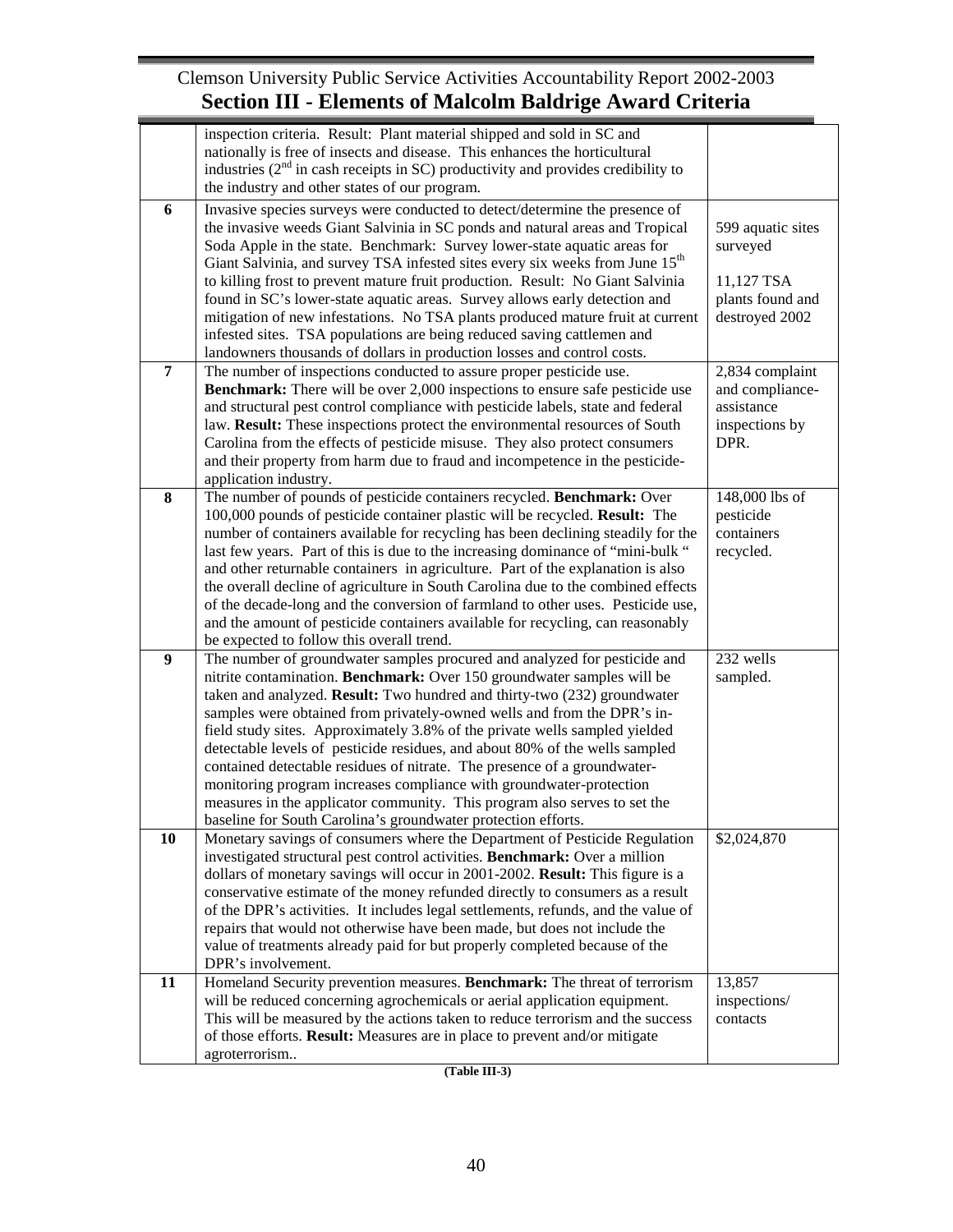- Live Stock and Poultry Health obtained over \$190,000 in grants for biosecurity, homeland defense and food safety.
- Increased the number of veterinarians trained in foreign animal disease (FAD) investigation from 2 to 3
- Achieved 100% compliance with national laboratory accreditation, qualified and certified disease free status and "equal to" status with the USDA/FSIS
- Meat Poultry Inspection Department "equal to" status with the USDA/FSIS
- USDA Qualified Pseudorabies-Free status and Validated Brucellosis-Free status in swine
- USDA Certification for Brucellosis and Accreditation for Tuberculosis in Cattle
- Veterinary Diagnostic Center was re-accredited with the American Association of Veterinary Laboratory Diagnosticians (AAVLD) and National Veterinary Service Laboratory (NVSL)

The Veterinary Diagnostic Center enhanced laboratory capabilities of surveillance for emerging and foreign animal diseases through obtaining essential diagnostic instruments/ equipment and hiring and/or training laboratory personnel to become proficient in these technologies. Capabilities to be attained include routine polymerase chain reaction (PCR) and direct fluorescent antibody testing for the identification of pathogenic organisms in tissues.

**Assessment Results:** Two new instruments were purchased from funds derived from federal grants and cooperative agreements that are or will be used to enhance detection capabilities of the laboratory for such diseases as avian influenza (AI) and exotic Newcastle virus (END) for commercial poultry, and classical swine fever (CSF) for pigs, and eastern equine encephalitis virus for horses through the use of polymerase chain reaction technologies. The goal is incomplete, due to significant losses in laboratory staff and marked reduction in travel/training funds.

**Use of Results:** The implementation of these technologies will greatly enhance laboratory capabilities and shorten the time to diagnosis for many endemic diseases, and in conjunction with guidelines and reagents to be distributed through USDA-APHIS-VS laboratories, should facilitate surveillance for foreign animal diseases. The acquisition of new equipment will be instrumental in hiring and/or training personnel to perform the testing, however, at this time, the lack of sufficient laboratory personnel who are proficient in these testing methodologies is impeding complete fulfillment of this goal.

Animal Health Cooperative Programs **-** To maintain the livestock-poultry disease free status for cattle brucellosis, swine brucellosis, classical swine fever, pseudorabies, tuberculosis and pullorum-typhoid.

**Assessment Results**: To maintain the livestock-poultry disease free status for cattle brucellosis, swine brucellosis, classical swine fever, pseudorabies, tuberculosis and pullorum-typhoid (see data in chart below).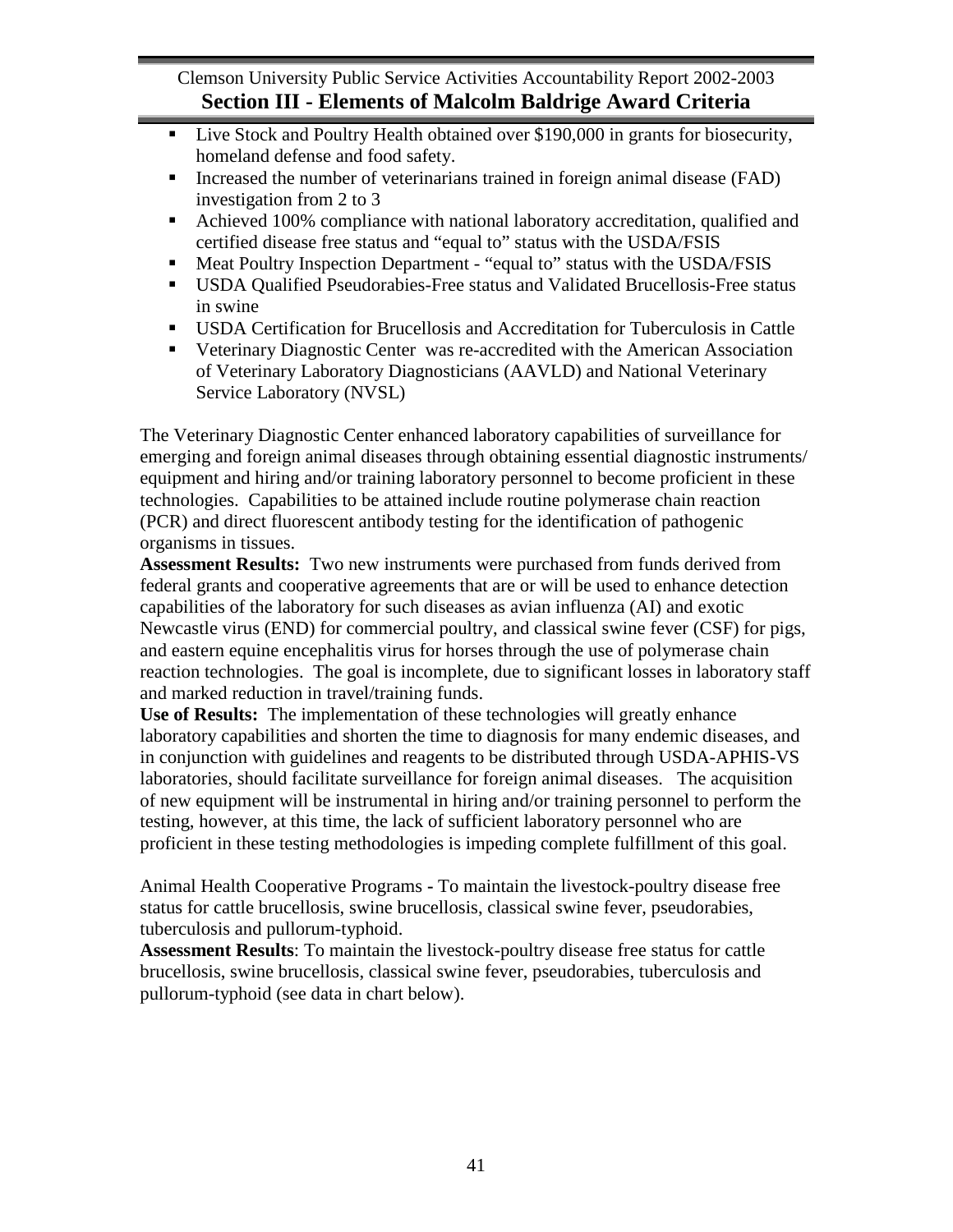| <b>Test Type</b>                              | <b>Total</b><br><b>Tested</b> | <b>Total</b><br><b>Positive</b> | Animal<br><b>Type</b> |
|-----------------------------------------------|-------------------------------|---------------------------------|-----------------------|
| Cattle Brucellosis (farm & slaughter testing) | 5,325                         | 0                               |                       |
| Swine Brucellosis (farm & slaughter testing)  | 16,088                        | 2                               | Feral swine           |
| <b>Other Brucellosis Testing</b>              | 238                           | $\Omega$                        |                       |
| <b>Classical Swine Fever</b>                  | 240                           | 0                               |                       |
| Swine Pseudorabies                            | 14,906                        | 7                               | Feral swine           |
| Cattle Tuberculosis                           | 2,118                         | $\theta$                        | 0                     |
| Other Tuberculosis                            | 187                           | 0                               |                       |
| Poultry Pullorum-Typhoid                      | 8,794                         | $\left( \right)$                |                       |

**Note:** Feral swine and backyard poultry pose a significant risk of swine Pseudorabies and poultry Pullorum-Typhoid to the commercial swine and poultry industries and jeopardizing our State-Free status. Hunted feral swine are a significant public health risk due to the transmission of brucellosis, which causes undulant fever in humans.

Equine Programs**:** 

- Enforce EIA and other required equine health regulation in SC
- Develop and carry out CULPH disease surveillance/response programs.
- Develop GIS Database of equine facilities and premises

## **Assessment Results:**

- 23 Equine Sales Facilities Records checks, 10 EIA violation court cases, 3 Incomplete CVI EIA information investigations, No positive Equine Infectious Anemia (EIA) cases in SC for fiscal year 2002-2003 out of total 35,414 (16,800 at CU Diagnostic Lab) samples tested for EIA on SC horses.
- Reported 28 positive WNV cases in horses in 2002
- Reported 1 equine case of Eastern Equine Encephalitis for 2002 season
- Carried out no CEM quarantines
- Reported 4 equine cases of Eastern Equine Encephalitis in June 2003 (utilizing newly developed Arboviral Reporting System).
- 138 Equine Event Permits issued for fiscal year.
- Obtained \$14,000 Grant to develop applications for Livestock GIS data.

**State Level Animal Emergency Management Program:** Efficiently integrate all support agency actions into the State Emergency Operations Plan, including Federal involvement. Raise awareness of state government and administrators as to importance/perspectives of livestock, poultry, horses, wildlife and pets in the overall issues of emergency management.

## **Use of Results**:

**Carry out \$15,000 training grant projects: Two Veterinary Training Days, and** Border Control Check-point Tabletop and Field Exercises. Added 4 new SERT members and provided training at SCEMD.Amend ESF-17 Annex (2003) with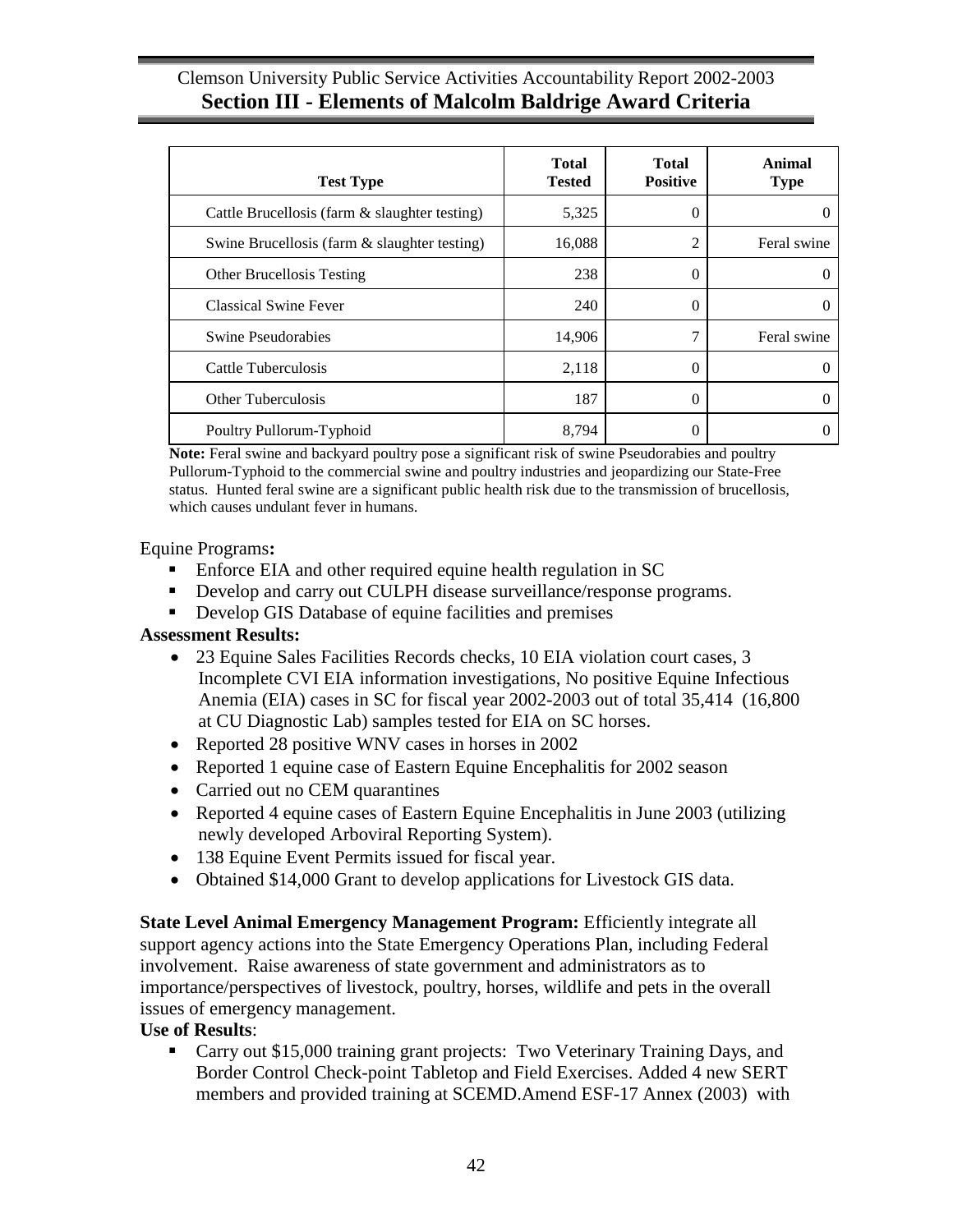additional language addressing bioterrorism and FAD or ED.Complete MOU with USDA and obtain three FEMA 8'X 30' Travel Trailers for future use in emergency response. Partially equip one trailer and provide it for 3 educational displays during the year.

Meat-Poultry Inspection Service: Identify all feed mills/protein blenders in South Carolina and determine if they process prohibited ruminant proteins. If prohibited protein is used, determine if the product and/or shipping documents are labeled in compliance with FDA regulations.

**Assessment Results:** Livestock-Poultry Health Law Enforcement Officers conducted on site surveys at all known feed mills and protein blenders in South Carolina to determine what type protein was being used in feeds. Of the 39 facilities identified, only eight (8) were using protein of ruminant origin. All facilities using ruminant protein were labeling shipping document in compliance with FDA regulations.

**Use of Results:** For the first time ever, a comprehensive listing of all feed mills and protein blenders in the state has been developed. Especially important is verification that all facilities handling ruminant protein are properly identifying the feed which will preclude ruminant to ruminant feeding and prevent the transmission of bovine spongiform encephalopathy if it was ever introduced into the United States.

## *Discovery*

- In the area of Research, 32 research projects concluded and 36 new projects were begun.
- 40 varieties of cotton and 65 varieties of tobacco were tested at the Pee Dee REC
- Six new US patents were issued; one new license agreement was signed; there were seven new disclosures.

![](_page_46_Figure_9.jpeg)

#### **Experiment Station Patents & Disclosures**